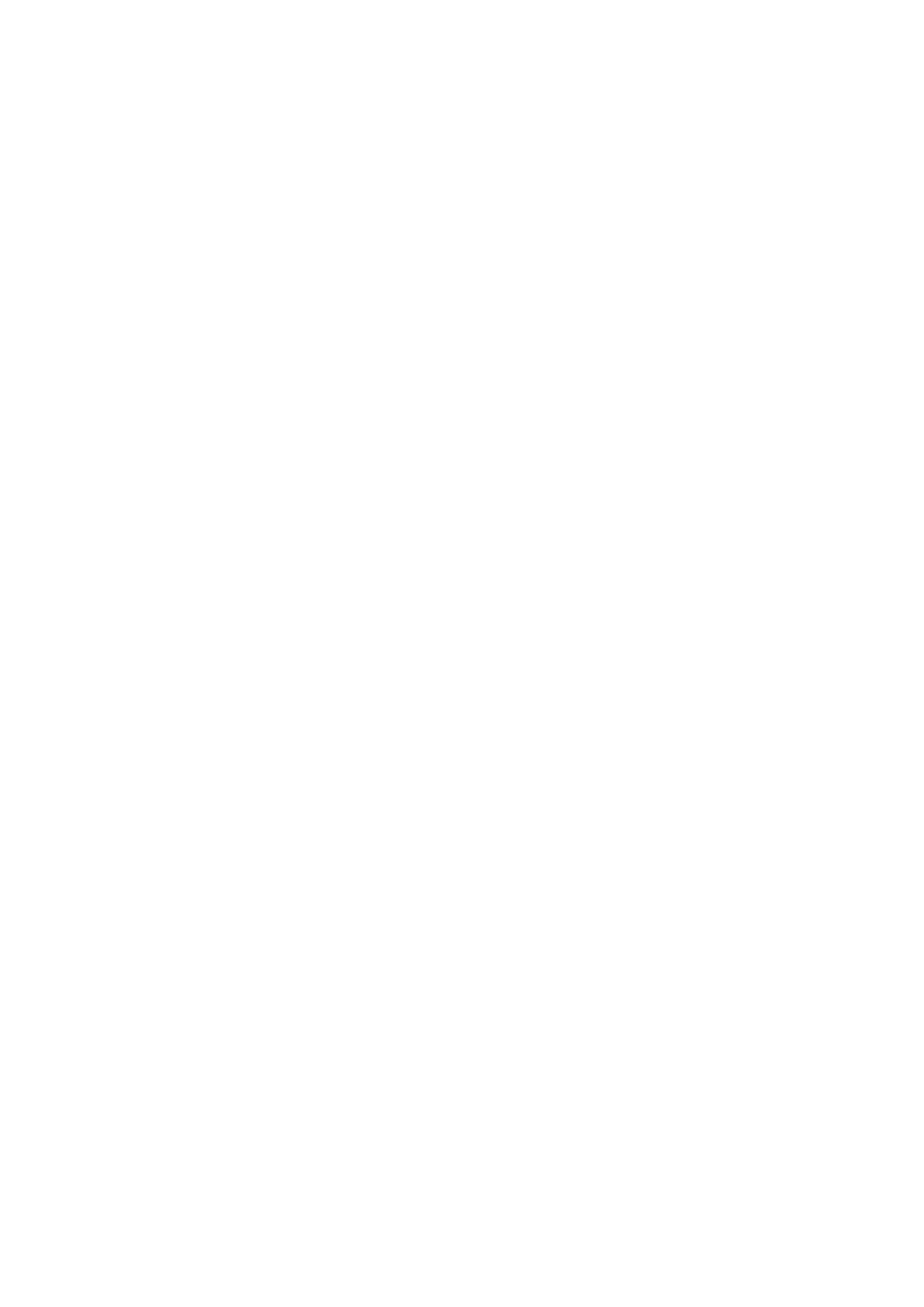## Nr. **82** Materialien aus der Bildungsforschnung

## Reinhard Nuthmann, Hans-Werner Wahl

## **Technical Report for the First Wave of the Berlin Aging Study**

Field Procedures and Sample Recruitment Strategy (1990–1993)

**Max-Planck-Institut für Bildungsforschung Max Planck Institute for Human Development**

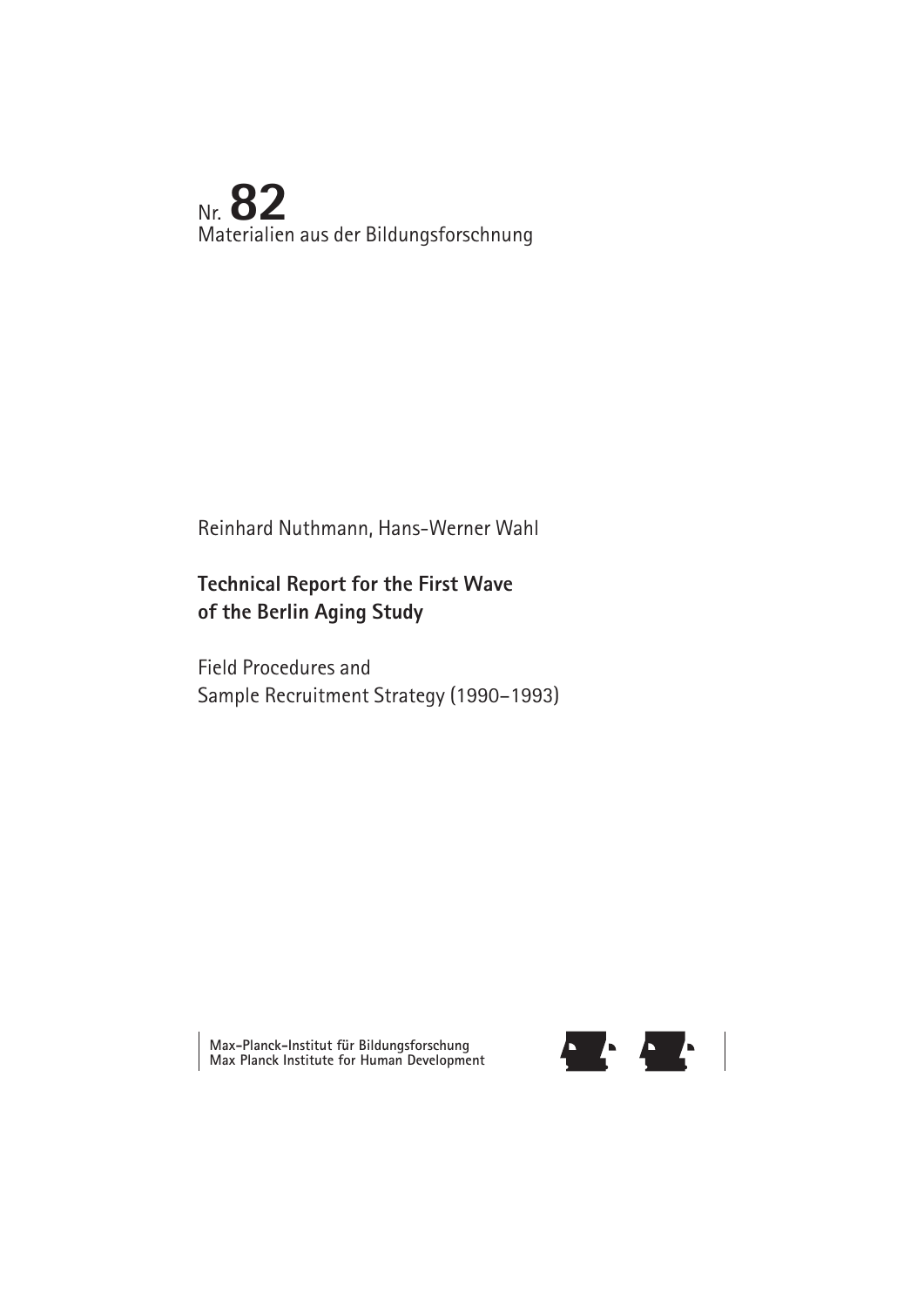#### **www.base-berlin.mpg.de**

Reinhard Nuthmann c/o Berlin Aging Study Max Planck Institute for Human Development Lentzeallee 94 14195 Berlin Germany e-mail: basempi@mpib-berlin.mpg.de

Hans-Werner Wahl Abteilung für Psychologische Alternsforschung Ruprecht-Karls-Universität Heidelberg Bergheimer Straße 20 69115 Heidelberg Germany e-mail: h.w.wahl@psychologie.uni-heidelberg.de

Translated and updated by Julia A. M. Delius from the German original *Methodische Aspekte der Erhebungen der Berliner Altersstudie* (Nuthmann & Wahl, 1996).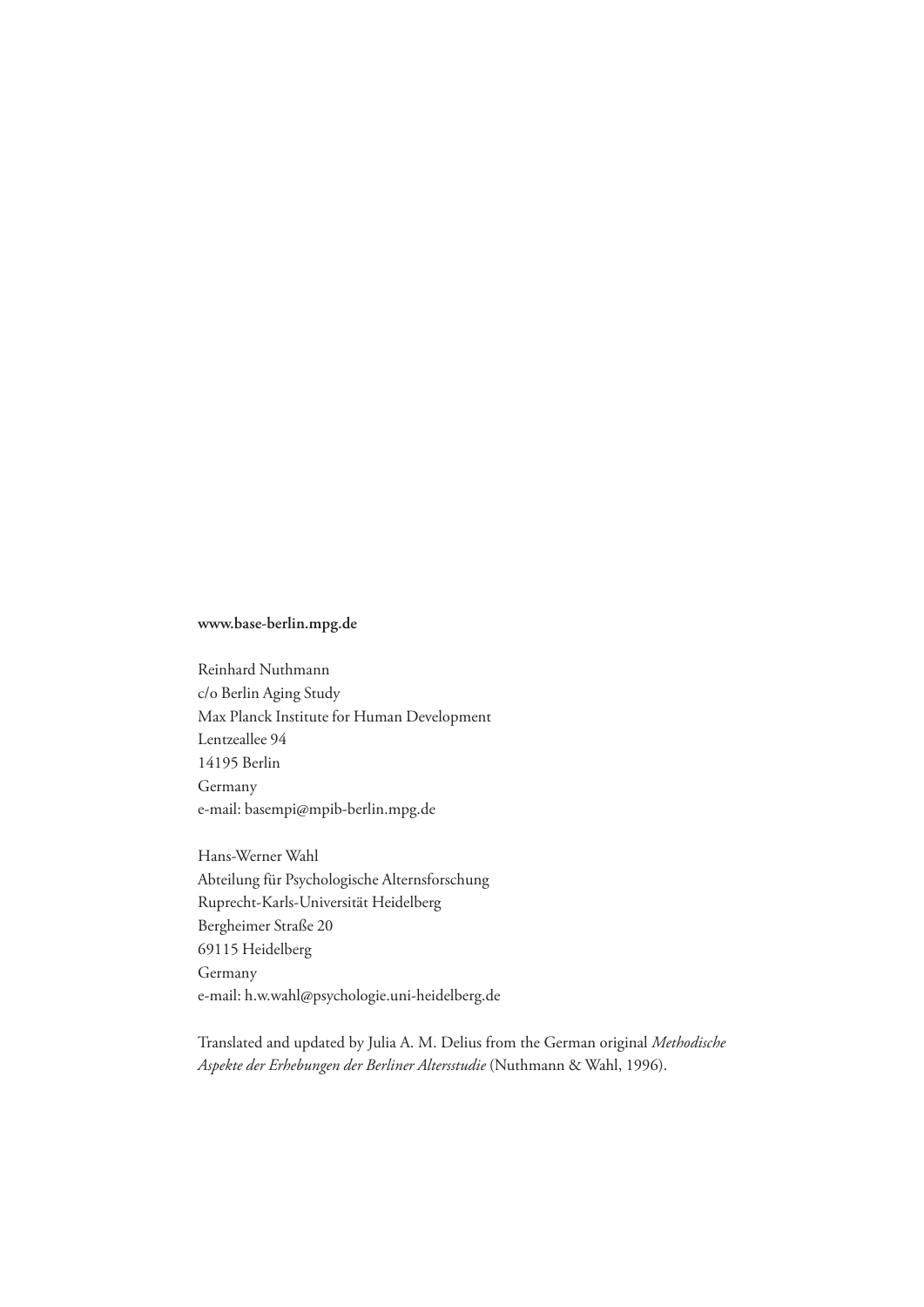

© Berlin Aging Study, Photo: K. Groß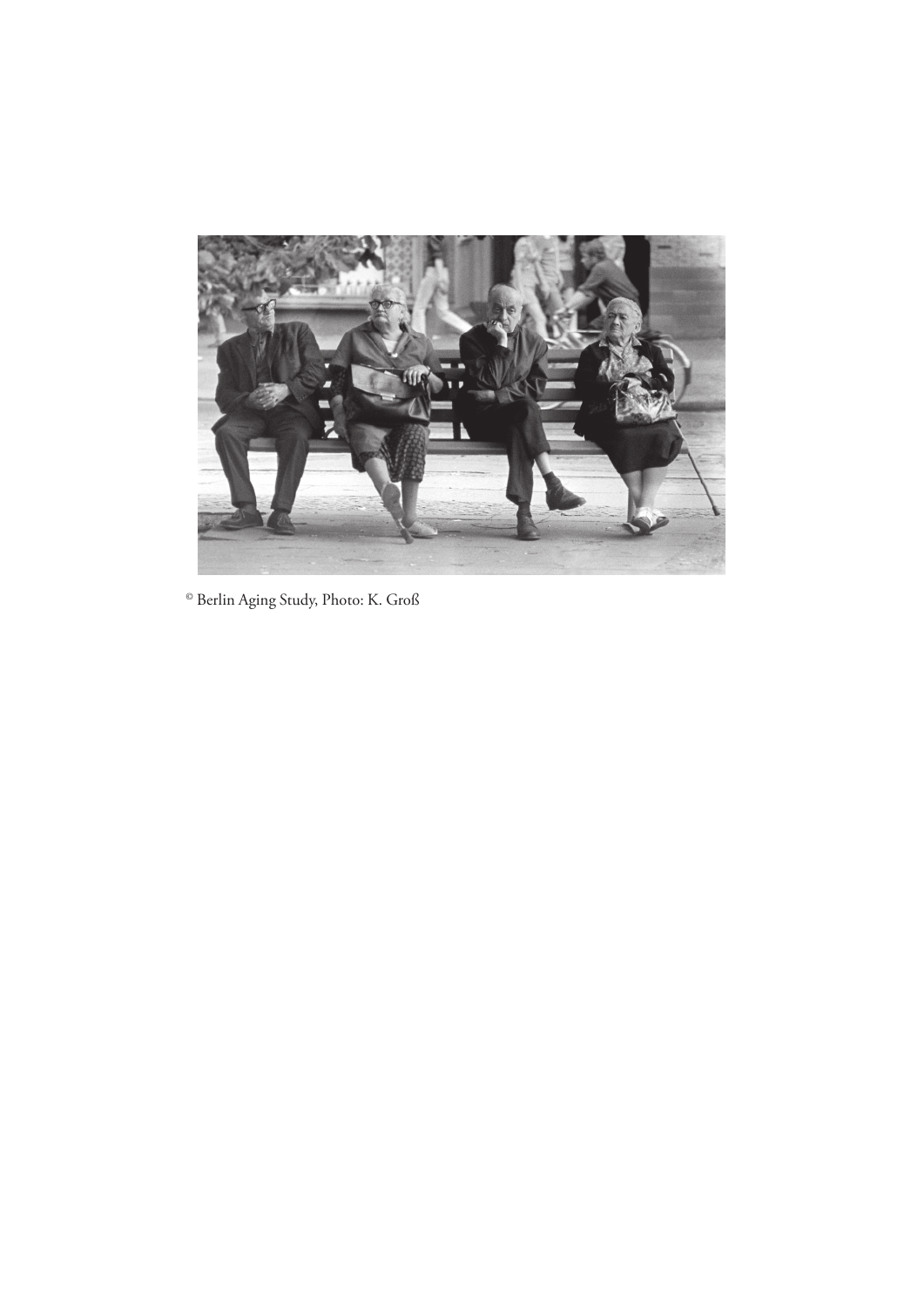#### **Materialien aus der Bildungsforschung**

Nachdruck, auch auszugsweise, ist nur mit Zustimmung des Instituts gestattet. © 2007 Max-Planck-Institut für Bildungsforschung, Lentzeallee 94, D-14195 Berlin.

**Bestellungen werden erbeten an die Institutsadresse. Der vorliegende Band 82 der Reihe kostet € 8,– Selbstkostenpreis, einschließlich 7% MwSt., zuzüglich Versandpauschale.**

GW ISSN 0173-3842 ISBN 978-3-87985-098-3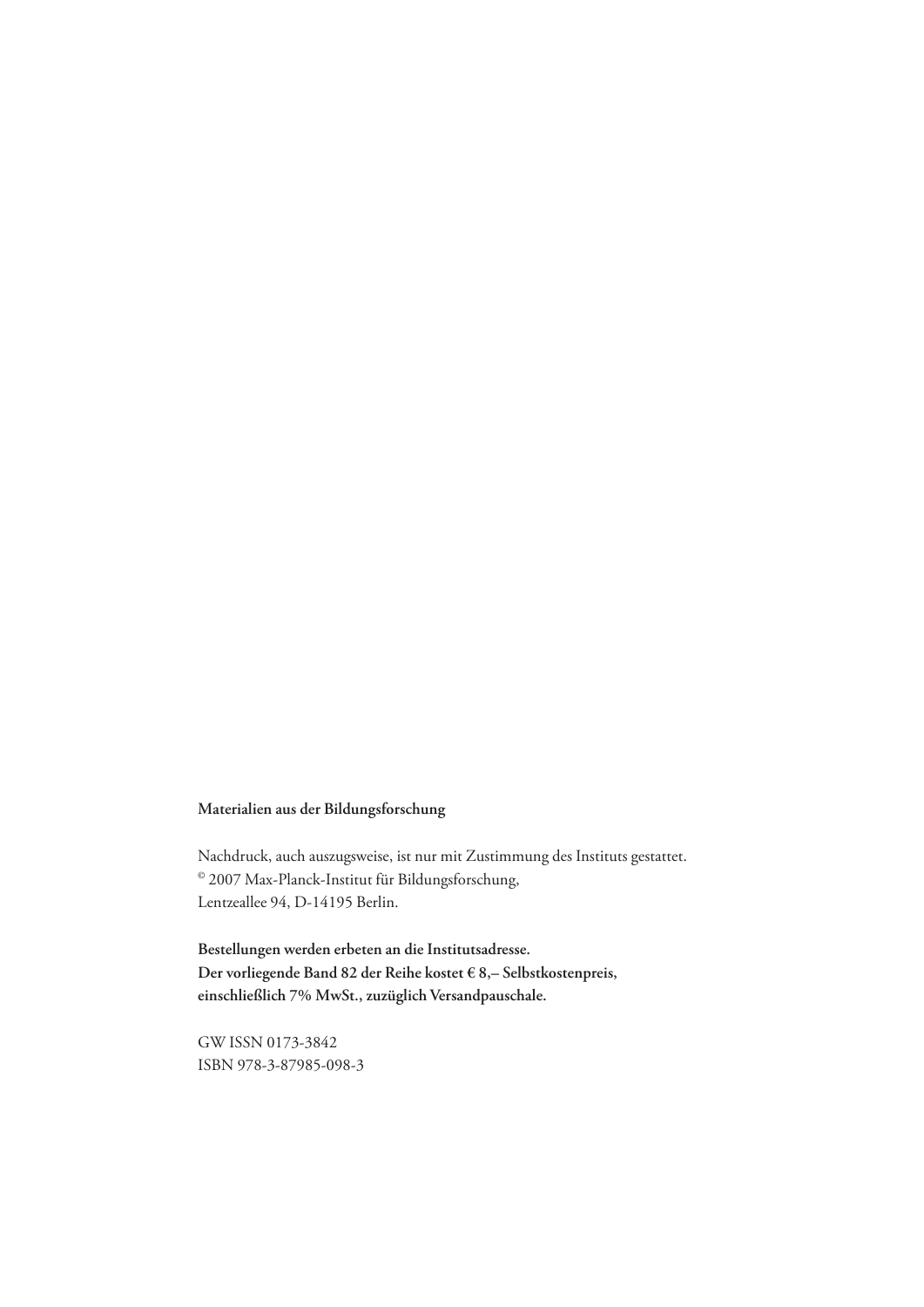### **Contents**

|                |                                                                | 9  |
|----------------|----------------------------------------------------------------|----|
| $\mathbf{1}$   | The Conceptualization of Data Collection in BASE               | 11 |
| 1.1            |                                                                | 11 |
| 1.2            |                                                                | 13 |
| $\overline{2}$ |                                                                | 17 |
| 2.1            |                                                                | 17 |
| 2.2            |                                                                | 19 |
| $\mathfrak{Z}$ |                                                                | 25 |
| 3.1            | Procedures to Motivate Participants and Their Interaction      |    |
|                |                                                                | 25 |
| 3.2            |                                                                | 27 |
| $\overline{4}$ | Steering the Field, Sample Loss, and Participation             | 29 |
| 4.1            |                                                                | 29 |
| 4.2            |                                                                | 30 |
|                | 4.2.1 Contacted Persons (Verified Parent Sample) and Persons   |    |
|                |                                                                | 30 |
|                | 4.2.2 Dropout of the Verified Parent Sample During the Initial |    |
|                |                                                                | 32 |
| 4.3            |                                                                | 35 |
|                | 4.3.1 Participation in the Short Initial Assessment            | 35 |
|                |                                                                | 36 |
|                |                                                                | 37 |
| 5              | The Work of the BASE Team During the Assessment                |    |
|                | Schedule                                                       | 43 |
| 5.1            |                                                                | 43 |
| 5.2            |                                                                | 45 |
| 6              |                                                                | 47 |
| 6.1            |                                                                | 47 |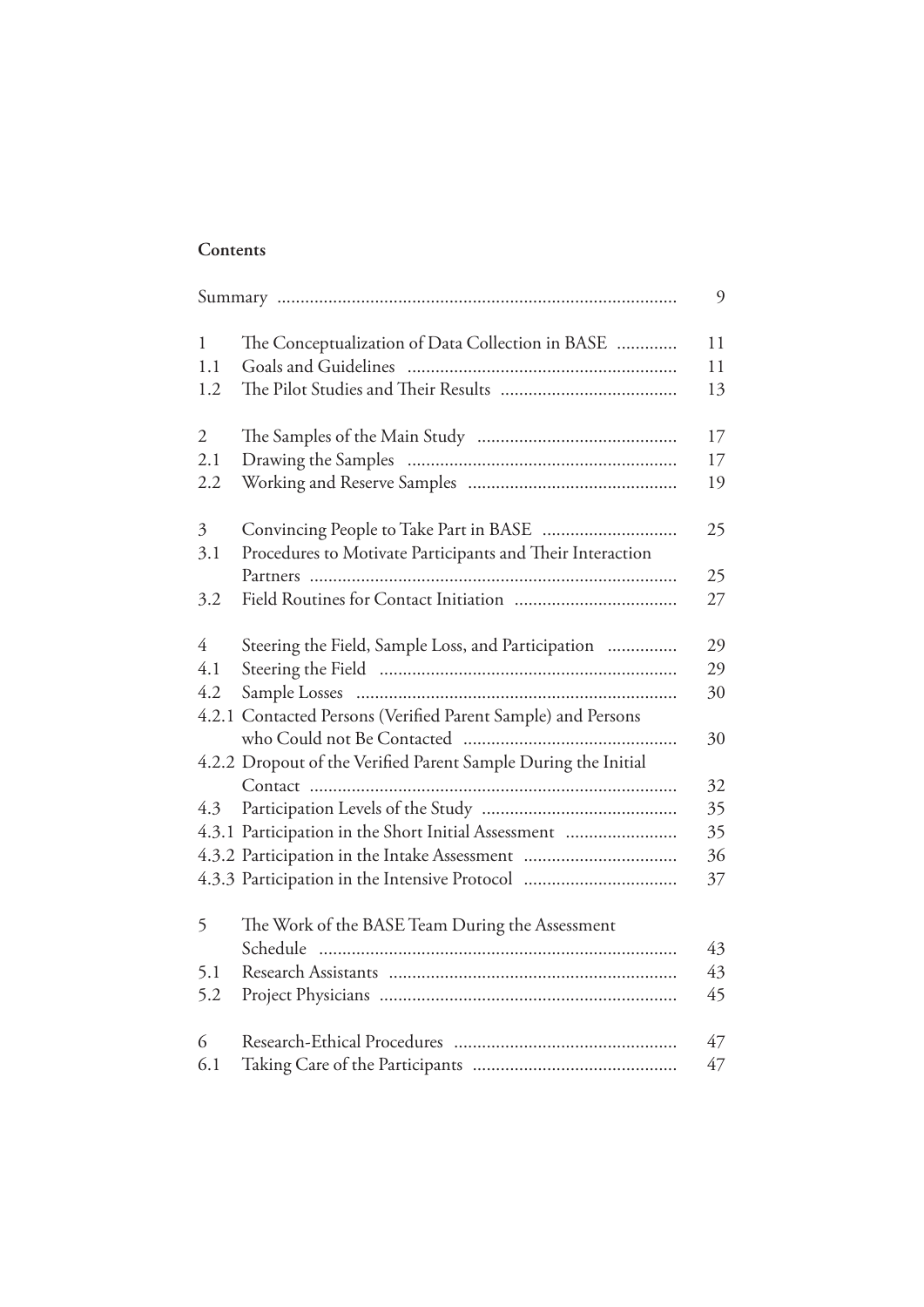|     | 6.2 Procedures Concerning Participants' Information  | 48 |
|-----|------------------------------------------------------|----|
| 6.3 | Procedures for the Exclusion of Participants and for |    |
|     |                                                      | 50 |
|     | 6.4 Procedures for the Protection of Collected Data  | 52 |
|     |                                                      | 55 |
|     |                                                      |    |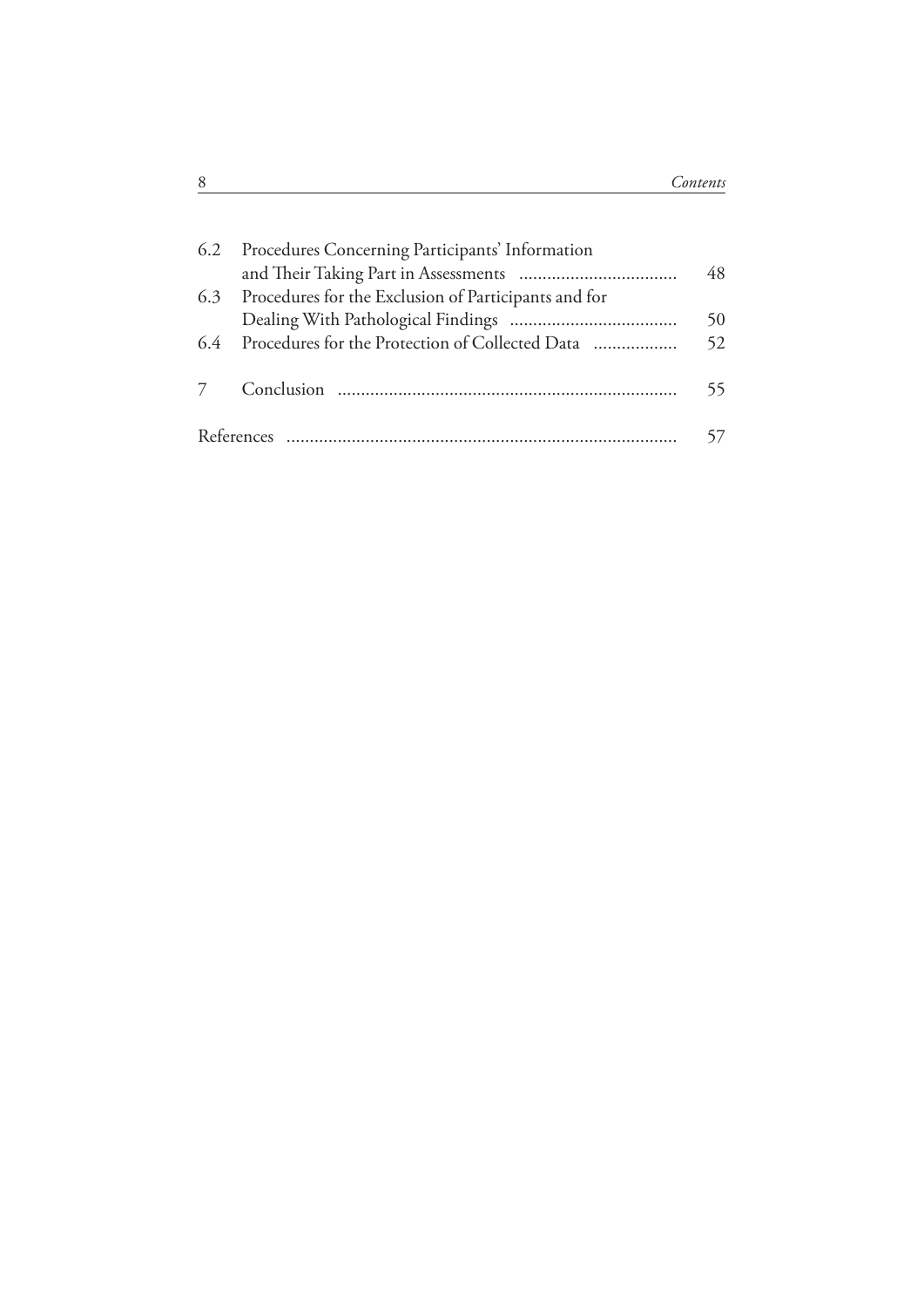## Technical Report for the First Wave of the Berlin Aging Study: Field Procedures and Sample Recruitment Strategy (1990–1993)

#### **Summary**

1

The Berlin Aging Study (BASE) was initiated to contribute to gerontological research on advanced old age by assessing numerous aspects of old and very old people's life in a large city (former West Berlin), with an emphasis on their health as well as their psychological, social, and economic situation (Baltes & Mayer, 1999; Mayer & Baltes, 1996). This report describes the development and methodology of the first cross-sectional examination step—the *main study*.<sup>1</sup> In 1988/89 a broadly-based multidisciplinary empirical assessment schedule was conceptualized, consisting of 13 sessions and designed to study random samples stratified by age and gender. Although it was possible to make use of our own previous work and the experiences of gerontological and other empirical studies, several methodological, organizational, and research-ethical questions remained open. The main issue was whether enough old and very old people could be convinced to take part in the entire assessment schedule, and how best to do this. Therefore, this report first gives an account of the pilot studies, which were carried out from June 1989 to April 1990 in order to test the feasibility of the study and to optimize its design. Then we describe the methodology of the final 14-session intensive assessment schedule, which was implemented from May 1990 to June 1993. We report details of the sampling procedure and the use of the samples, followed by a description of the ways personal contact was made with the addressees of the study and the strategies used to motivate them to take part. We then concentrate on the steering of the field, sample

Accordingly, the following steps of data collection within the study's longitudinal continuation are *not* described (but see www.base-berlin.mpg.de).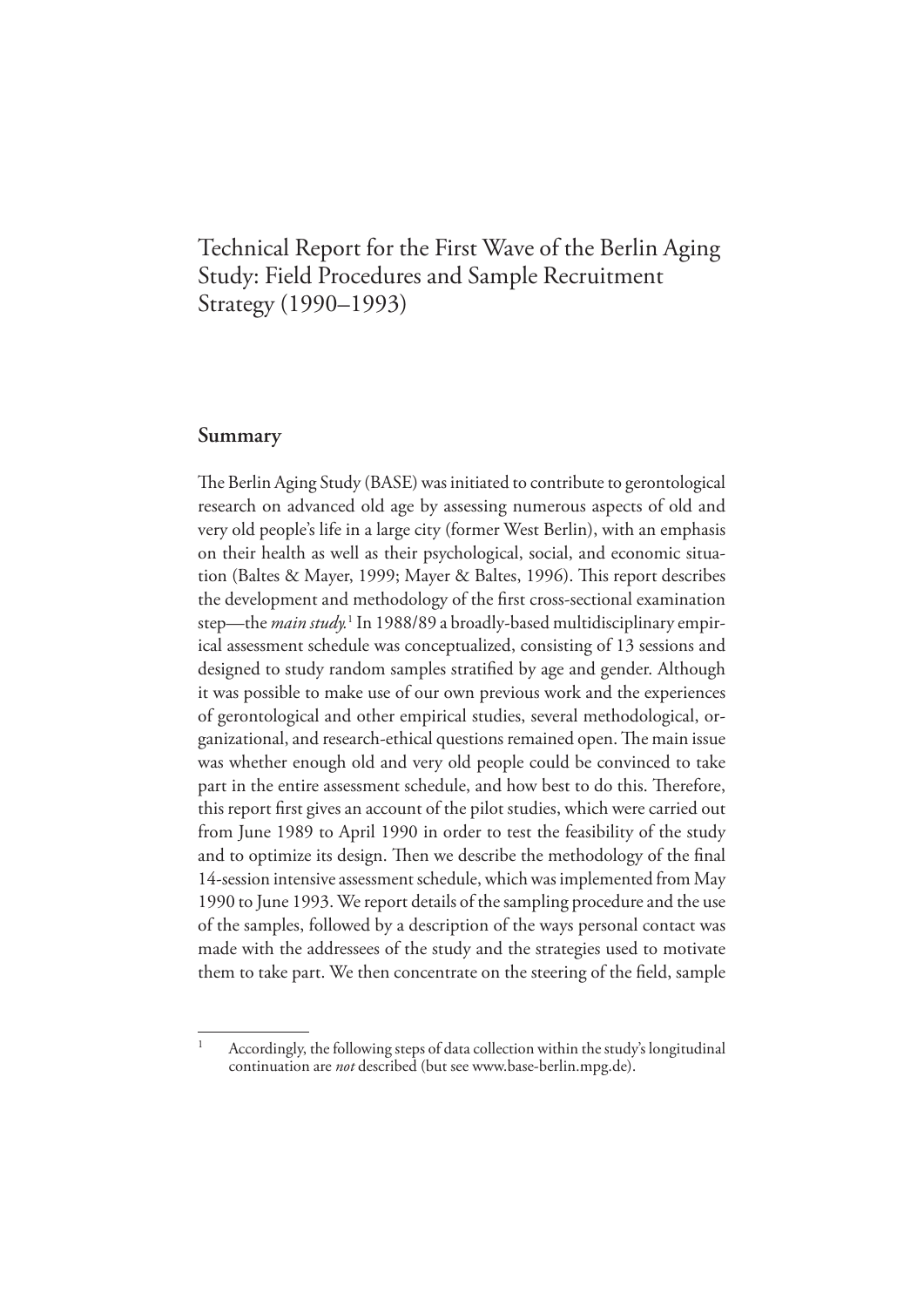loss, and the three participation levels. We present basic data about these levels, which differed in intensity. After providing information about the research assistants' and project physicians' work, we conclude this report with a presentation of the Berlin Aging Study's concept of caring for its participants and research-ethical and legal procedures applied in the course of data collection.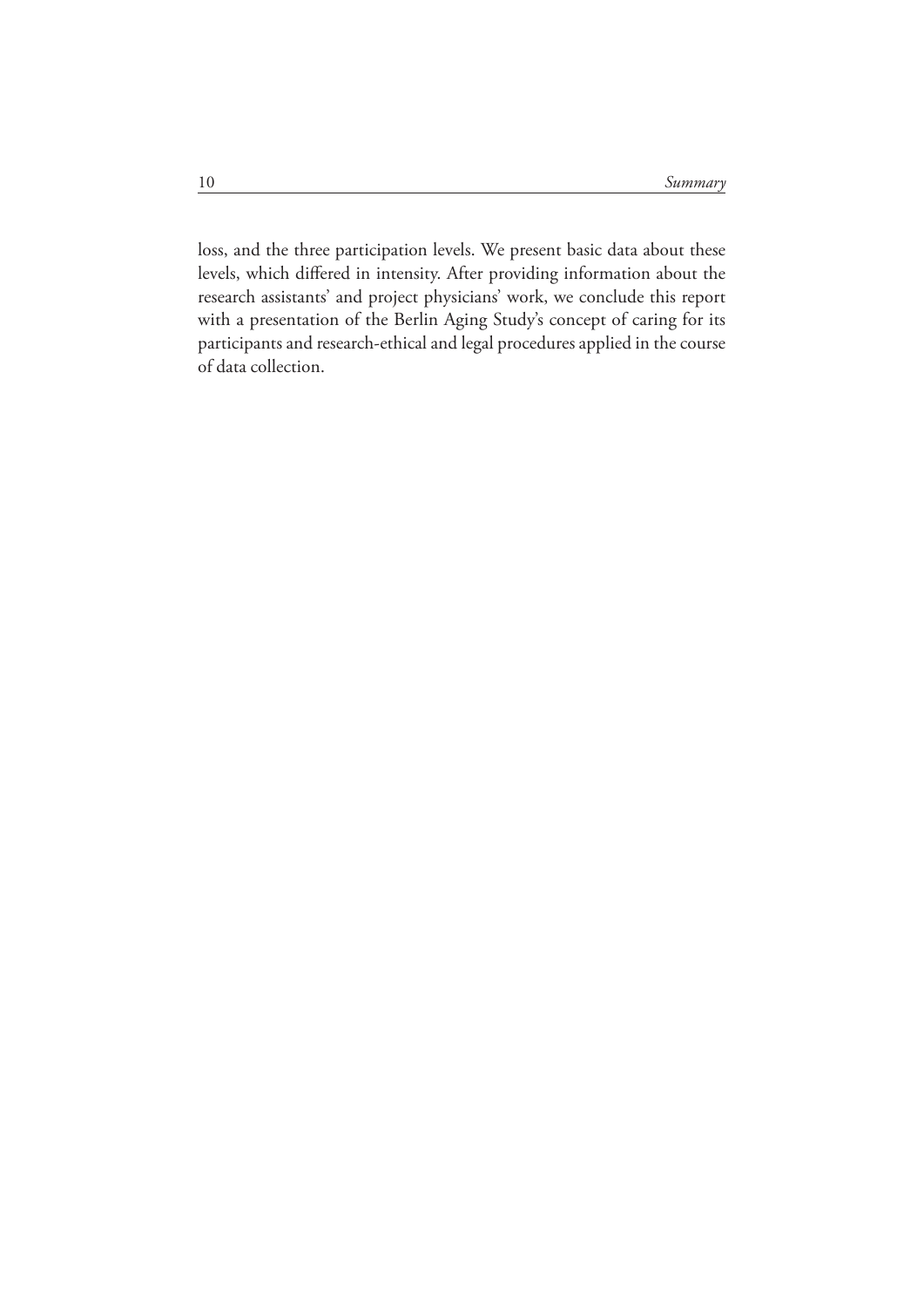#### 1 The Conceptualization of Data Collection in BASE

#### 1.1 Goals and Guidelines

The concept of the Berlin Aging Study was developed in 1988/89 by the (West-)Berlin Academy of Sciences and Technology's research group "Aging and Societal Development" (Spokesperson: Paul B. Baltes) and the study's four research units (Internal Medicine and Geriatrics, Psychiatry, Psychology, and Sociology and Social Policy). The steps taken in conceptualization, planning, and realization of the Berlin Aging Study are presented in depth in the annual reports of the former Berlin Academy of Sciences and Technology and the newly founded Berlin Brandenburg Academy of Sciences (Arbeitsgruppe "Altern und gesellschaftliche Entwicklung" [AGE] [Research group "Aging and Societal Development"], 1988, 1989b, 1990a, 1993, 1994, 1995; cf. Baltes, Mayer, Helmchen, & Steinhagen-Thiessen, 1993, 1999).

The following goals were formulated for the study's design and its realization (cf. AGE, 1989a):

- (1) The target groups of the study were men and women aged 70–74, 75–79, 80–84, 85–89, 90–94, and 95+ years. They were to be won for participation from random samples drawn from the West Berlin population, which were stratified by age and gender.
- (2) An intensive multidisciplinary examination schedule *(Intensive Protocol)* assessing a broad range of aspects formed the main focus. A sequence of 13 sessions was devised for the examination of participants.
- (3) As it was clear that there would be sample loss on contact with the randomly drawn persons, we decided to gather basic information about each potential participant on initial contact to allow description of sample attrition, analysis of selectivity effects, and an estimation of the generalizability of the study's findings.
- (4) Furthermore, dropout was to be compensated for in the field, thus achieving equal representation of completed Intensive Protocols in all of the study's target groups (see 1, above) in order to be able to make statistically sound statements for subgroups when analyzing the Intensive Protocol data.
- (5) Certain medical examinations were to be carried out by staff of the Internal Medicine and Geriatrics and the Psychiatry Units (project phy-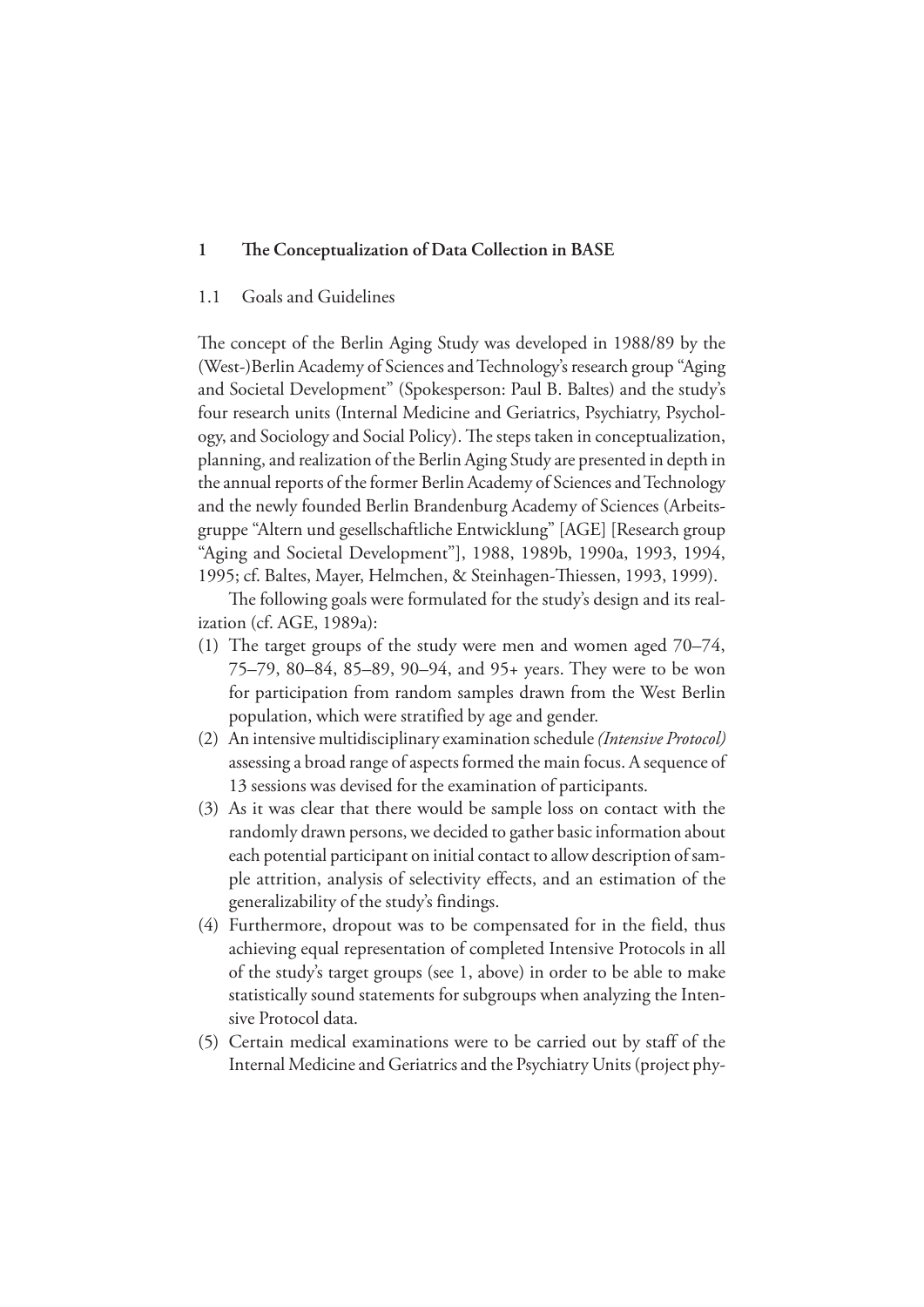sicians). All other sessions were to be performed by specially recruited research assistants, who were employed for the period of data collection and were to be trained by the research units and project coordination center for their various tasks (convincing the participants to take part, using different assessment instruments, looking after the participants, see 7).

- (6) The design of the study also took into account several ethical and legal issues relevant to medical and social science research projects (American Psychological Association [APA], 1990, 1992; Berliner Datenschutzgesetz [BlnDSG] [Berlin Data Protection Act], 1983, 1991; Bundesdatenschutzgesetz [BDSG] [Federal Data Protection Act], 1990; cf. Helmchen, 1990; Helmchen & Lauter, 1995; Helmchen & Winau, 1986; Max-Planck-Gesellschaft [MPG] [Max Planck Society], 1984; Metschke, 1994; Mittelstraß et al., 1992). On the one hand, it was necessary to make provisions to avoid physical, psychological, or social strains on the participants during the assessment phase. On the other hand, existing procedures ruling the information of participants and their giving consent to take part, the discontinuation of examination in cases of strain, the handling of pathological examination results, and the protection of collected data needed to be adapted to the special requirements of the target population.
- (7) Finally, research-ethical considerations taking account of old people's needs and habits led to the decision to carry out most of the sessions at their residence (private household or home) and to restrict the examinations in a hospital setting to a minimum. In order to avoid strain on the participants through constantly changing personnel, one research assistant was assigned to each participant for liaison from the first contact until the last session. In addition to motivating the old people to take part in the study and carrying out the sessions that did not have to be performed by physicians, these assistants were responsible for looking after the participants' needs in connection with the study.

The assessment schedule was planned based on these requirements, making use of the research units' previous work (cf. AGE, 1989a, 1989b, 1990a) and experiences of other multidisciplinary gerontological studies (cf. Berkman et al., 1993; Deeg, 1989; Lehr & Thomae, 1987; Rowe & Kahn, 1987; Schaie, 1983; see also Busse & Maddox, 1985; Costa & McCrae,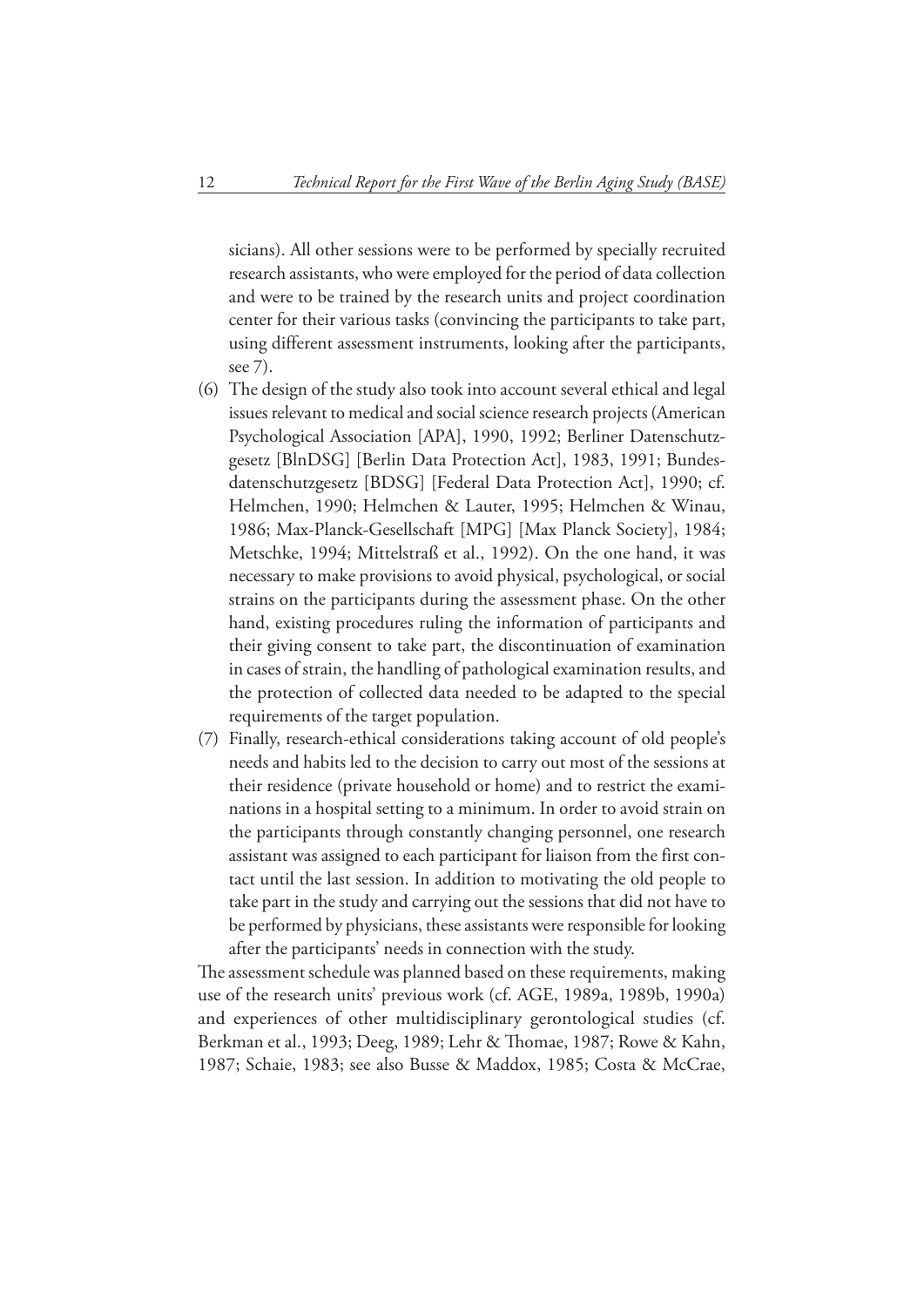1993; Joukamaa, Saarijärvi, & Salokangas, 1993; Mossey, Havens, Roos, & Shapiro, 1981; Steen & Djurfeldt, 1993) and several larger social science studies in Germany (cf. Bundesminister für Arbeit und Sozialordnung [Federal Minister for Labor and Social Affairs], 1988; Esser, Grohmann, Müller, & Schäffer, 1989; Hanefeld, 1987; Infratest Sozialforschung, 1985; Mayer & Brückner, 1989; Mayer & Schmidt, 1984; Wagner, Schupp, & Rendtel, 1994). Nevertheless, several questions remained open. For instance, there were only few indications of how many old and very old people would indeed be prepared to take part in the intensive assessment schedule. Furthermore, it was necessary to examine whether the data collection would be strenuous for the participants and whether it would be possible to look after them adequately. It was also unclear whether the selected measures would work in the field. Another issue was the methodologically and practically optimal sequence of examination sessions. Questions of organization, practicality, cooperation among research units, the staff needed for fieldwork, and research assistant recruitment, training, and work also required clarification.

#### 1.2 The Pilot Studies and Their Results

In order to obtain empirically based answers to these questions, two consecutive pilot studies were carried out, using smaller representative samples that matched the study's intended design. Pilot study I (*N* = 49) took place from June to September 1989, and pilot study II (*N* = 65) was performed from October 1989 to April 1990 (cf. AGE, 1990a, 1990b, 1992, 1993).

The most important finding of these pilot studies was that the Intensive Protocol of the Berlin Aging Study was empirically practicable and that the strains on old and very old participants were ethically defensible. Research assistants and project physicians not only bore the responsibility for data collection, but also had an important function in motivation of the participants, taking care of them, and early recognition of signs of strain.

On the whole, the assessment schedule and the selected measurement instruments proved to be useful in the pilot studies. Changes made thereafter were mainly aimed at coordinating the assessments among research units, avoiding double measurement of certain aspects, and tightening up the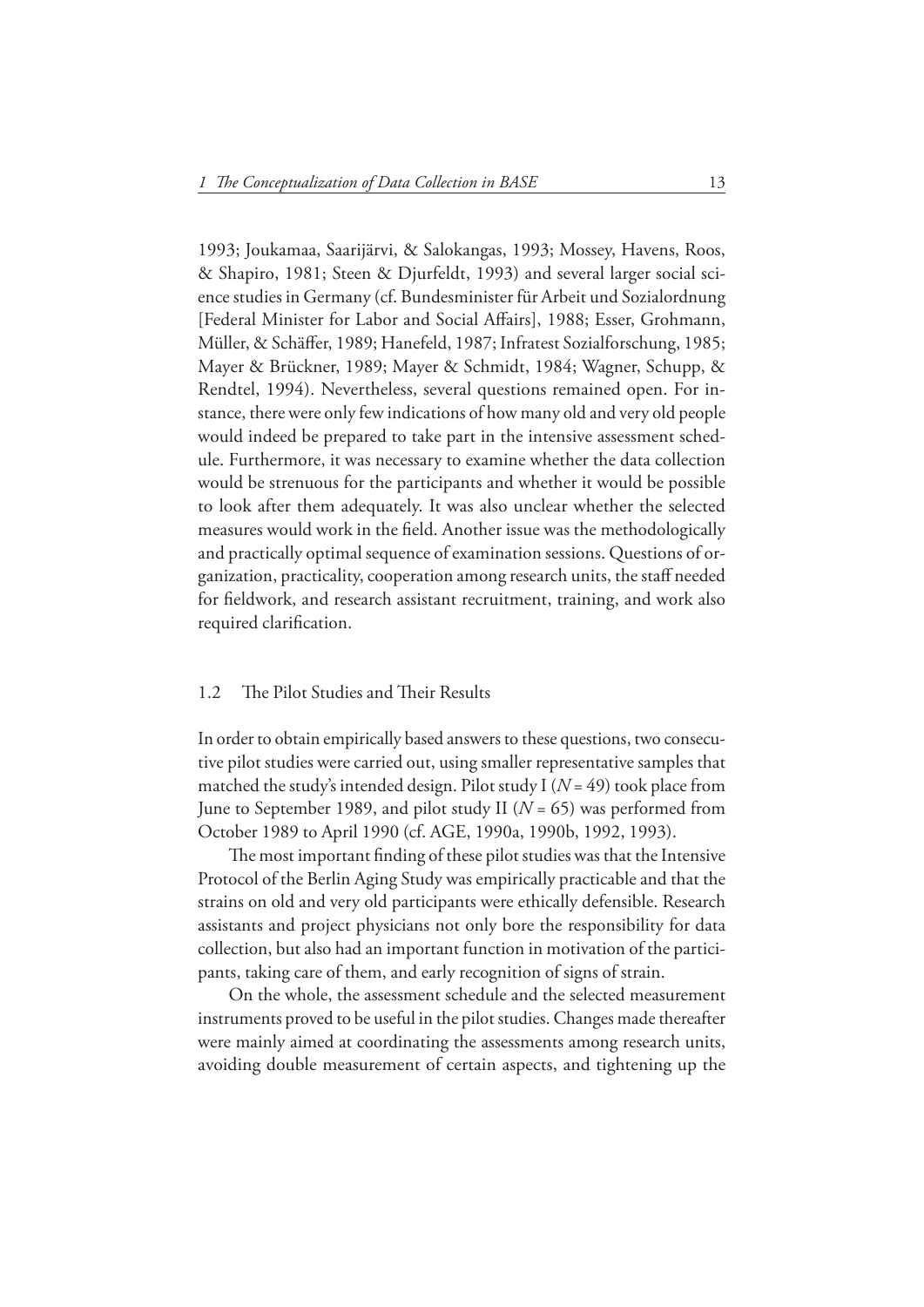schedule. Some instruments were also modified in order to improve their usefulness for very old or health-impaired individuals.<sup>2</sup>

The sequence of the Intensive Protocol sessions was also decided during the pilot studies. It became clear that varying the intended order of sessions (cf. Table 1), that is, beginning with the medical sessions rather than the social and behavioral-science sessions, did not have an effect on participation in the entire protocol. However, starting with the sociological interviews about the participants' history and their life course gave the research assistants a

Table 1 Typical Sequence of Data Collection in the Berlin Aging Study (BASE) at the First Occasion of Measurement

|    | <b>Session Content</b>                                            |
|----|-------------------------------------------------------------------|
|    | Multidisciplinary Intake Assessment (Session 1)                   |
| 1  | Short Initial Assessment/Baseline protocol/Observational protocol |
|    | Intensive Protocol (Sessions 2–14)                                |
| 2  | Sociology I (Family of origin and employment history)             |
| 3  | Sociology II (Family history and family relationships)            |
| 4  | Sociology III (Economic situation and activities)                 |
| 5  | Psychology I (Intelligence and intellectual functioning)          |
| 6  | Psychology II (Social relationships)                              |
|    | Psychiatry I (Neuropsychological tests)                           |
| 8  | Psychology III (Self and personality)                             |
| 9  | Psychiatry II (Yesterday Interview and psychiatric scales)        |
| 10 | Internal Medicine and Geriatrics I (Medical anamnesis)            |
| 11 | Internal Medicine and Geriatrics II (Physical examination)        |
| 12 | Psychiatry III (Psychiatric examination)                          |
| 13 | Internal Medicine and Geriatrics III (Dental examination)         |
| 14 | Internal Medicine and Geriatrics IV (CT, ultrasound imaging)      |

*Note.* Sessions lasted an average of 1.5 hours. Except for sessions 11, 13, and 14 (see text), all sessions were conducted at the participants' residence (adapted from Baltes et al., 1999).

 $\overline{2}$ Not only were questions simplified, but also the layouts of scales and questionnaires shown to the participants made clearer and more legible. In some cases, written versions of tests were prepared for hearing-impaired participants. These versions were also employed for cognitively-slowed persons who needed visual support. The cognitive test battery was usually presented on the touch-sensitive screen of a computer. Although this medium was completely new for most participants, it was generally very well accepted (cf. Lindenberger & Reischies, 1999).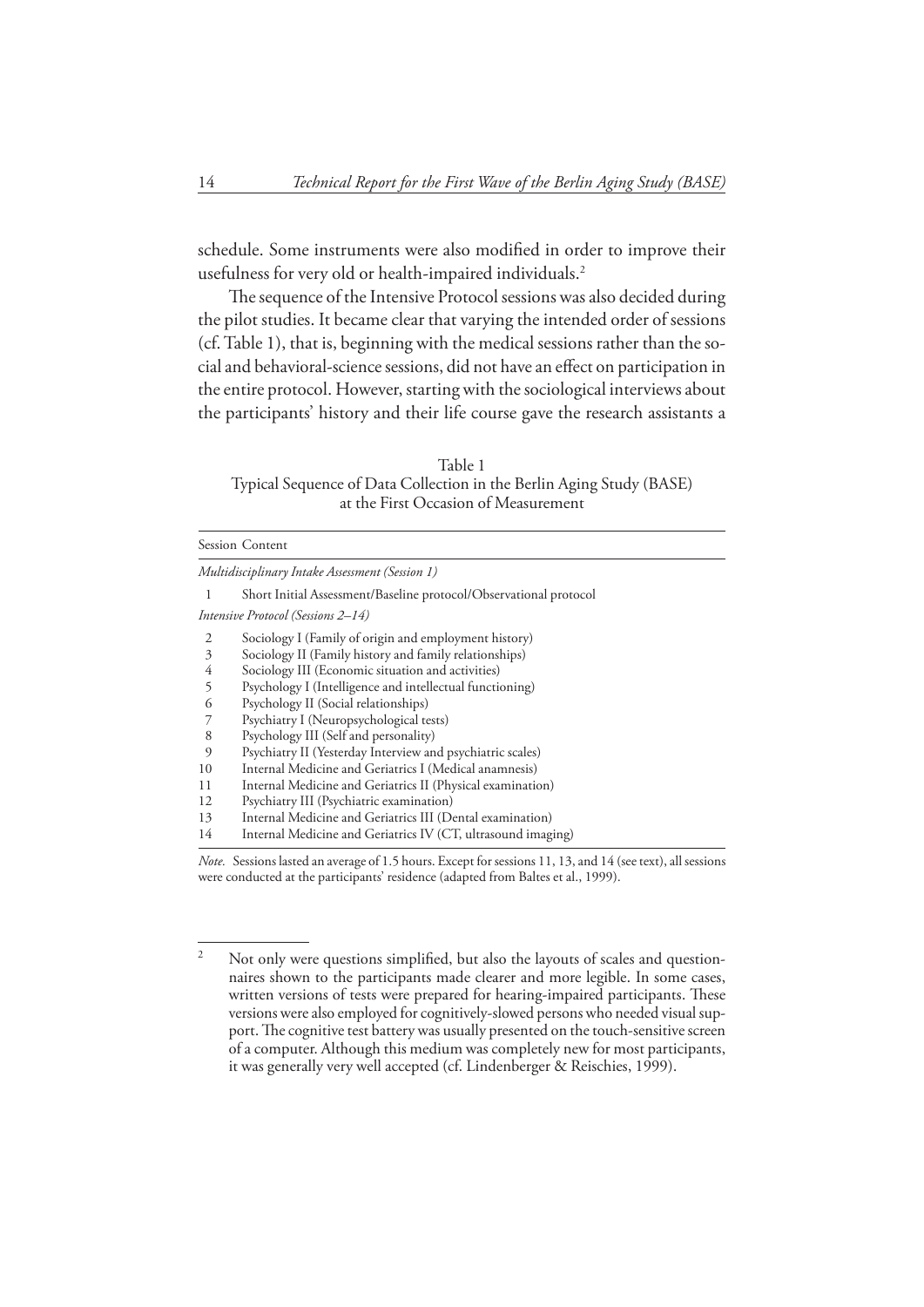good opportunity to enter into a dialogue with the participants and to build up the trust necessary for the continuation of assessments. The positioning of the Psychology and Psychiatry Units' cognitive and neuropsychological tests in the middle of the schedule also proved to be advantageous. The reservations some participants harbored against these tests had generally declined by then because of the level of trust built up over the first sessions. At the same time, training effects due to some of the preceding assessments remained limited. Finally, placing the social and behavioral-science sessions before the medical ones made it easier to coordinate the project physician and clinic appointments for each participant and to make full use of the restricted times available for clinical examination. In some cases, variations of the sequence of sessions were allowed in order to react flexibly to participants' needs.

The pilot studies showed that only about one third of people approached in the field was prepared to take part in the Intensive Protocol. However, as a larger number of people was interested in participating in a shorter and less thorough examination, a multidisciplinary *Intake Assessment* was developed and tested during the pilot studies. It preceded the Intensive Protocol and consisted of 100 questions providing basic information for all four research units (see Table 1; cf. Baltes et al., 1999, Table 1.3). The first 16 questions of the Intake Assessment referred to variables specifically selected by all four research units, so that these could be posed in a brief personal contact or in a written questionnaire as a multidisciplinary *Short Initial Assessment* if necessary.

The Intensive Protocol, the Intake Assessment, and the Short Initial Assessment define different levels of participation in the study. The successful completion of the Intake Assessment and the 13 parts of the Intensive Protocol constituted the primarily intended and most comprehensive participation level. If persons were not prepared or able to take part at this level, participation in the Intake Assessment on the level below was possible. The least intensive level, the Short Initial Assessment, remained as an option for those who did not want to take part in the Intake Assessment or whose health was too compromised.

This design made it possible to compare participants on the different levels and to analyze selection processes (cf. Baltes et al., 1999; Lindenberger et al., 1999). Further data for these analyses resulted from an *Observational Protocol* during the contacts with potential participants (cf. Table 1; Baltes et al.,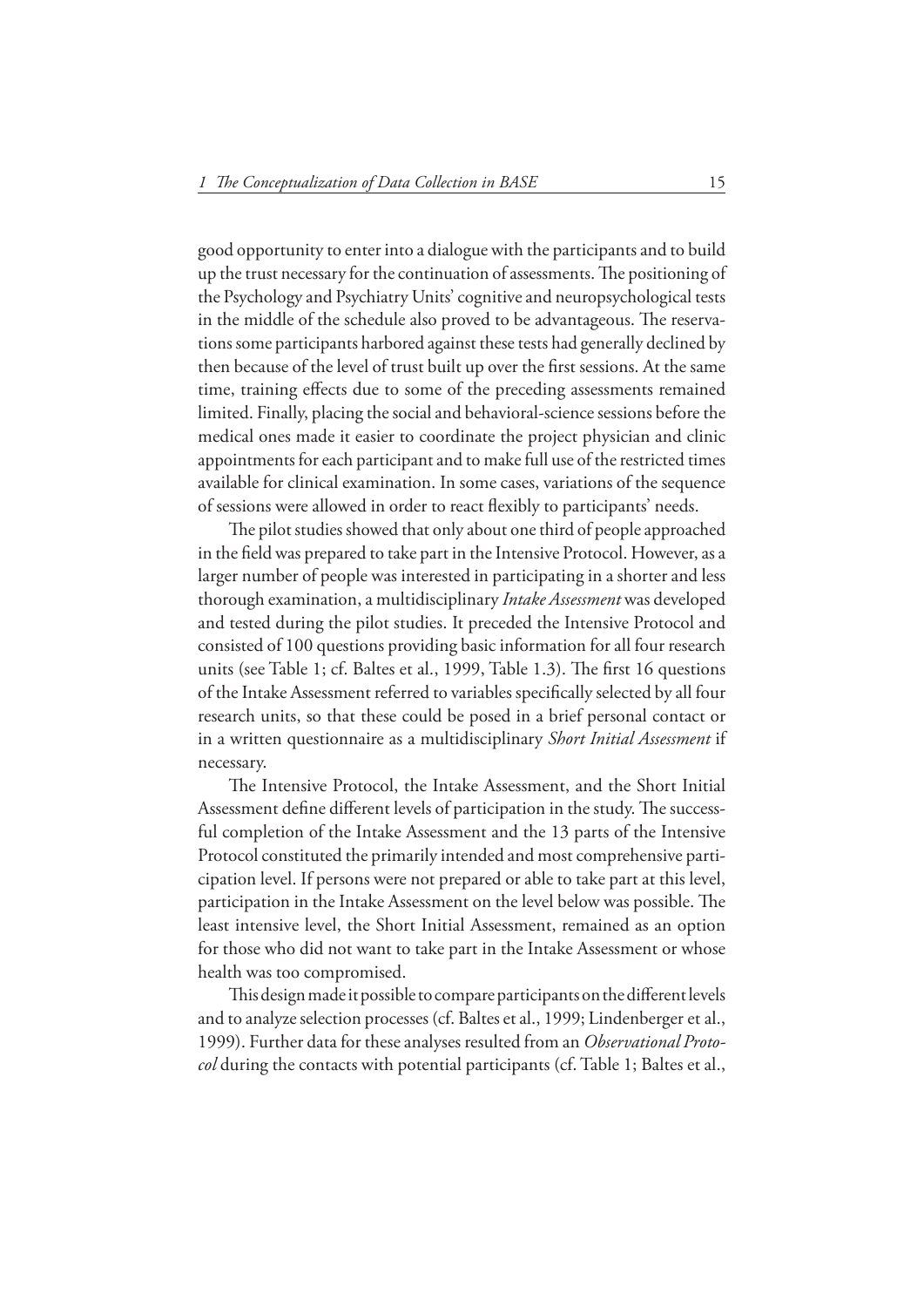1999, Table 1.3; Webb, Campbell, Schwartz, & Sechrest, 1966). This instrument gathered information about living conditions, environment, setting of the contact, health impair ments, and needs for help and care, if they could be observed. Its purpose was to register the context of initial contacts with potential participants in a standardized way (cf. Section 4.2.2).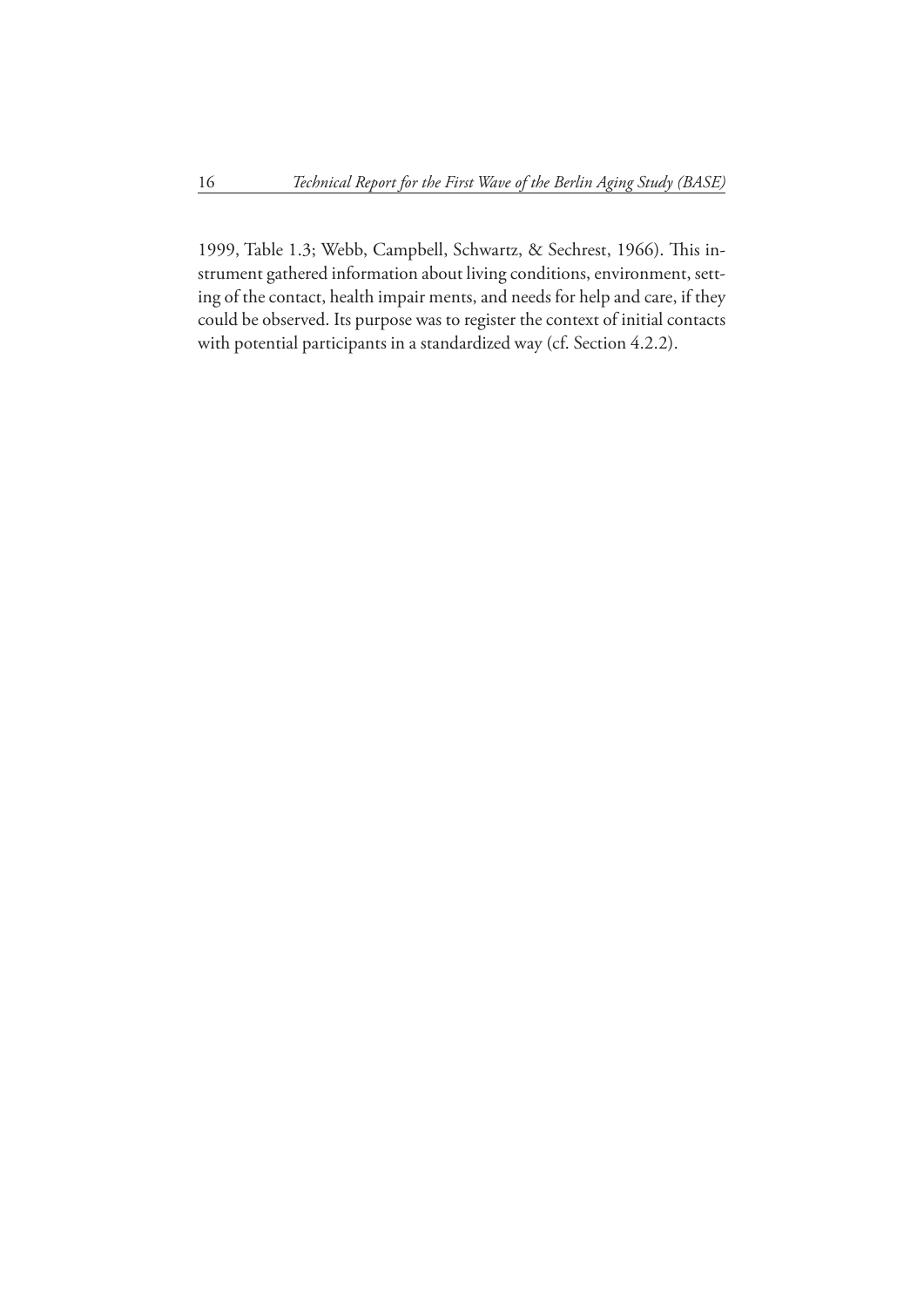#### 2 The Samples of the Main Study

#### 2.1 Drawing the Samples

The data collection phases in the cross-sectional main study, which began in May 1990 and ended in June 1993, were carried out with four samples stratified by age and gender and randomly drawn (see below) by the city registry of West Berlin in March 1990, March 1991, July 1991, and January 1992.<sup>3</sup> The West Berlin population of all people aged 70 and over listed in the obligatory city register provided the basis for all four samples.<sup>4</sup> The sequential sampling procedure was supposed to reduce sample losses through death. Also, it was supposed to decrease the likelihood of addresses becoming invalid over the three-year phase of fieldwork, for example, because people had moved or could no longer be contacted under the available address for other reasons (cf. Section 4.2.1).

The required number of addresses for men and women were drawn from the birth cohorts relevant to the study's design. Thus, men and women born in 1920 ("70-year-olds") to 1886 ("104-year-olds") were included in the sample drawn in 1990. In order to achieve equally distributed stratification of the sample, the same number of addresses was drawn for every birth cohort. If drawing a random sample of the desired size was not possible

<sup>3</sup> We are indebted to the staff of the Berlin city registry, who drew the samples and have regularly updated mortality data on the samples since 1991, for their excellent cooperation.

<sup>4</sup> Even a well-kept (obligatory) register is not free of errors because, for example, changes of address are not or only belatedly communicated or not yet entered at the time of sampling. Moreover, the German registration laws (e.g., Meldegesetz des Landes Berlin [MeldeG] [Registration Law of the State of Berlin], 1985; Melderechtsrahmengesetz [MRRG] [Law on the Framework of Registration Rights], 1994) allow people to demand that their address is "blocked" and not passed on if that transfer would endanger themselves or others. Such addresses were not included in the sampling pool and are not part of the parent population. According to the city registry, the proportion of blocked addresses only made up about 0.04 percent of the male and 0.02 percent of the female parent population.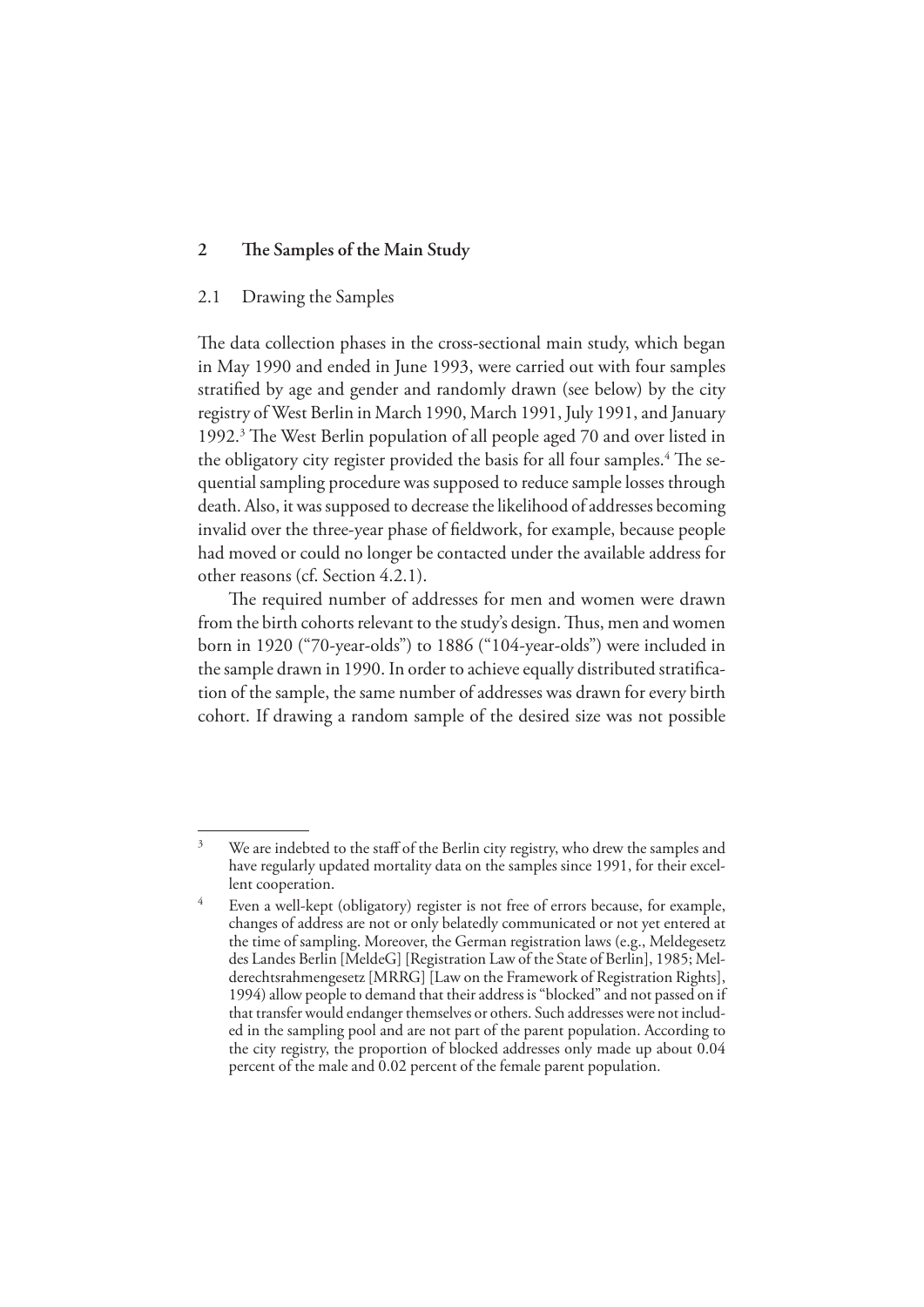because there were no longer enough people of a certain cohort, all available addresses were selected.5

This procedure was maintained for the later drawings of samples. However, the target number of addresses varied. At the first occasion in March 1990, 40 addresses (as far as possible) were randomly drawn from the relevant birth cohorts of men and women. In 1991, two smaller samples were drawn in order to reduce sample loss in the field because of wrong addresses: 20 addresses per birth cohort were sampled in March, then 10 in July. In 1992 the required number was again increased to 30.6

Every one of the four samples was drawn according to a controlled random procedure. First, "step sizes" determining the addresses to be selected from the register were calculated. They differed between birth cohorts and between men and women and were computed from the entire number of addresses available for each cohort, which were divided by the number of addresses to be drawn for the study.<sup>7</sup> Furthermore, the "starting point," that is, the number of the address at which counting began, was varied.

Sampling from the city register had the advantage that the sizes of the parent populations and their distributions were always provided so that there was no need for estimates.<sup>8</sup> Another advantage was that, in accordance with German registration law (see MeldeG, 1985; cf. MRRG, 1980, 1994), some basic demographic characteristics of the selected individuals could be made available before contact. Based on an application by the study, the following information about selected persons was provided by the city registry in addition to their names and addresses: date of birth, gender, marital

<sup>5</sup> For example, this solution led to the addresses of all men born in 1886–1892 and all women born in 1886–1887 being included in the sample drawn in 1990.

<sup>6</sup> As work with this sample again lasted a long time, the addresses were later given back to the registry for confirmation of their validity.

<sup>7</sup> For example, 13,943 addresses of women born in 1920 were listed in the register when the first sample was drawn in 1990. This number was divided by the required number of addresses (40), resulting in a step size of 348.6 and the selection of every 348th address.

<sup>8</sup> Of course the reported parent population sizes only approximate the true population—if it is possible to obtain a complete representation of a population at all. See Footnote 4 for some of the possible errors in the register that need to be considered among other aspects.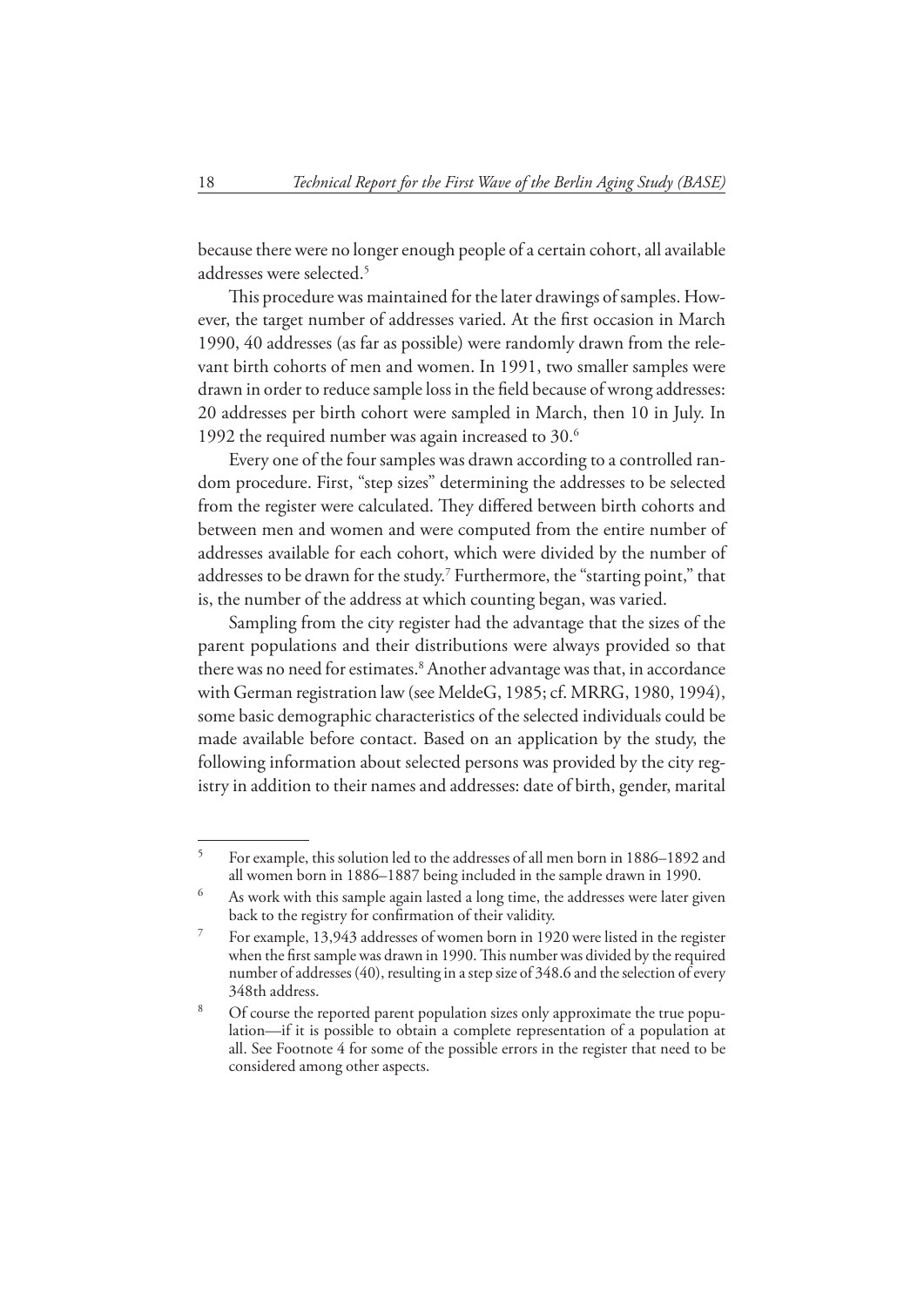status, administrative district of the city of Berlin, and a code number for the "statistical region" of the address that enables a finer geographical distinction. The names and addresses included in this basic data set were detached from the other information and stored separately. After this anonymization, it was possible to use this basic data set for the study's selectivity analyses (cf. Baltes et al., 1999; Lindenberger et al., 1999).

However, working with four samples also had a disadvantage. The repeated sampling procedure led to each of the study's age groups spanning more than five birth cohorts. For example, according to the study's design, the first age group only included 70- to 74-year-olds, but to achieve this, new birth cohorts, that is, 1921 and 1922, had to be added when sampling in 1991 and 1992. Therefore some birth cohorts "overlap" across the age groups. For example, the 70–74 age group consists of people born in 1922–1916, and the 75–79 age group of individuals born in 1917–1911, thus overlapping for the birth dates 1917 and 1916. Such overlaps continue into the following age groups (cf. Maas, Borchelt, & Mayer, 1999).

#### 2.2 Working and Reserve Samples

After receiving the samples from the city registry, they were randomly spilt into working and reserve samples in order to have additional addresses from the same sample available for later controls and more in-depth studies. From the second sampling onward (March 1991), recurrence of previously drawn and already used addresses was possible despite variations of the sampling "starting point" (see above). These "doubles" had to be sorted out before splitting the samples. This mainly applied to the older age groups and particularly to men for whom the sampling pools were much smaller due to the demographics of the parent population. However, the drawn addresses were not completely equally distributed across the working and reserve samples in order to be able to compensate for the greater address loss of very old people (aged 85 and over) resulting in the field. $9$ 

<sup>9</sup> Sometimes addresses from the reserve samples had to be included in the field because the initial working samples, for the older men in particular, proved to be too small and were too quickly used up (cf. Table 2).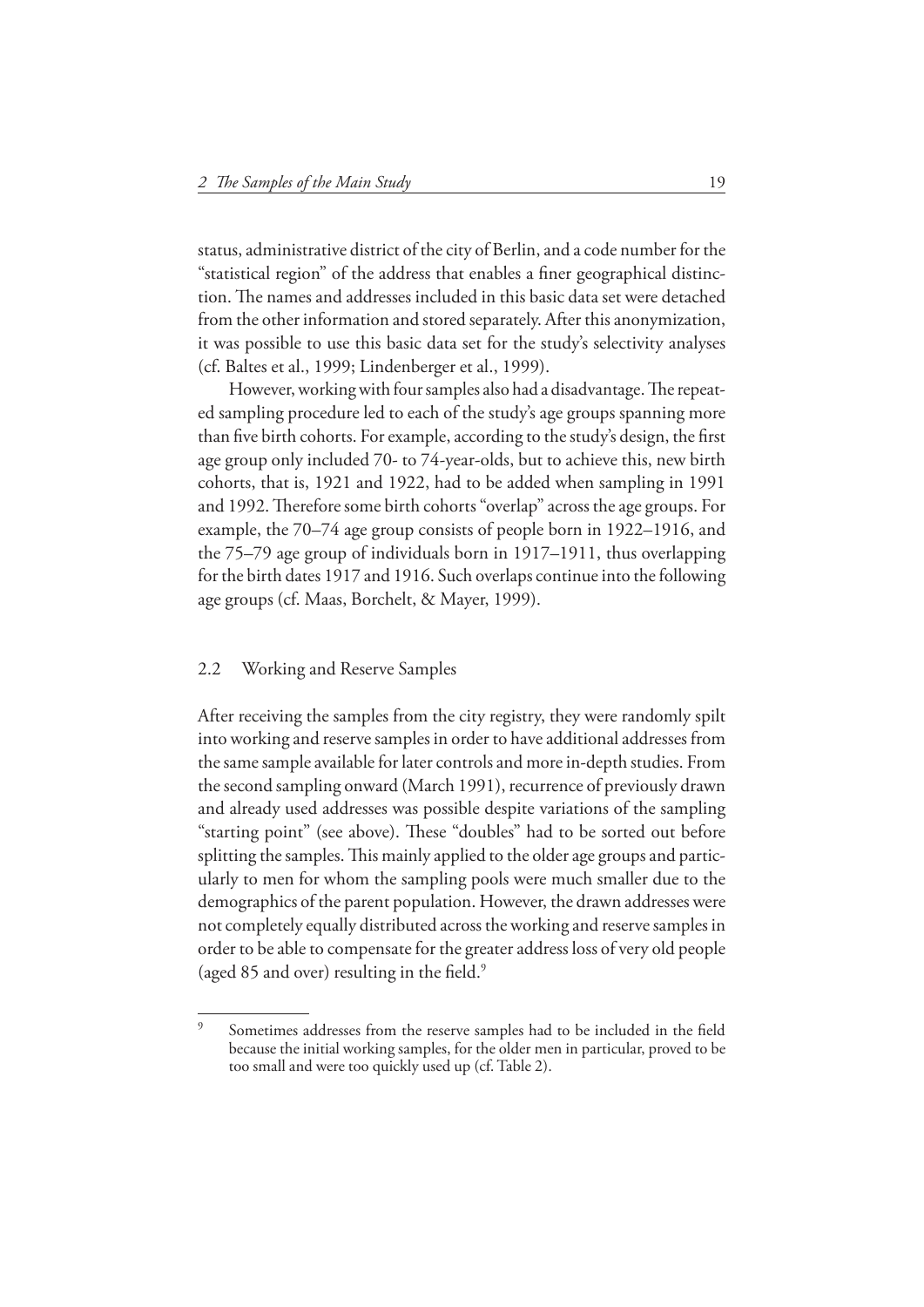| Table 2                                                                |  |
|------------------------------------------------------------------------|--|
| Drawn Addresses, Working Samples, and Addresses Used in the Field      |  |
| by Age Group for Men and Women With the Mean Sizes of the Four Samples |  |
| Drawn by the Registry as References                                    |  |
|                                                                        |  |

| Age groups<br>(Birth cohorts) | populations <sup>1</sup> | Mean sizes of the<br>four parent |       | Drawn addresses <sup>2</sup> | Working samples  |                            | Addresses used<br>in the field |                           |
|-------------------------------|--------------------------|----------------------------------|-------|------------------------------|------------------|----------------------------|--------------------------------|---------------------------|
|                               |                          |                                  |       | Men                          |                  |                            |                                |                           |
| $70 - 74$<br>$(1922 - 1916)$  | 22,694                   | 100.0%                           | 498   | $2.2\%$<br>100.0%            | 245              | $1.1\%$<br>49.2%<br>100.0% | 119                            | $0.5\%$<br>23.9%<br>48.6% |
| $75 - 79$<br>$(1917 - 1911)$  | 20,895                   | 100.0%                           | 496   | 2.4%<br>100.0%               | 245              | 1.2%<br>49.4%<br>100.0%    | 137                            | $0.7\%$<br>27.6%<br>55.9% |
| $80 - 84$<br>$(1912 - 1906)$  | 18,020                   | 100.0%                           | 495   | 2.8%<br>100.0%               | 245              | $1.4\%$<br>49.5%<br>100.0% | 175                            | 1.0%<br>35.3%<br>71.4%    |
| $85 - 89$<br>$(1907 - 1901)$  | 8,765                    | 100.0%                           | 496   | 5.7%<br>100.0%               | 265              | 3.0%<br>53.4%<br>100.0%    | 182                            | 2.1%<br>36.7%<br>68.7%    |
| $90 - 94$<br>$(1902 - 1898)$  | 2,306                    | 100.0%                           | 460   | 20.0%<br>100.0%              | 265              | 11.5%<br>57.6%<br>100.0%   | 197                            | 8.5%<br>42.8%<br>74.3%    |
| $95+$<br>$(1897 - 1883)$      | $(357)^{a}$<br>422       | 100.0%                           | 405   | 96.0%<br>100.0%              | 239 <sup>b</sup> | 56.6%<br>59.0%<br>100.0%   | 239                            | 56.6%<br>59.0%<br>100.0%  |
| Total                         | 73,102                   | 100.0%                           | 2,850 | 3.9%<br>100.0%               | 1,504            | 2.1%<br>52.8%<br>100.0%    | 1,049                          | $1.4\%$<br>36.8%<br>69.7% |

Continued on next page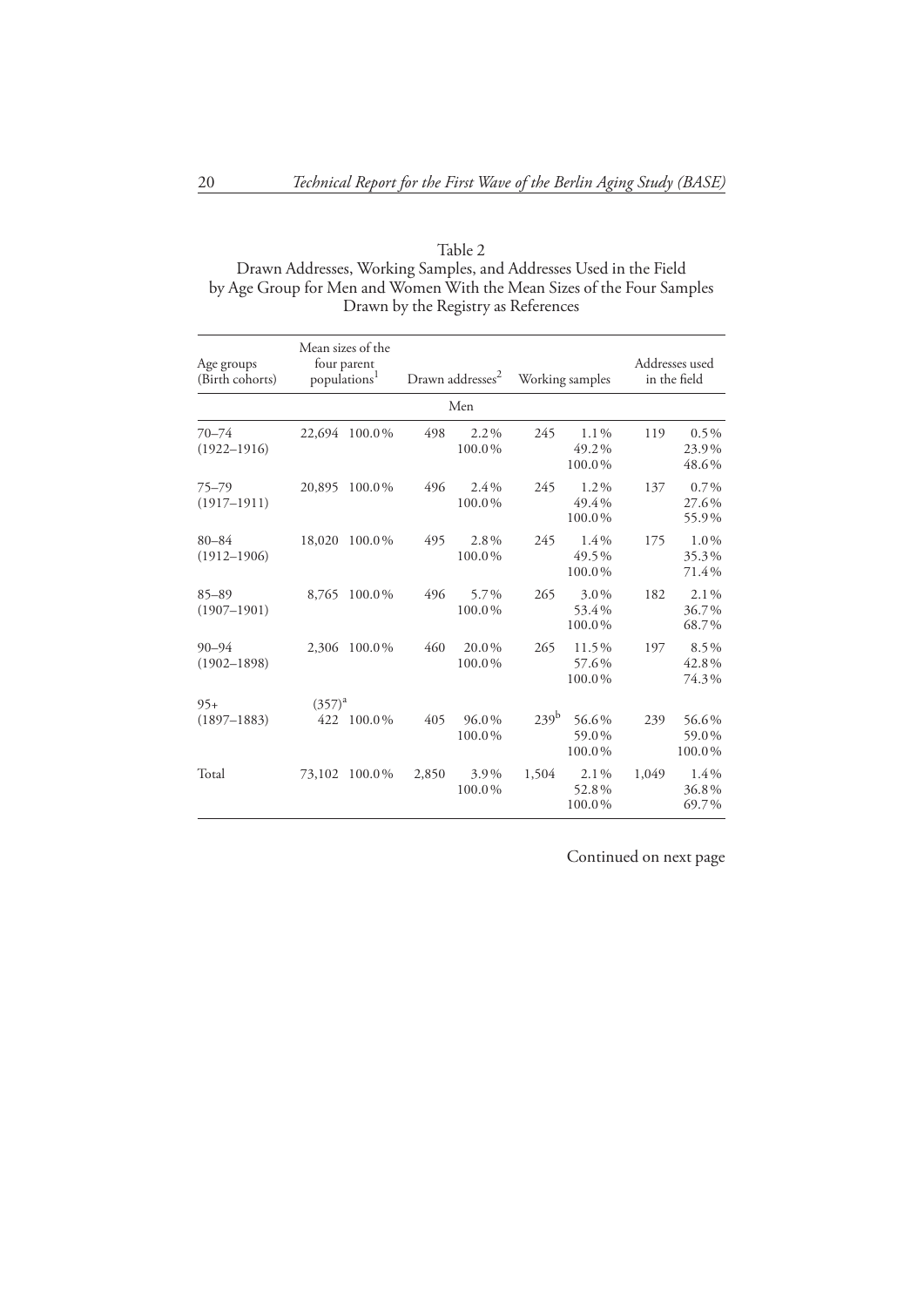Table 2 (continued) Drawn Addresses, Working Samples, and Addresses Used in the Field by Age Group for Men and Women With the Mean Sizes of the Four Samples Drawn by the Registry as References

| Age groups<br>(Birth cohorts) |        | Mean sizes of the<br>four parent<br>populations <sup>1</sup> | Drawn addresses <sup>2</sup><br>Working samples |                   |       |                            | Addresses used<br>in the field |                           |
|-------------------------------|--------|--------------------------------------------------------------|-------------------------------------------------|-------------------|-------|----------------------------|--------------------------------|---------------------------|
|                               |        |                                                              |                                                 | Women             |       |                            |                                |                           |
| $70 - 74$<br>$(1922 - 1916)$  | 50,851 | 100.0%                                                       | 499                                             | $1.0\%$<br>100.0% | 245   | $0.5\%$<br>49.1%<br>100.0% | 136                            | $0.3\%$<br>27.3%<br>55.5% |
| $75 - 79$<br>$(1917 - 1911)$  |        | 55,398 100.0%                                                | 491                                             | $0.9\%$<br>100.0% | 245   | $0.4\%$<br>49.9%<br>100.0% | 178                            | $0.3\%$<br>36.3%<br>72.7% |
| $80 - 84$<br>$(1912 - 1906)$  |        | 55,582 100.0%                                                | 498                                             | $0.9\%$<br>100.0% | 245   | $0.4\%$<br>49.2%<br>100.0% | 197                            | $0.4\%$<br>39.6%<br>80.4% |
| $85 - 89$<br>$(1907 - 1901)$  | 31,282 | 100.0%                                                       | 496                                             | $1.6\%$<br>100.0% | 265   | $0.8\%$<br>53.4%<br>100.0% | 227                            | $0.7\%$<br>45.8%<br>85.7% |
| $90 - 94$<br>$(1902 - 1896)$  |        | 11,398 100.0%                                                | 495                                             | $4.3\%$<br>100.0% | 265   | $2.3\%$<br>53.5%<br>100.0% | 194                            | 1.7%<br>39.2%<br>73.2%    |
| $95+$<br>$(1897 - 1883)$      | 2.646  | 100.0%                                                       | 688                                             | 26.0%<br>100.0%   | 391   | 14.8%<br>56.8%<br>100.0%   | 316                            | 11.9%<br>45.9%<br>80.8%   |
| Total                         |        | 207,157 100.0%                                               | 3,167                                           | 1.5%<br>100.0%    | 1,656 | $0.8\%$<br>52.3%<br>100.0% | 1,248                          | $0.6\%$<br>39.4%<br>75.3% |

 $^1$  We calculated the mean sizes of the four parent populations for each age group in order to compute

the percentages.<br><sup>2</sup> After sorting out "doubles" (see text).

<sup>a</sup> As the mean size of the four parent populations is smaller than the total number of drawn addresses, we use the size of the fourth parent population ( $n = 422$ ) as the reference number.<br><sup>b</sup> Initially, only 175 addresses were entered into the working sample before another 64 addresses from

the reserve were added.

In all, 6,017 addresses were drawn for the four samples, of which 2,857  $(47%)$  remained in reserve and  $3,160 (53%)$  were used in the working samples of the study. Of the 3,160 working sample addresses, 2,297 addresses (73 % of the working samples) were used in the field. We regard  $N = 1,908$  of these 2,297 addresses as the verified parent sample of the study (cf. Section 4.2.1).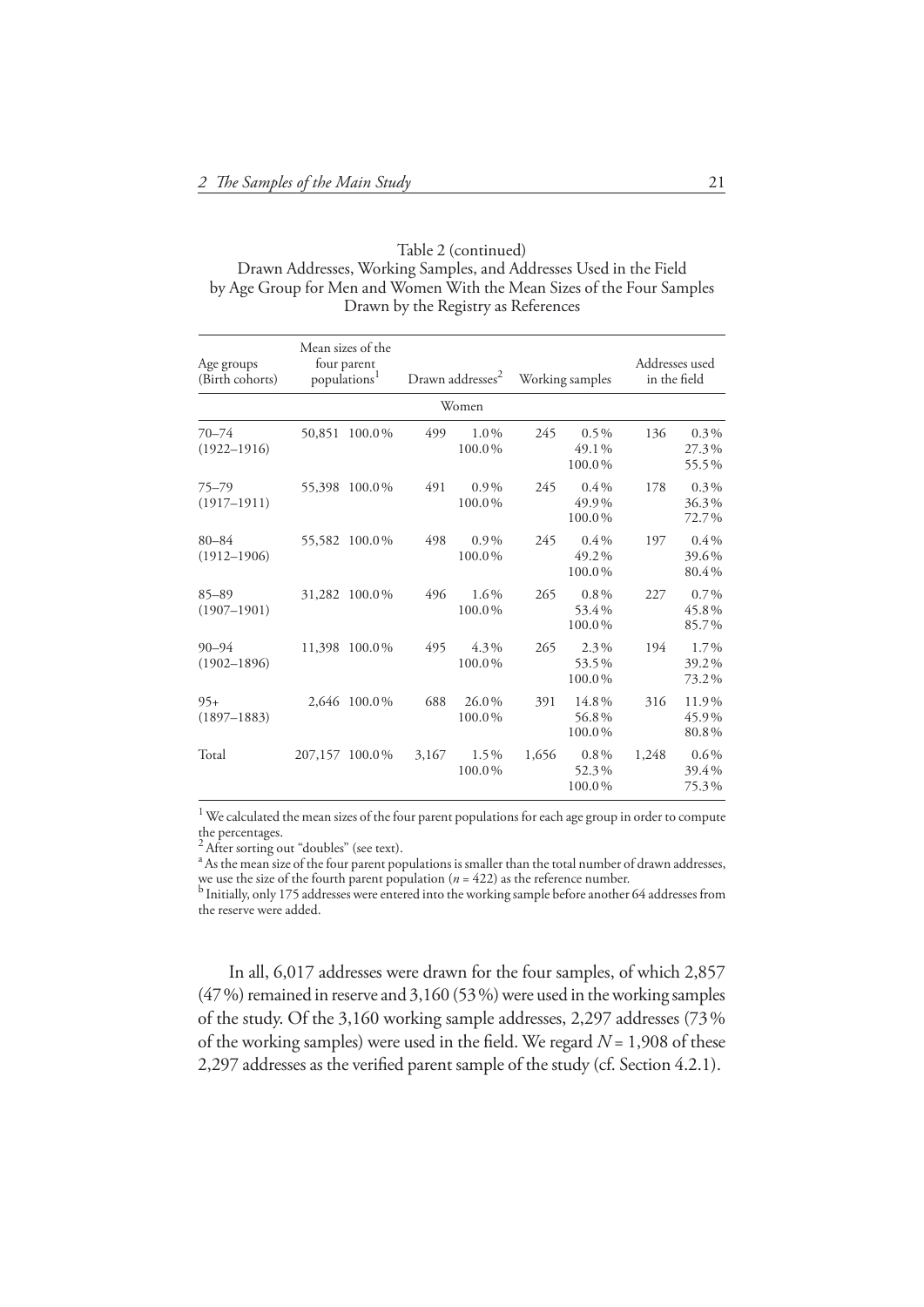| Age groups<br>(Birth cohorts) | Addresses used<br>in the field | Persons who<br>could not be<br>contacted <sup>1</sup> | Members of the<br>verified parent<br>population <sup>2</sup> | Completed<br>Intensive<br>Protocols | Addresses need-<br>ed to achieve<br>one Intensive<br>Protocol <sup>3</sup> |
|-------------------------------|--------------------------------|-------------------------------------------------------|--------------------------------------------------------------|-------------------------------------|----------------------------------------------------------------------------|
|                               |                                |                                                       | Men                                                          |                                     |                                                                            |
| $70 - 74$<br>$(1922 - 1916)$  | 119<br>100.0%                  | 10<br>8.4%                                            | 109<br>91.6%<br>100.0%                                       | 43<br>36.1%<br>39.4%                | 2.8                                                                        |
| $75 - 79$<br>$(1917 - 1911)$  | 137<br>100.0%                  | 18<br>13.1%                                           | 119<br>86.9%<br>100.0%                                       | 43<br>31.4%<br>36.1%                | 3.2                                                                        |
| $80 - 84$<br>$(1912 - 1906)$  | 175<br>100.0%                  | 23<br>13.1%                                           | 152<br>86.9%<br>100.0%                                       | 43<br>24.6%<br>28.3%                | 4.1                                                                        |
| $85 - 89$<br>$(1907 - 1901)$  | 182<br>100.0%                  | 25<br>13.7%                                           | 157<br>86.3%<br>100.0%                                       | 43<br>23.6%<br>27.4%                | 4.2                                                                        |
| $90 - 94$<br>$(1902 - 1898)$  | 197<br>100.0%                  | 56<br>28.4%                                           | 141<br>71.6%<br>100.0%                                       | 43<br>21.8%<br>30.5%                | 4.6                                                                        |
| $95+$<br>$(1897 - 1883)$      | 239<br>100.0%                  | 70<br>29.3%                                           | 169<br>70.7%<br>100.0%                                       | 43<br>18.0%<br>25.4%                | 5.6                                                                        |
| Total                         | 1,049<br>100.0%                | 202<br>19.3%                                          | 847<br>80.7%<br>100.0%                                       | 258<br>24.6%<br>30.5%               | 4.1                                                                        |

Continued on next page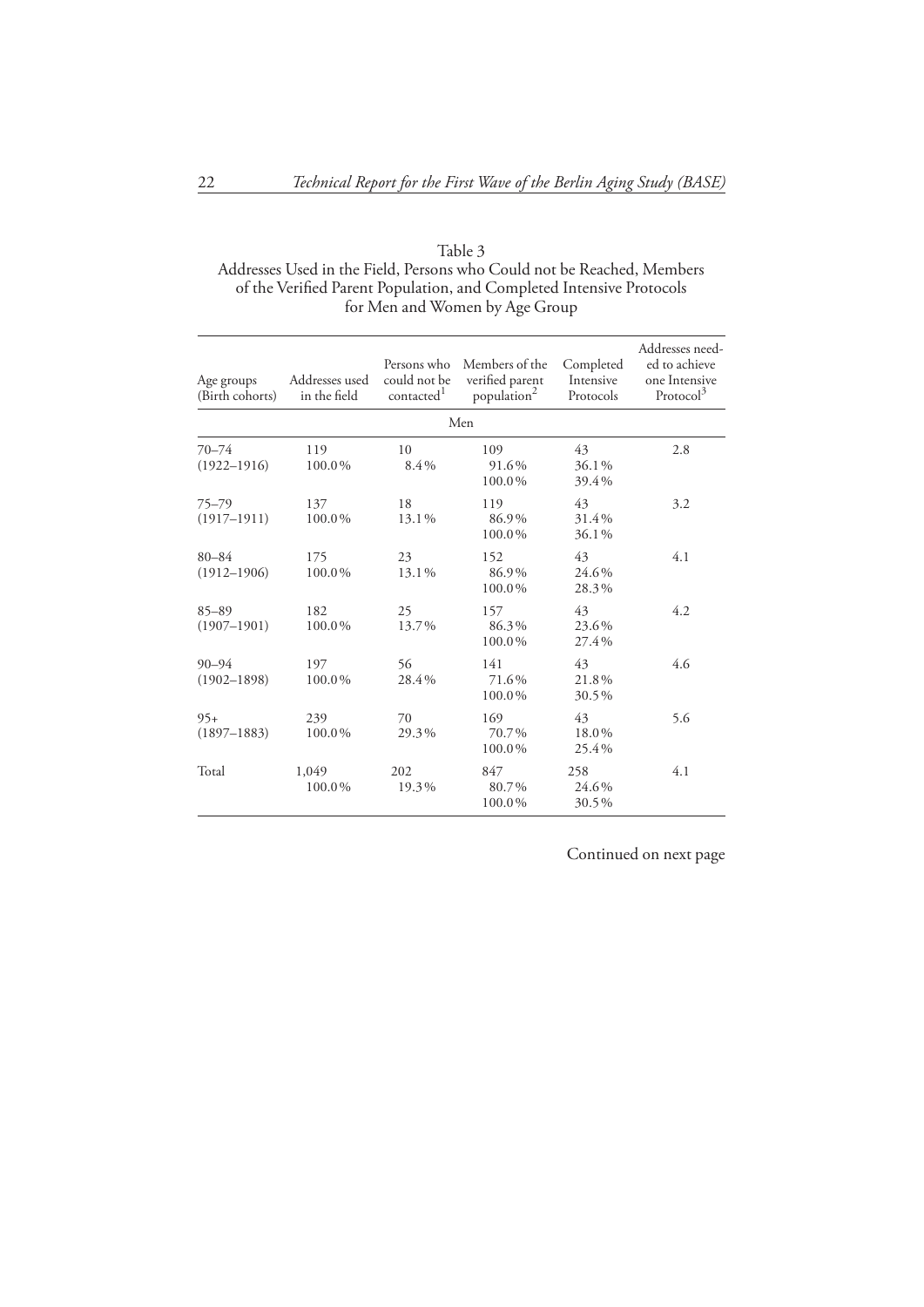Table 3 (continued) Addresses Used in the Field, Persons who Could not be Reached, Members of the Verified Parent Population, and Completed Intensive Protocols for Men and Women by Age Group

| Age groups<br>(Birth cohorts) | Addresses used<br>in the field | Persons who<br>could not be<br>contacted <sup>1</sup> | Members of the<br>verified parent<br>population <sup>2</sup> | Completed<br>Intensive<br>Protocols | Addresses need-<br>ed to achieve<br>one Intensive<br>Protocol <sup>3</sup> |
|-------------------------------|--------------------------------|-------------------------------------------------------|--------------------------------------------------------------|-------------------------------------|----------------------------------------------------------------------------|
|                               |                                |                                                       | Women                                                        |                                     |                                                                            |
| $70 - 74$<br>$(1922 - 1916)$  | 136<br>100.0%                  | 5<br>3.7%                                             | 131<br>96.3%<br>100.0%                                       | 43<br>31.6%<br>32.8%                | 3.2                                                                        |
| $75 - 79$<br>$(1917 - 1911)$  | 178<br>100.0%                  | 18<br>10.1%                                           | 160<br>89.9%<br>100.0%                                       | 43<br>24.2%<br>26.9%                | 4.1                                                                        |
| $80 - 84$<br>$(1912 - 1906)$  | 197<br>100.0%                  | 19<br>9.6%                                            | 178<br>90.4%<br>100.0%                                       | 43<br>21.8%<br>24.2%                | 4.6                                                                        |
| $85 - 89$<br>$(1907 - 1901)$  | 227<br>100.0%                  | 23<br>10.1%                                           | 204<br>89.9%<br>100.0%                                       | 43<br>18.9%<br>21.1%                | 5.3                                                                        |
| $90 - 94$<br>$(1902 - 1898)$  | 194<br>100.0%                  | 41<br>21.1%                                           | 153<br>78.9%<br>100.0%                                       | 43<br>22.2%<br>28.1%                | 4.5                                                                        |
| $95+$<br>$(1897 - 1883)$      | 316<br>100.0%                  | 81<br>25.6%                                           | 235<br>74.4%<br>100.0%                                       | 43<br>13.6%<br>18.3%                | 7.3                                                                        |
| Total                         | 1,248<br>100.0%                | 187<br>15.0%                                          | 1,061<br>85.0%<br>100.0%                                     | 258<br>20.7%<br>24.3%               | 4.8                                                                        |

<sup>1</sup> Persons who had died, moved to an unknown address, moved away from Berlin, could not be found at the given address or could not be contacted despite several attempts (cf. Section 4.2.1).<br><sup>2</sup> Persons who could be contacted directly or indirectly (through a third party) leading to a decision

Table 2 shows how the addresses initially drawn, those selected for the working sample, and those employed in the field were distributed across the age groups for men and women as well as indicating the extent to which the working samples combined from all four draws were used. One reason for the incomplete utilization of working sample addresses is that addresses

on participation or nonparticipation (cf. Section 4.2.1).<br><sup>3</sup> Number of addresses used in the field divided by the number of complete Intensive Protocols

achieved.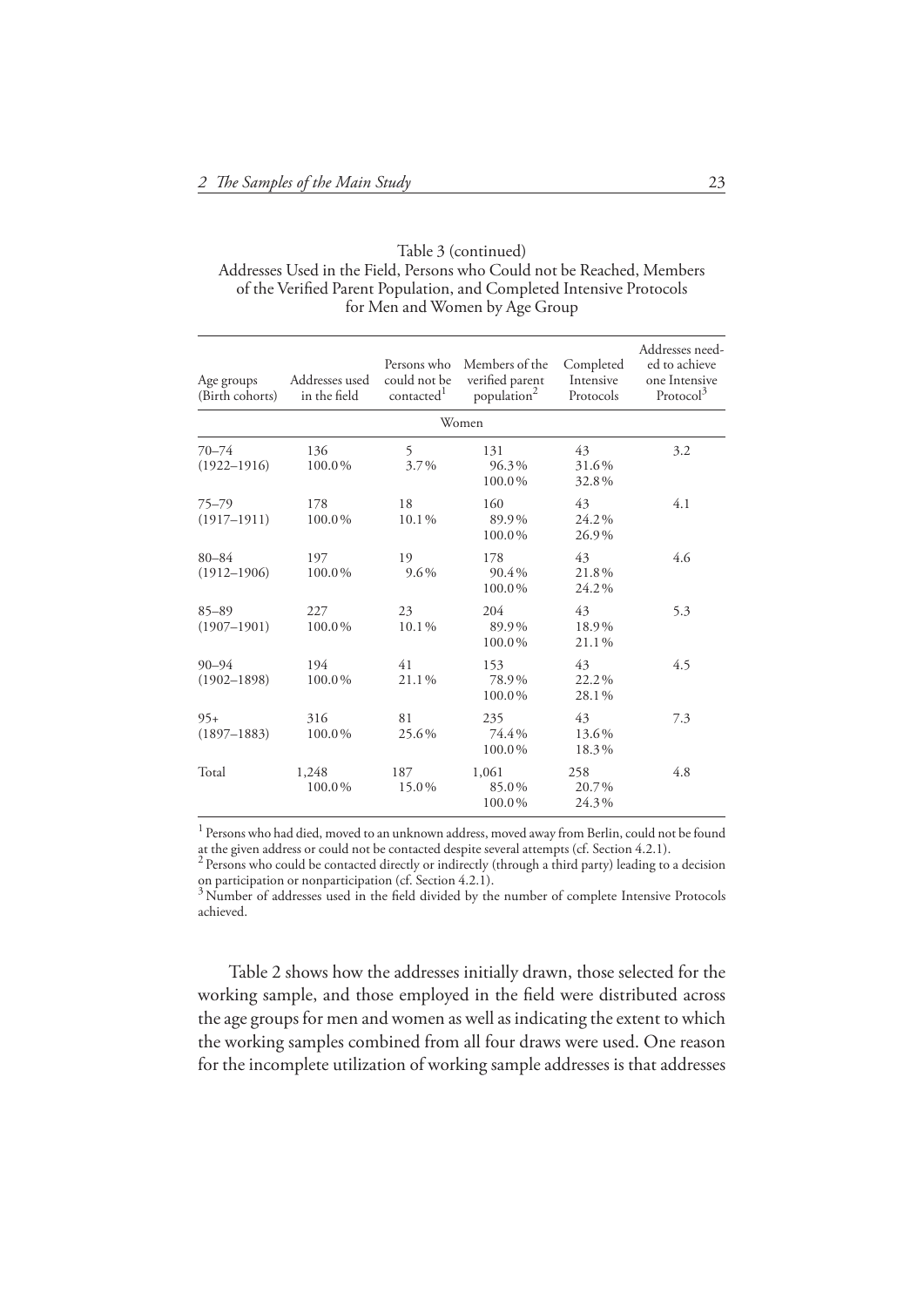remaining from an earlier sampling that were already in the field continued to be used even after a new sample had been drawn, but that unused addresses from the older sample were then no longer employed and only new addresses were handed out by the field coordinator. Moreover, different attrition and participation rates among the men and women in the six age groups led to unequal use of addresses.

Table 3 illustrates this by showing the numbers of addresses used in the field by age group and gender, the numbers of people who could not be contacted (cf. Section 4.2.1), and the numbers of those who could and thus form the verified parent sample (see Section  $4.2.1$ ). In each case, the number of achieved complete Intensive Protocols is related to the number of addresses used in the field and to the number of contacted persons. This reveals that women were less easily convinced to take part in the study than men, and that age also played a role (cf. Section 4.1). Regarding the individuals contacted, the participation rates for men varied between nearly 40 percent of the 70–74 age group and over 25 percent of the 95+ age group. For women, participation rates lay between 33 percent of the 70–74 age group and just over 18 percent of the 95+ age group. In order to make the differences between men and women and the age groups even clearer, Table 3 additionally shows how many addresses needed to be used to achieve one complete Intensive Protocol.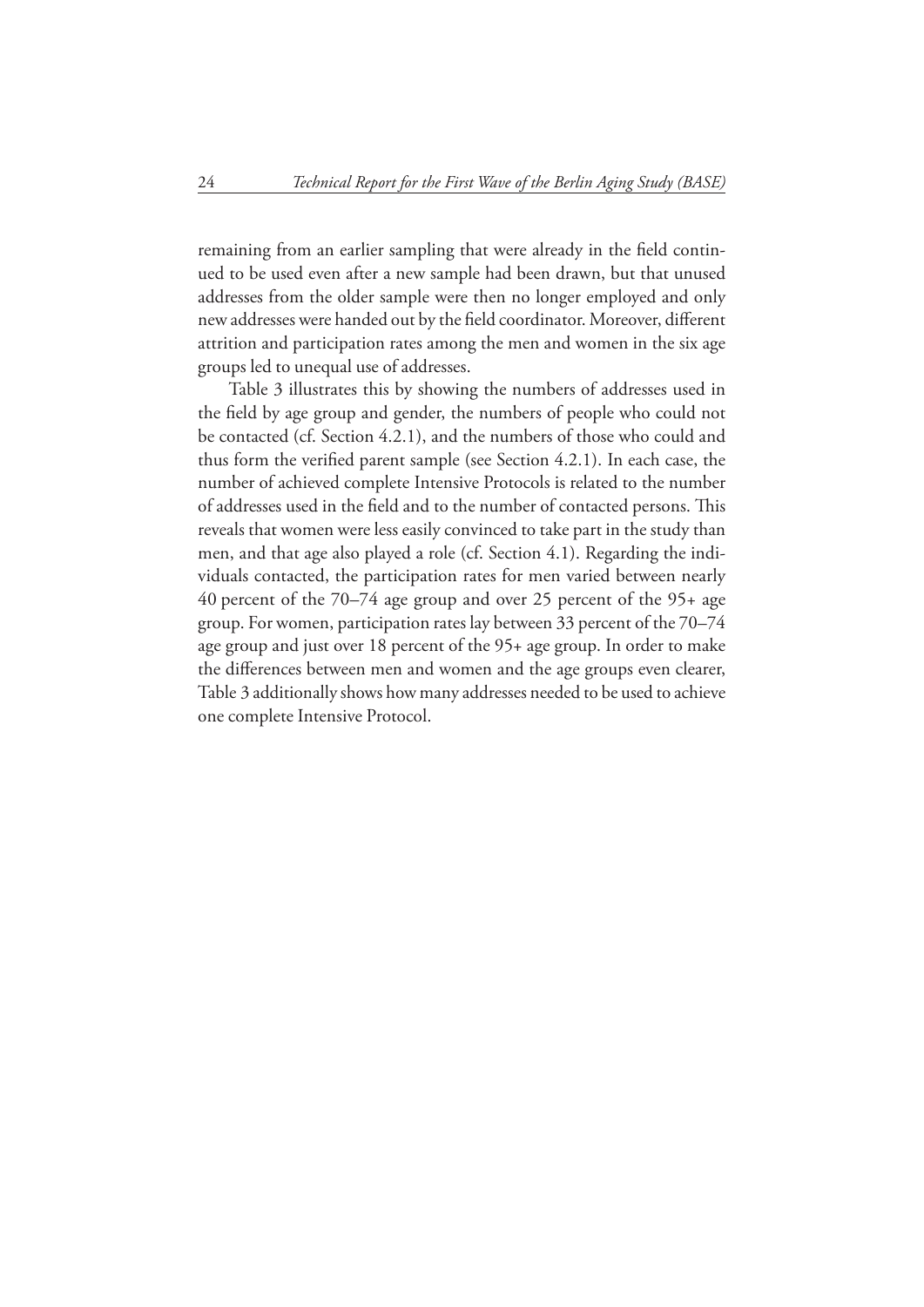#### **3 Convincing People to Take Part in BASE**

#### 3.1 Procedures to Motivate Participants and Their Interaction Partners

First of all, individuals who were to be won for participation were sent a letter with information on the study suggesting a date for a first appointment. This approach was taken to preclude the worries of old people living alone about answering the door to unannounced visitors. We also expected to encounter several disabled or bedridden people who would or could not react to a knock on the door. We hoped that the written announcement and enclosed information would make these addressees interested enough to arrange some familial or professional help to enable a first visit from a research assistant. Furthermore, the pilot studies had revealed that contacts with persons living in institutions were difficult without previous announcement and preparatory information. In addition, we wanted to avoid trying to make personal contacts with people whose address was no longer valid (cf. Sections 3.2 and 4.2.1).

The letter included statements on old age and aging chosen to present some of the topics and aims of the study appealingly. The request for participation in BASE followed, but the voluntary nature of taking part was emphasized. At the end of the letter, which also mentioned the institutions and head scientists involved in BASE, a date was set on which a named BASE research assistant would visit the addressee and talk to him/her about the study and potential participation.

The additional information consisted of an encouraging letter signed by the Berlin Senator for Social Affairs and the Senator for Health, a color brochure about the study with short texts, pictures, and newspaper articles as well as an enclosure with photographs of the research assistants and project physicians to allow the addressees to form a mental image of the study's staff. The photographs also helped the addressees to recognize the research assistants in person on their first visit so that they did not have to rely only on written documentation (project identification card, copy of the letter).

If the letter led to an initial contact face-to-face or on the telephone, the research assistants introduced themselves and asked for a chance to present the study in more detail. The emphasis of these conversations was on communication of the study's aims and motivation to take part. During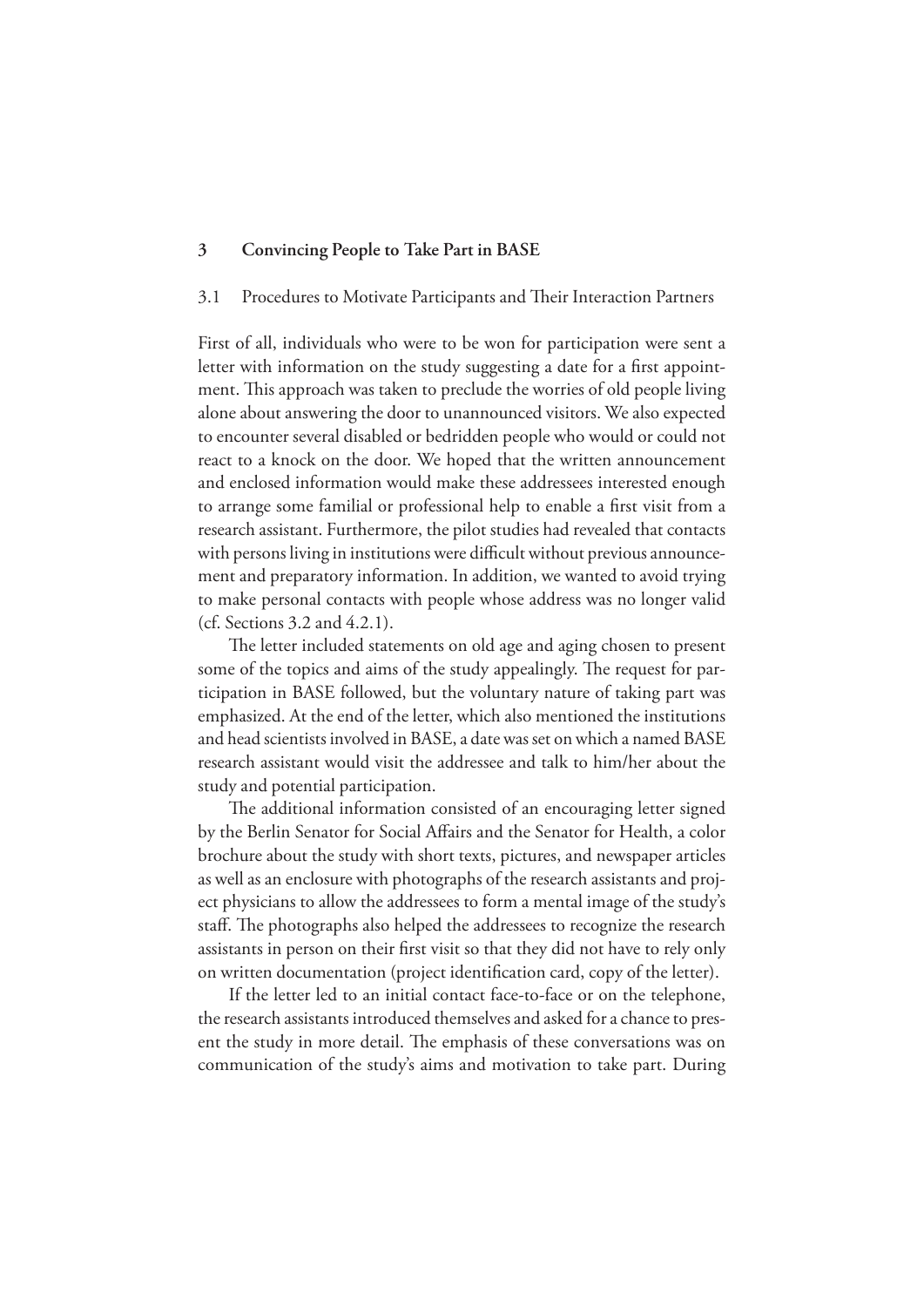face-to-face contacts, the potential participants were given an additional information sheet which was helpful for detailed discussion of typical questions about the study and worries about participation. They were also told that participants were to be looked after by the research assistants over the entire assessment schedule. As compensation for the effort of taking part in the study, payments of up to 500 DM were offered.<sup>10</sup>

The research assistants usually had to involve people from the addressees' environment in the process of convincing them to participate. When the letters were sent out, the addresses were compared with available directories in order to find out whether potential participants lived in a home. If so, the institutions' directors were contacted on the telephone four to six days after the initial letter was posted. Sometimes research assistants had to involve spouses, children, grandchildren, or friends whom community-dwelling old people had invited to the first meeting.

The addressees' physicians also played an important part as confidants. Some people not only discussed the medical examinations with them, but also asked them for advice about the decision to take part in the study at all. Sometimes the physicians were asked to find out more about the study before a research assistant was allowed to visit. Because of the family physicians' important role, a special information sheet with a general presentation of BASE and more detailed descriptions of the planned medical examinations had been designed for them. If addressees wanted to talk to their doctor before taking any decision, they were asked to give him/her this sheet. Likewise, it was sent to physicians inquiring about the study on their patients' behalf. A copy of an article about the study that had previously appeared in the Berlin Medical Council's journal was also enclosed.

 $10$  Data on the influence of this payment on participation were not collected systema tically. According to the research assistants, the money only played a role for about half of the participants. Some even refused payment and asked for it to be donated to a charity. The money was paid out in rates according to the level of participation. 50 DM were paid for the completed Intake Assessment. If participants agreed to take part in the Intensive Protocol, they received further 250 DM before the medical sessions and the final 200 DM after completing the schedule. Almost all participants were happy with this form of payment in rates.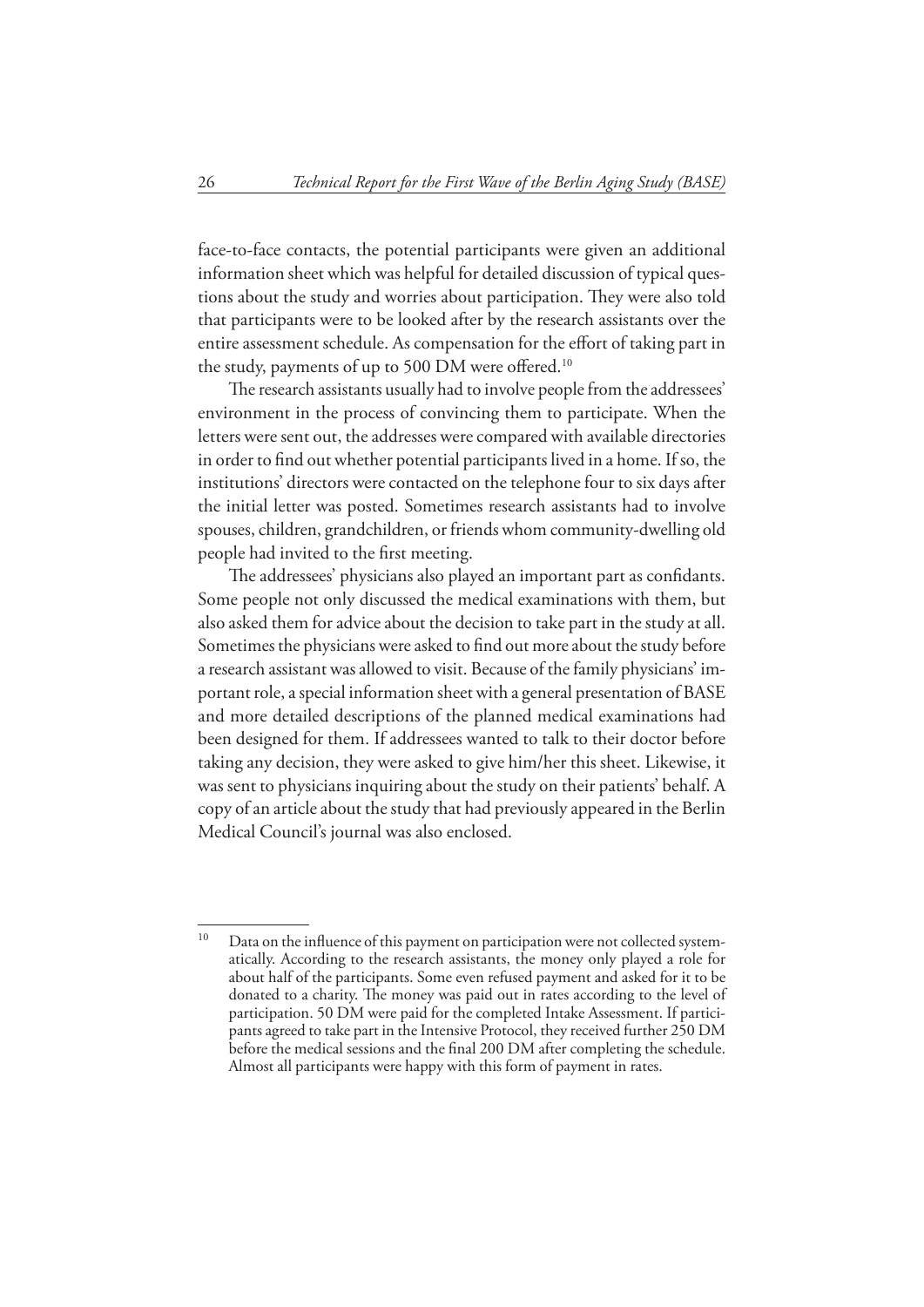#### 3.2 Field Routines for Contact Initiation

The initial letter and information package was usually sent off about five to seven days before the date suggested for the first appointment. The contacts with the addressees were always carried out according to a standardized routine. If the recipient did not answer, the interviewer tried to make a personal visit at the announced time. For contacts with addressees known to live in a home, the routine described above was used.

If no one answered the door at the first attempt to make contact, research assistants were required to try again half an hour later. If this attempt was also unsuccessful, the research assistants left a letter announcing further contact attempts, but also asking the recipients to call the field coordinator or the interviewer on the telephone. Both telephone numbers, which were also mentioned in the first letter, were repeated. If further contact attempts were equally unsuccessful, the interviewer tried to find the potential participant's telephone number in the directory and to ring him/her up at varying times. If this did not lead to a conversation either, a new letter was sent off with a new appointment about four or five weeks after the first. Finally, if no contact could be made at that time (or half an hour later), the address was given back to the field coordinator. In all, *no less than six contact attempts* were made before the address could be given back. Usually research assistants tried to make contact more often, even though this was very time-consuming.

As mentioned above, research assistants also called potential participants on the phone. However, the experiences made with telephone contacts were not that positive. First, it was often difficult to find the correct number in the directory. Second, it was obviously much easier for people to decline participation in the study on the phone than during a face-to-face conversation. It also became clear that old people with hearing impairments did not like to talk to strangers on the phone. Nevertheless, in many cases, being able to refer to the previously sent letter and information package did make telephone contacts easier. Sometimes a specially designed version of the Intake Assessment (or at least the Short Initial Assessment) could be conducted on the telephone. In these cases, of course, tests such as the measurements of grip strength and visual acuity or the Digit Letter test could not be carried out.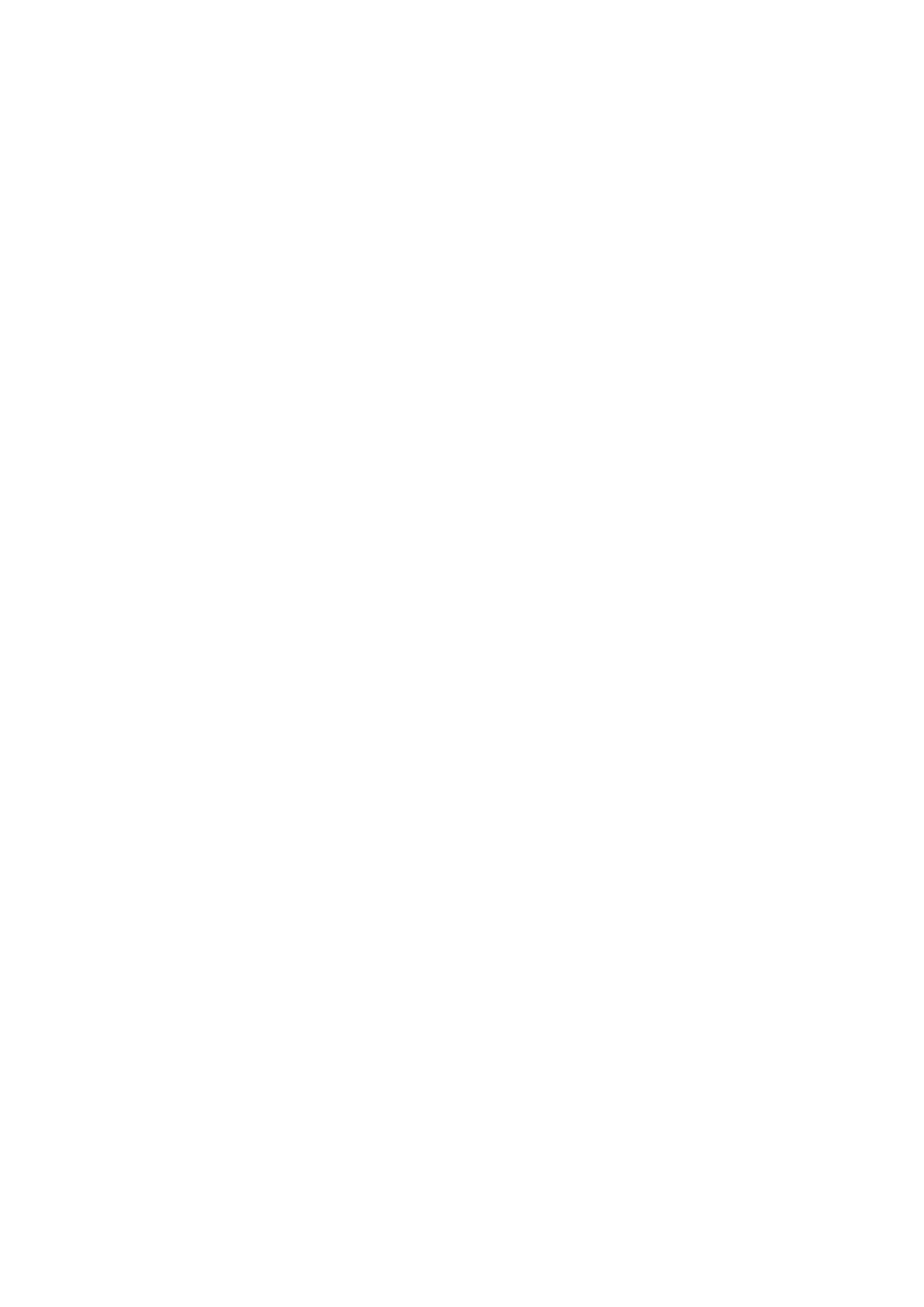#### **4 Steering the Field, Sample Loss, and Participation**

#### 4.1 Steering the Field

The pilot studies had already indicated different rates of sample loss and participation among men and women. For better evaluation, the developments in the field were closely observed during the first year of the main study. The following tendencies became evident: Taken together, the losses due to unsuccessful contact attempts and during first contacts were quite high among men and women (see Sections 4.2.1 and 4.2.2 as well as Table 3). Moreover, women were less likely to be motivated to take part in the Intensive Protocol than men. However, a slightly higher proportion took part in the less intensive assessment levels (i.e., the Short Initial Assessment or the Intake Assessment). In addition, clear differences between age groups emerged: Sample losses among the very old were higher than among the younger age groups; it was more difficult to convince them to take part in the Intensive Protocol; and the assessments were more likely to remain incomplete.

These developments made it necessary to steer the field in order to achieve one of the main goals of the Berlin Aging Study—equal numbers of completed Intensive Protocols for men and women in all six age groups (see Section 1.1). The aim was to specifically target the men and women in age groups that were harder to motivate for participation in the Intensive Protocol. Thus, sample loss and dropout over the course of the assessment schedule was increasingly compensated by using more addresses in the field.

Using these steering tactics, it was possible to realize the equal distribution of  $n = 43$  participants across the twelve design cells by the end of the main study in June 1993. At the end of fieldwork, 516 complete data protocols were available, thus surpassing the goal of 500 Intensive Protocols that was internally set in view of the available resources. However, this success demanded great financial and organizational effort and time as well as personal commitment and professional and social competence on the part of the research assistants and the project physicians.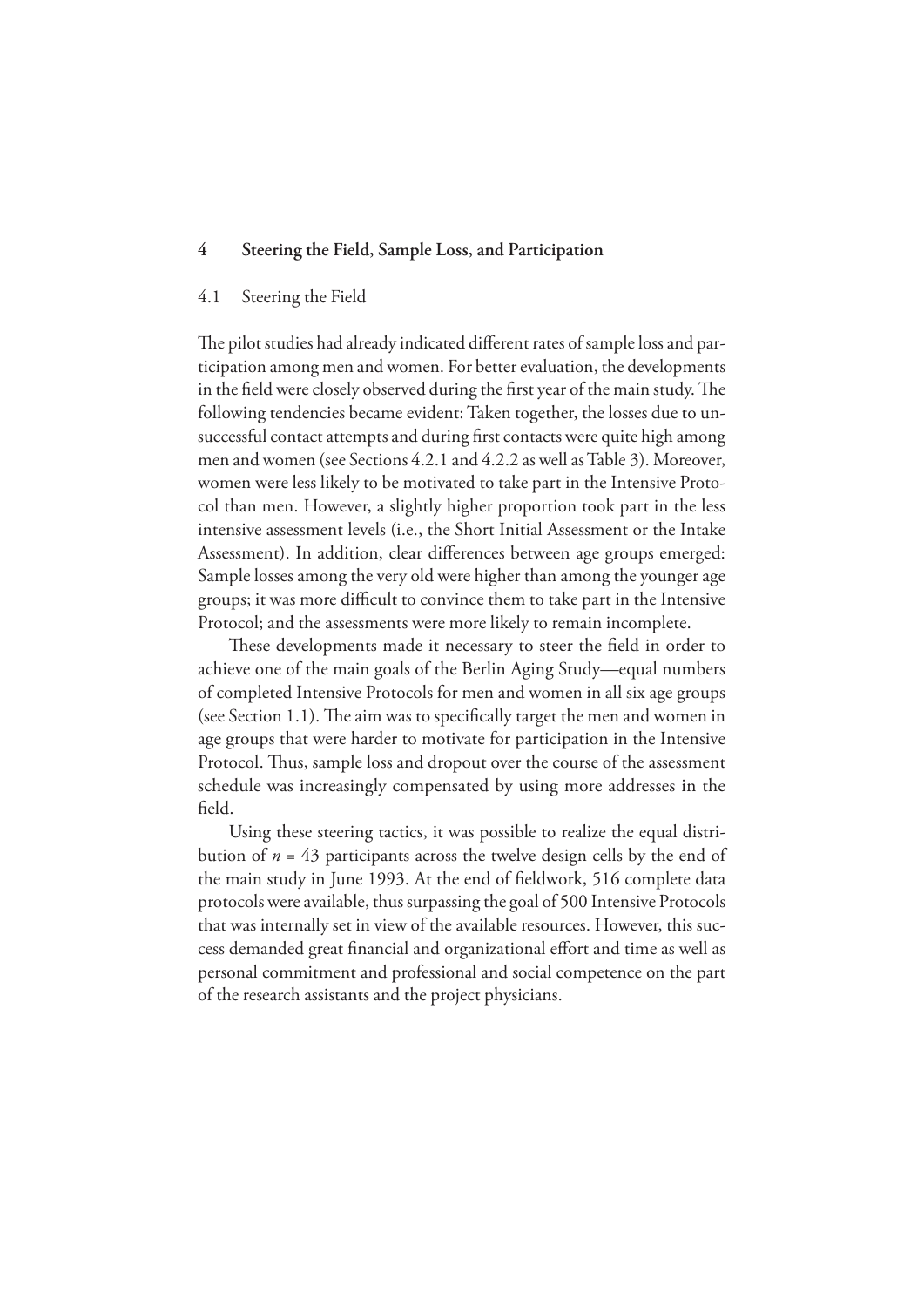#### 4.2 Sample Losses

#### 4.2.1 Contacted Persons (Verified Parent Sample) and Persons who Could not  *Be Contacted*

As mentioned above, a total of 2,297 persons received letters asking them to take part in the study from May 1990 until 1993. In all, 1,908 persons could be contacted (83 % of *N* = 2,297; see Table 4, Part 1) and thus constitute the *verified parent sample* of BASE. This sample includes all those with whom it was possible to make direct or indirect contact—in person, via a written response or via relatives or others (e.g., directors of homes, nursing staff, friends, or helping neighbors)—and from whom we obtained some form of information about their participation or nonparticipation. This verified parent sample provides the basis for the differentiation of participation on the study's different levels of assessment.<sup>11</sup>

Before in-depth description of the verified parent sample and participation rates, we turn to the 389 *persons who could not be contacted* (17 % of  $n = 2,297$ . The majority were men and women aged 90 and over. Moreover, more men than women could not be reached. The following subgroups could be distinguished:

In 194 cases (approximately 8 % of all 2,297 persons who were sent the initial letters or 50 % of those who could not be contacted), the letters were returned marked "addressee has died." In most cases, this information was provided by the post office and only rarely by relatives or others. A further 109 persons (almost 5 % of persons who were sent letters or 28 % of those who could not be contacted) had moved to an unknown address. Again, the notification most often came from the post office, which also provided the information about the 15 persons who had meanwhile moved away from Berlin (less than 1 % of persons who were sent letters or 4 % of those who could not be contacted). These notifications almost always returned within a few days of sending the letter off.

 $11$  For discussion of the definition of the verified population sample, see Esser, Grohmann, Müller, & Schäffer (1989, Part 5, pp. 95 ff.).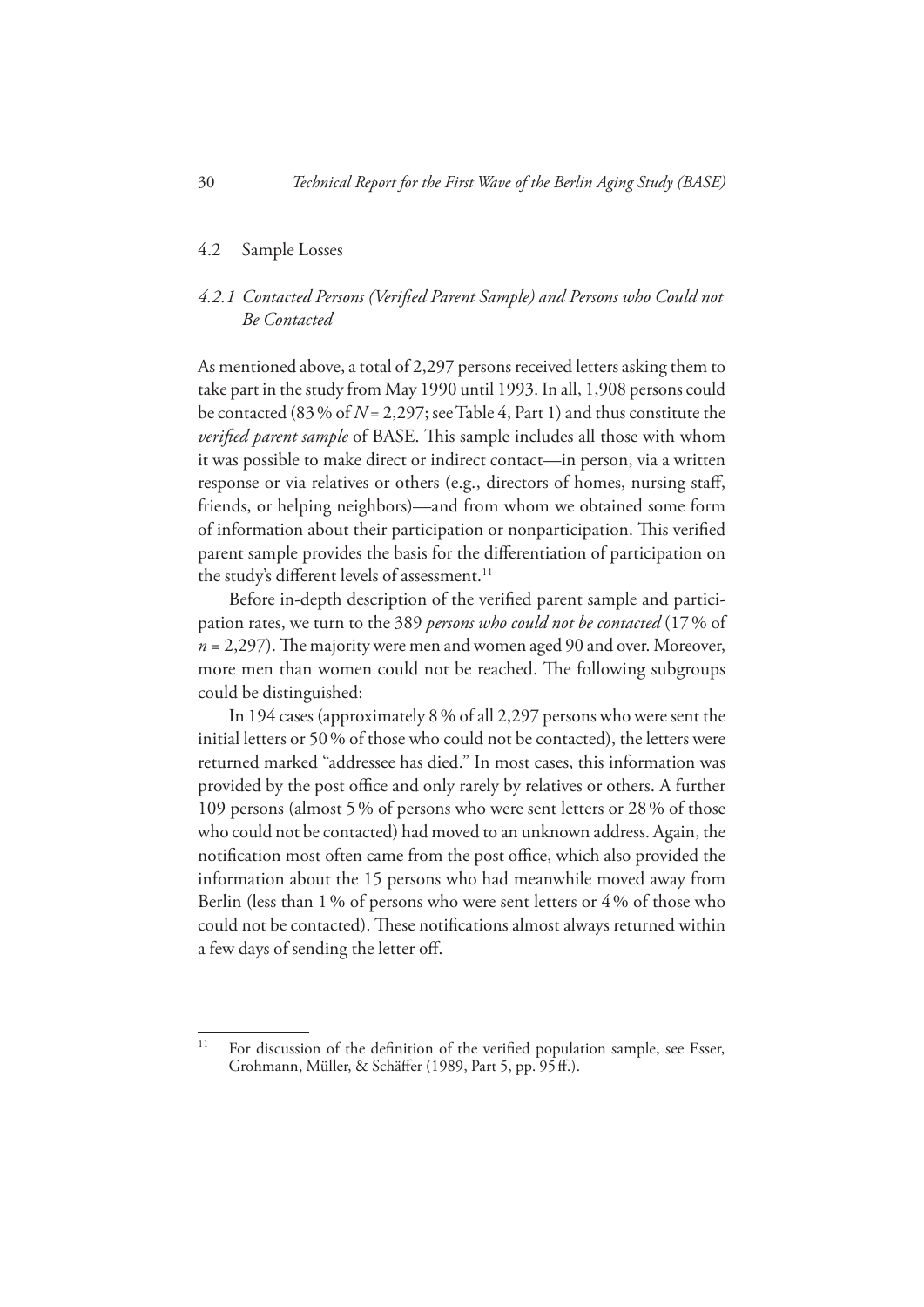| Table 4                                                  |
|----------------------------------------------------------|
| The Field at the End of the Cross-Sectional Assessments— |
| Participation and Dropout by Participation Level         |

| Categories                                                      | $\boldsymbol{n}$ | $\frac{0}{0}$ |
|-----------------------------------------------------------------|------------------|---------------|
| 1.                                                              |                  |               |
| Addresses used (number of letters sent)                         | 2,297            | 100.0         |
| Persons who could not be contacted (in total)                   | 389              | 16.9          |
| • Died                                                          | 194              | 8.4           |
| • Moved to unknown address                                      | 109              | 4.7           |
| • Not to be found under the stated address or not to be reached |                  |               |
| there                                                           | 71               | 3.1           |
| • Moved away from Berlin                                        | 15               | 0.7           |
| Verified parent sample (contacted persons)                      | 1,908            | 83.1          |
| 2.                                                              |                  |               |
| Verified parent sample                                          | 1,908            | 100.0         |
| Reasons for dropout                                             |                  |               |
| • Refusal to take part                                          | 610              | 32.0          |
| • Assessment impossible because of bad health                   | 45               | 2.3           |
| • Assessment impossible for other reasons                       | 13               | 0.7           |
| • Incomplete data: Collection of further data impossible        | 21               | 1.1           |
| Dropout in total                                                | 689              | 36.1          |
| 3.                                                              |                  |               |
| Verified parent sample                                          | 1,908            | 100.0         |
| Verified parent sample without nonparticipants                  | 1,219            | 63.9          |
| • Participation in Short Initial Assessment or Intake Asessment |                  |               |
| only (in total)                                                 | 584              | 30.6          |
| - Short Initial Assessment only                                 | 233              | 12.2          |
| - Incomplete Intake Assessment                                  | 58               | 3.0           |
| - Complete Intake Assessment                                    | 293              | 15.4          |
| • Participation in Intensive Protocol (in total)                | 635              | 33.3          |
| - Complete Intensive Protocols                                  | 516              | 27.0          |
| - Dropout during Intensive Protocol                             | 119              | 6.3           |
| 4.                                                              |                  |               |
| Verified parent sample                                          | 1,908            | 100.0         |
| Usable data from                                                |                  |               |
| • At least Short Initial Assessment                             | 1,219            | 63.9          |
| • At least Intake Assessment                                    | 928              | 48.6          |
| • Completed Intensive Protocol                                  | 516              | 27.0          |

Furthermore, there were 71 persons (3 % of persons who were sent letters or 18 % of those who could not be contacted), who could neither be reached at the address available from the city registry nor contacted, despite repeated attempts. Research assistants always tried to find a new address for these people, for instance, by giving the address back to the registry for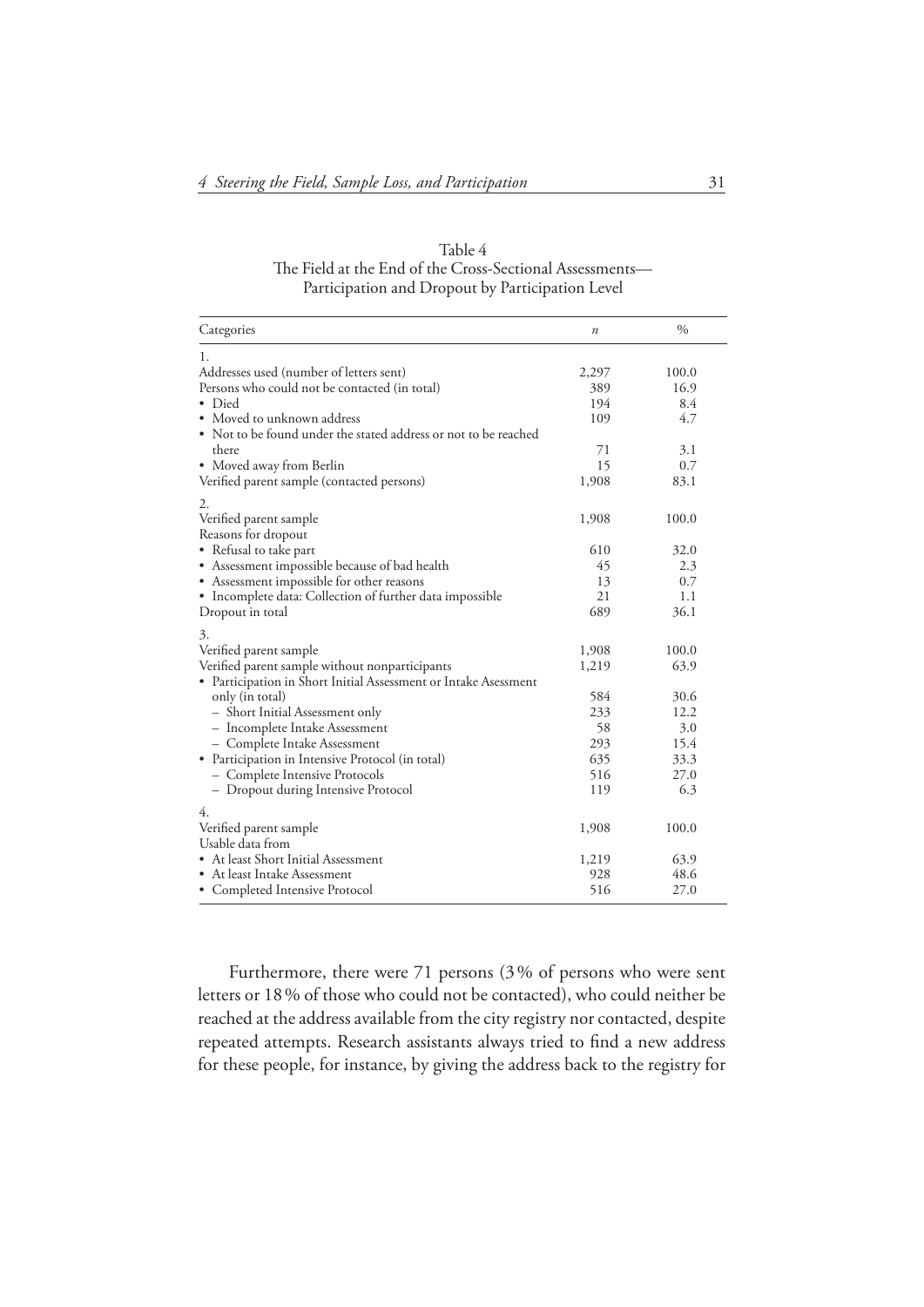a check-up. In addition, many more attempts than usual (cf. Section 3.2) were made to reach persons who could not be contacted at their address. In several cases this approach was successful, but some people's whereabouts could not be clarified (see Table 4).

#### 4.2.2 Dropout of the Verified Parent Sample During the Initial Contact

Approximately 84 percent of contacts with members of the verified parents sample (*N* = 1,908) were *direct contacts* with potential participants. Most of these were face-to-face meetings (79 % of direct contacts), and some were telephone conversations (21 %). Sixteen percent of members of the verified parent sample could only be *contacted indirectly:* Some people refused participation in writing, and sometimes partners, children, caregivers, or others did not allow the research assistant to make personal contact to ask about participation.

In 36 percent of direct contacts, other persons were present, whereas 46 percent could be carried out with the potential participant alone. For the remaining 18 percent, which were conducted on the telephone, it was not possible to determine whether someone else was present. In private households, only 31 percent of contacts took place with others present. In contrast, 59 percent of direct contacts in institutions were conducted with others, mostly room-mates, listening. This made it difficult to convince people to take part in the study and to carry out the assessments if they agreed.

Addressees' participation status (a decision on participation and its level) could be determined in direct or indirect contacts within an average of 19 days after sending off the first letter. However, this average is biased by several outliers: 25 percent of addressees took a decision on their participation level within seven days. Further 25 percent needed nine days, and another 25 percent up to 16 days. In these cases, several attempts to make contact were usually necessary to find out about addressees' willingness to take part in the study. For the remaining addresses it took even longer and even more contact attempts to clarify their participation status.

As the second part of Table 4 shows, these contacts resulted in further sample dropouts on the level of the verified parent sample, mainly due to refus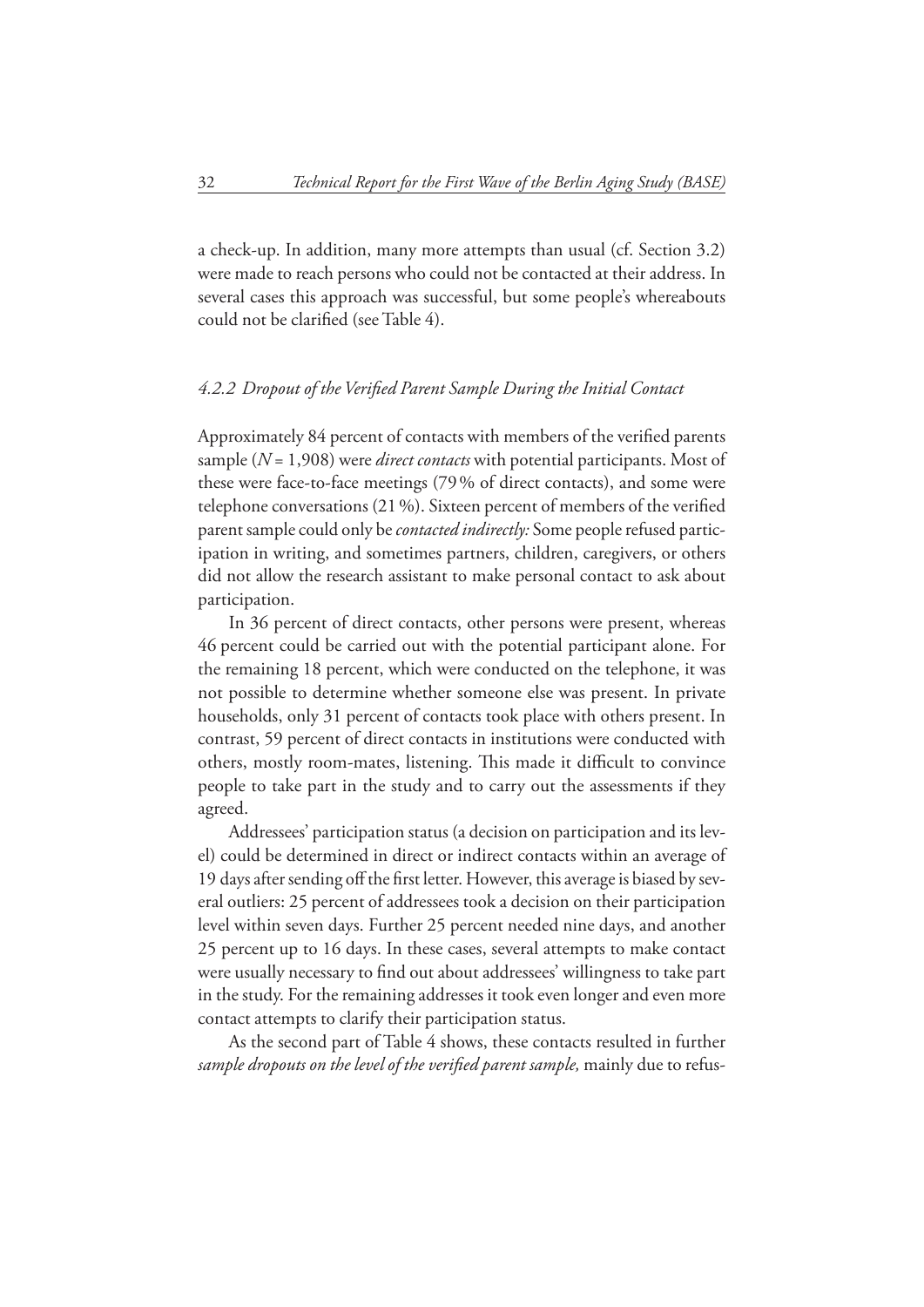als to take part (for more information on this problem in gerontological studies, see Carp, 1989; Deeg, 1989; Herzog & Rodgers, 1988; Jay, Liang, Liu, & Sugisawa, 1993; Wahl & Richter, 1994; for more on this issue in social-scientific studies, cf. Esser et al., 1989). In the following, we call these sample losses "dropout during initial contacts." The development of the field and dropout is shown in Figure 1.

Persons who refused outright to take part in the study despite several attempts to convince them otherwise made up the largest part of these drop-



<sup>1</sup> Including 119 discontinued Intensive Protocols.<br><sup>2</sup> For ethical or other reasons; see text for details.

*Figure 1.* Participation status changes for the verified parent sample from initial contact to their final decision.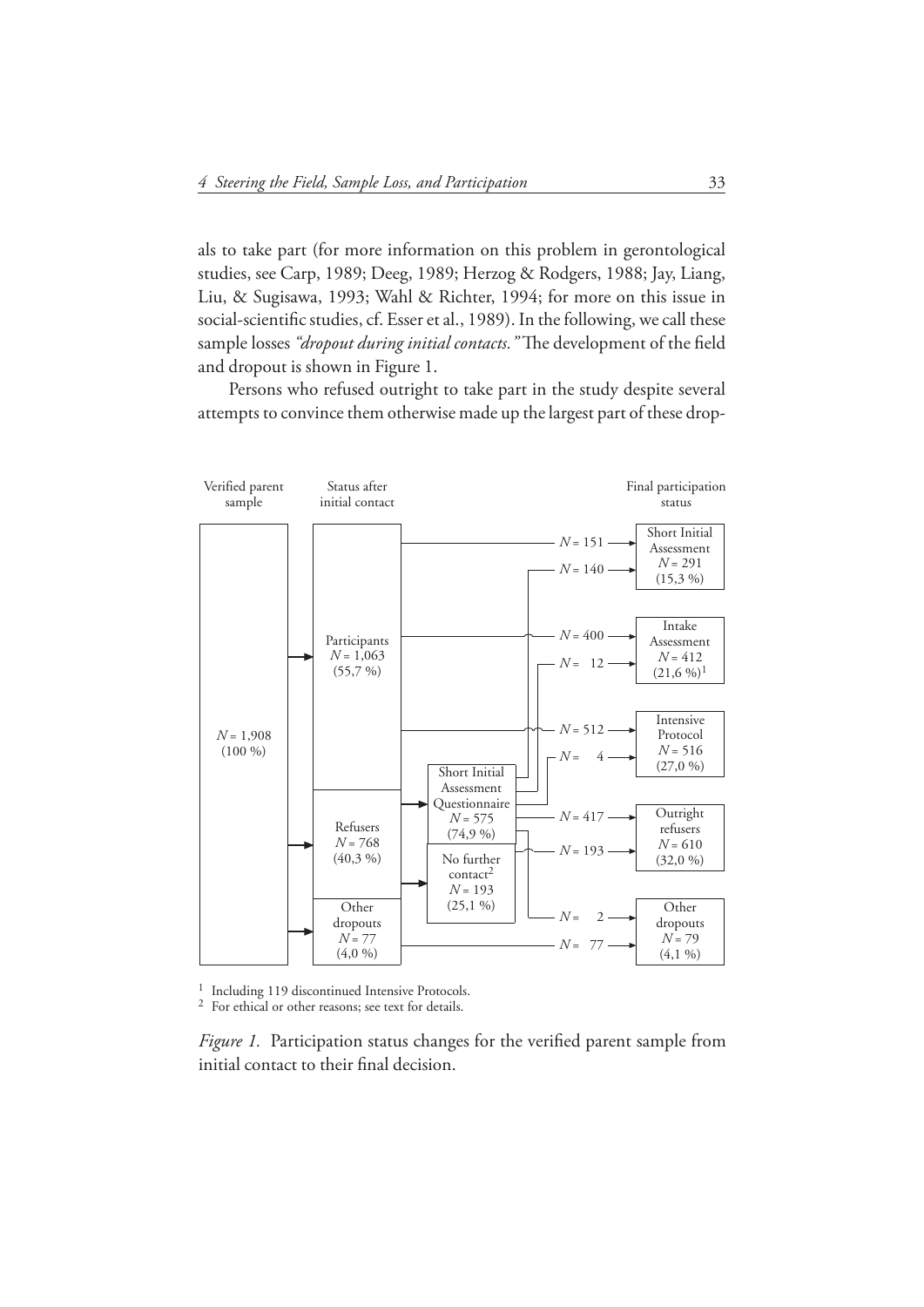outs (610; 32 % of the verified parent sample or 89 % of all dropouts during initial contacts). At first, there were even 768 rather than 610 persons who refused participation (but also 1,063 persons who at once agreed to participate; cf. Fig. 1). Three or four weeks after the initial contact, letters were posted asking 575 of these 768 refusers to at least answer the 16 questions of the Short Initial Assessment in writing (see Section 1.2). Those persons with whom another contact would have been unethical because of their poor health and those who had explicitly stated that they did not want another contact remained excluded from this procedure. 377 of the 575 posted questionnaires were not sent back to us, 40 came back without answers, and 158 were filled in. Thus, the 610 people who refused to take part shown in Part 2 of Table 4 consist of 193 persons who did not receive the Short Initial Assessment questionnaire, 377 persons who did not react to the questionnaire, and another  $40$  who sent it back without filling it in (see Fig. 1, in which the 377 and 40 persons are combined to make  $n = 417$ ).

Of the 158 questionnaires sent back, only two could not be used because hardly any questions were answered (see below). Of the 156 remaining cases, 17 decided to take part in more intensive assessments after all. After direct contacts with the research assistants, 1 Intake Assessment could not be completed and 11 could. Five persons even began the Intensive Protocol, with four finishing the entire schedule. The person who did not finish the Intensive Protocol was included in the "complete Intake Assessment" group. Including the person who did not complete the Intake Assessment after a direct contact, 140 cases remained for whom the data were restricted to that of the Short Initial Assessment questionnaire (cf. Fig. 1).

The *remaining dropout during initial contact* was much less significant, with only 79 persons affected (4 % of the verified parent sample or 11 % of the entire dropout during initial contact). They can be described as follows (see Table 4, Part 2): The 45 persons  $(2\%$  of the verified parent sample or almost 7 % of the entire dropout during initial contact) who could not be interviewed *for reasons of bad health* were often no longer responsive to questioning. More than 90 percent of them were aged 85 and older, almost 90 percent lived in a home, and two thirds were women.

Some of these 13 persons (less than 1% of the verified parent sample or 2 % of dropout during initial contact) who could not be interviewed *for other reasons* were foreigners whose German—in contrast to others'—was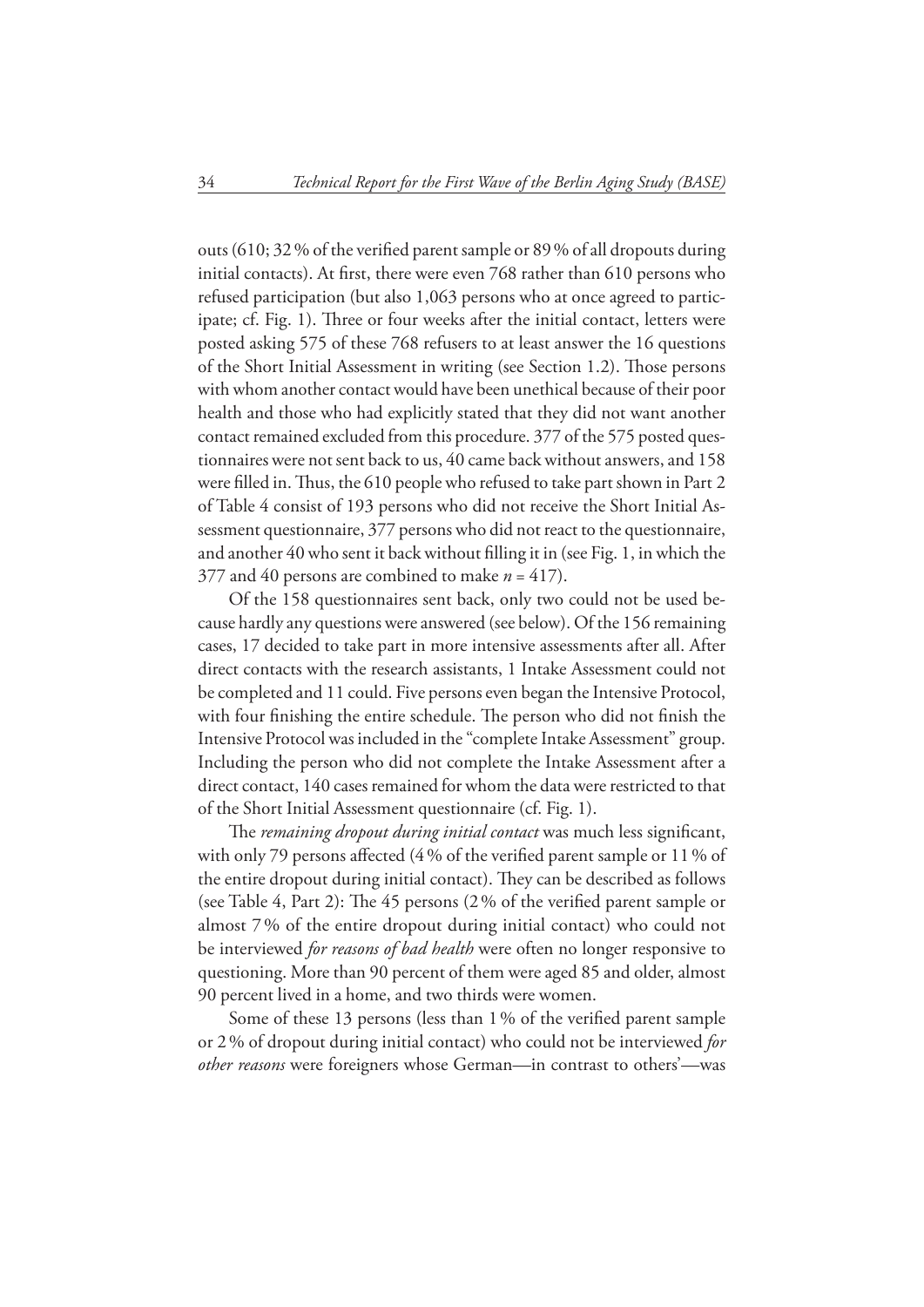not good enough for an interview. However, most of these 13 cases of dropout were due to contact being lost after an initial meeting during which the interview was not begun.

Finally, there were 21 people (1 % of the verified parent sample or  $3\%$ of dropout during initial contact) for whom *initial data remained incomplete.* These were mainly persons who agreed to take part in the study but could not even finish the Short Initial Assessment. In addition, two persons who returned the posted questionnaire with only two or three answers (see above) were included in this group.

Further dropout took place later. 58 people (3% of the verified parent sample) continued participation after the Short Initial Assessment but did not complete the Intake Assessment, 293 (15 %) only took part in the Intake Assessment, and  $119(6\%)$  began the Intensive Protocol but did not finish it (dropout during Intensive Protocol). In the following, participation is distinguished by level (see Section 1.2), that is, by participation in the Short Initial Assessment, in the Intake Assessment, and in the entire Intensive Protocol, and the subgroups of participants are more closely described.

#### 4.3 Participation Levels of the Study

In this section, participation in the study is regarded from two perspectives. On the one hand, we report *the entire number of participants* for whom data *on a certain participation level* could be collected. Thus, on the level of the Short Initial Assessment we include all those participants who went on take part in the higher levels of measurement. On the other hand, we also describe the participants for whom *information exists on that level only,* for example, because they could not or did not want to continue. These perspectives result in the picture described below (cf. Table 4, Parts 3 and 4).

#### *4.3.1 Participation in the Short Initial Assessment*

This level was reached by 1,219 participants  $(64\%$  of the verified parent sample), with 291 (15 %) ending participation there and 928 participants (49 %) continuing for the Intake Assessment (cf. Section 4.3.2; see also Fig. 1).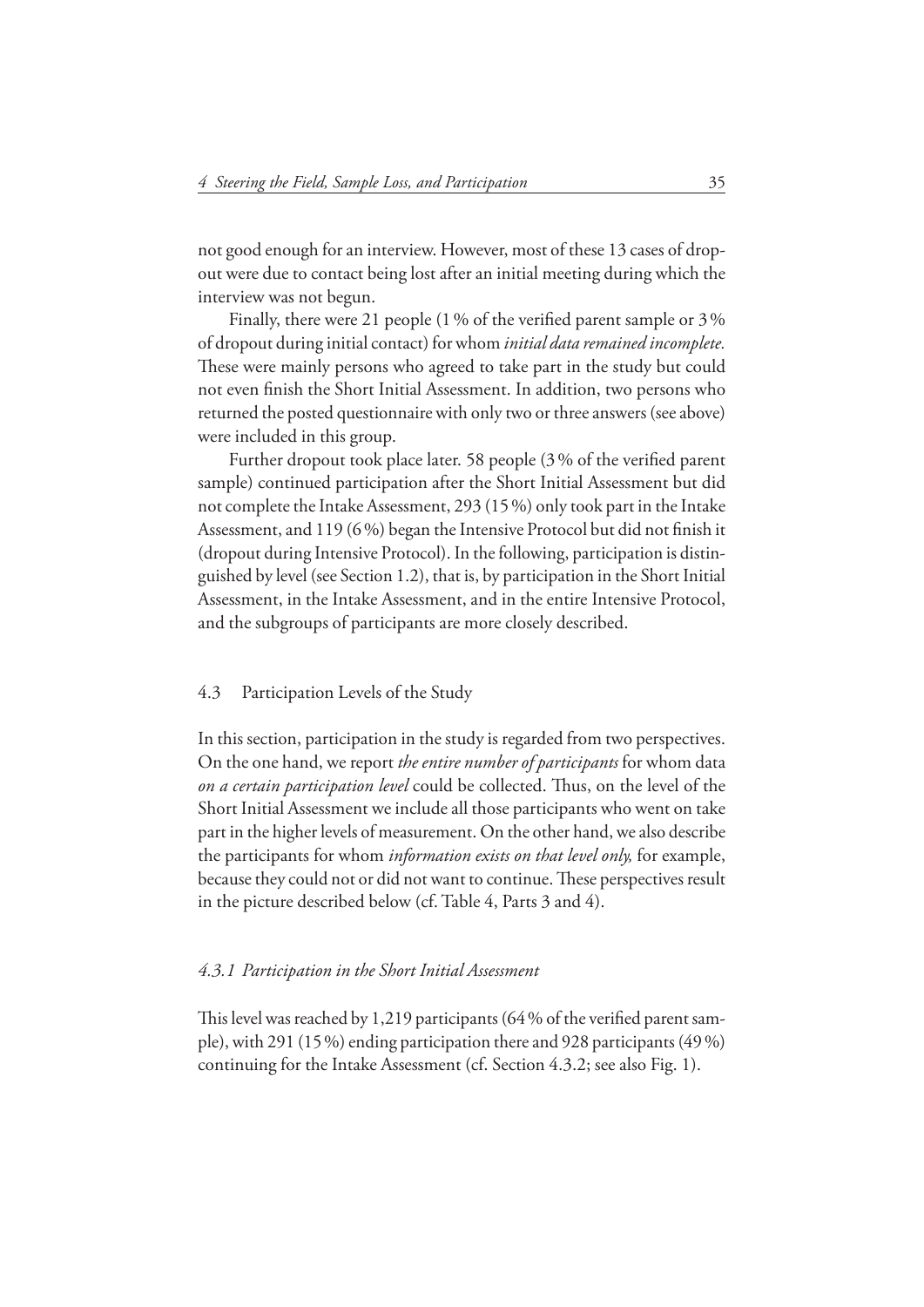This subgroup of 291 participants includes 93 persons  $(5\%)$  with whom no more than the Short Initial Assessment could be carried out in direct contacts with the research assistants. The reasons given for ending participation in the study were usually "not interested in continuing"  $(40\% \text{ of } n = 93)$ or "too much mental and physical strain" (29 % of *n* = 93). On average, the interview took 14 minutes  $(SD = 8.5 \text{ min.})$ . Further 58 participants  $(3%)$  wanted to take part in the Intake Assessment but could not finish it ("incomplete Intake Assessment"; see Table 4, Part 3). These incomplete Intake Assessments took  $36.1$  minutes on average  $(SD = 20.3 \text{ min.})$ . The participants said that they were "no longer interested in continuing" (40 %) or that they felt "too much general strain" (18 %) or "too much mental and physical strain" (18 %). As the Intake Assessment remained incomplete, these 58 persons were assigned to the Short Initial Assessment level. Finally, the 291 participants include the 140 persons (7 %) who only provided written responses to the Short Initial Assessment questionnaire (see Section 4.2.2).

#### *4.3.2 Participation in the Intake Assessment*

In all, 928 persons (49 %; see Table 4, Part 4, "at least Intake Assessment") took part in the Intake Assessment. Again there were different subgroups. The first consists of 293 participants  $(15\%)$  who completed the Intake Assessment but were not able to continue (it includes the 12 people who first only gave a written response to the Short Initial Assessment questionnaire but then went on to complete the Intake Assessment; cf. Fig. 1). Among the reasons for ending participation after the Intake Assessment, if given at all, "no longer interested in continuing participation" (41 %) and the more succinct statement "refuse further interviews" (21 %) dominated. Furthermore, two participants died during the interval between the Intake Assessment and the intended Intensive Protocol, and in 31 cases continuation of data collection was stopped by the project coordination center as a precautionary measure. These decisions were taken in order to avoid straining those participants too much during the Intensive Protocol.

The 928 persons who completed at least the Intake Assessment also include those 635 (33 %) who then began the Intensive Protocol. As 119 of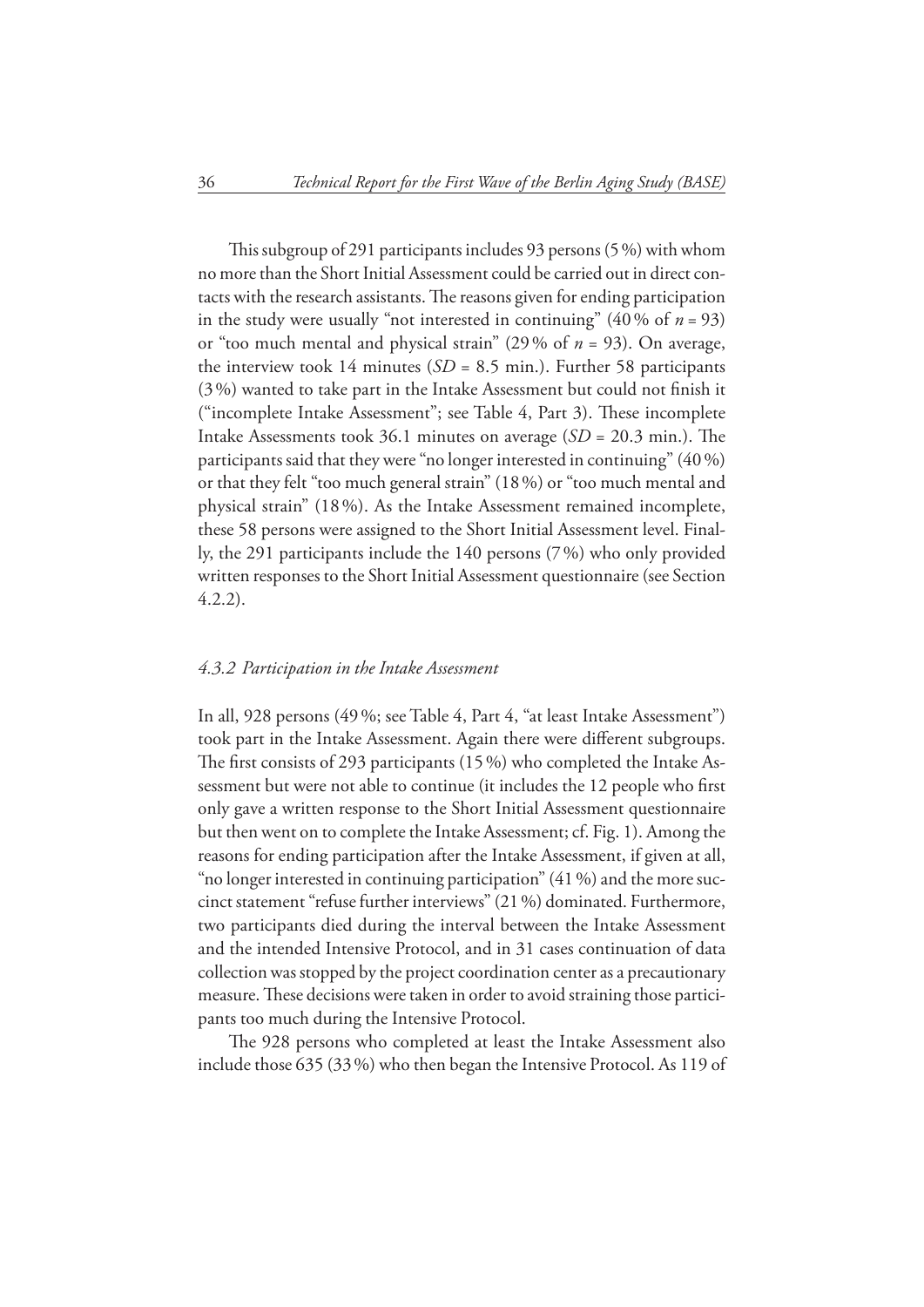them (6 %) did not complete the entire schedule, they had to be counted on the level of the Intake Assessment. The reason given for ending participation was mainly mental, physical or general strain (37 %). In 29 of the 119 cases ending participation at this stage (24 % of *n* = 119), relatives or third parties (mostly in institutional settings) took the initiative. In 23 cases (19 % of  $n = 119$ ) participants fell ill and died in the course of the assessment schedule, and in 7 cases (6% of  $n = 119$ ) the project coordinator decided to end the interviews to avoid straining the participants concerned. After the dropout on this level, 516 persons remained with complete Intensive Protocols providing data for all four research units (cf. Table 4, Parts 3 and 4; see also Section 4.3.3).

On average, the Intake Assessment took 61 minutes (*SD* = 23.4 min.) with the 928 who completed at least the Intake Assessment. The extremes were as follows: In one case it was possible to carry out the assessment in 20 minutes, and in another it took several sessions lasting 198 minutes altogether. If one adds the average duration of the conversations beginning and ending the sessions, participation in the entire Intake Assessment took about 90 minutes in all. The majority of the 928 participants (685 or  $74\%$ ) of *n* = 928) only required one session for the assessment, 204 (22 % of *n* = 928) needed two sessions, and 39 (4 % of *n* = 928) even took three or more.<sup>12</sup>

#### *4.3.3 Participation in the Intensive Protocol*

For the 516 participants (258 women and 258 men with *n* = 43 in each age group) who completed the Intensive Protocol, the Intake Assessment took 59 minutes (*SD* = 20.3 min.) on average, only a little less than for the 928 participants in the Intake Assessment. 77 percent only needed one session, 22 percent needed two, and 1 percent three, again similar to the Intake Assessment group. The following sessions were then usually carried out in a certain sequence (see Section 1.2 above). However, some variations were

 $12$  One of these cases even required seven sessions. This was a person who could only take short strains, but nevertheless wanted to take part in the Intake Assessment and was prepared to make several efforts to complete it.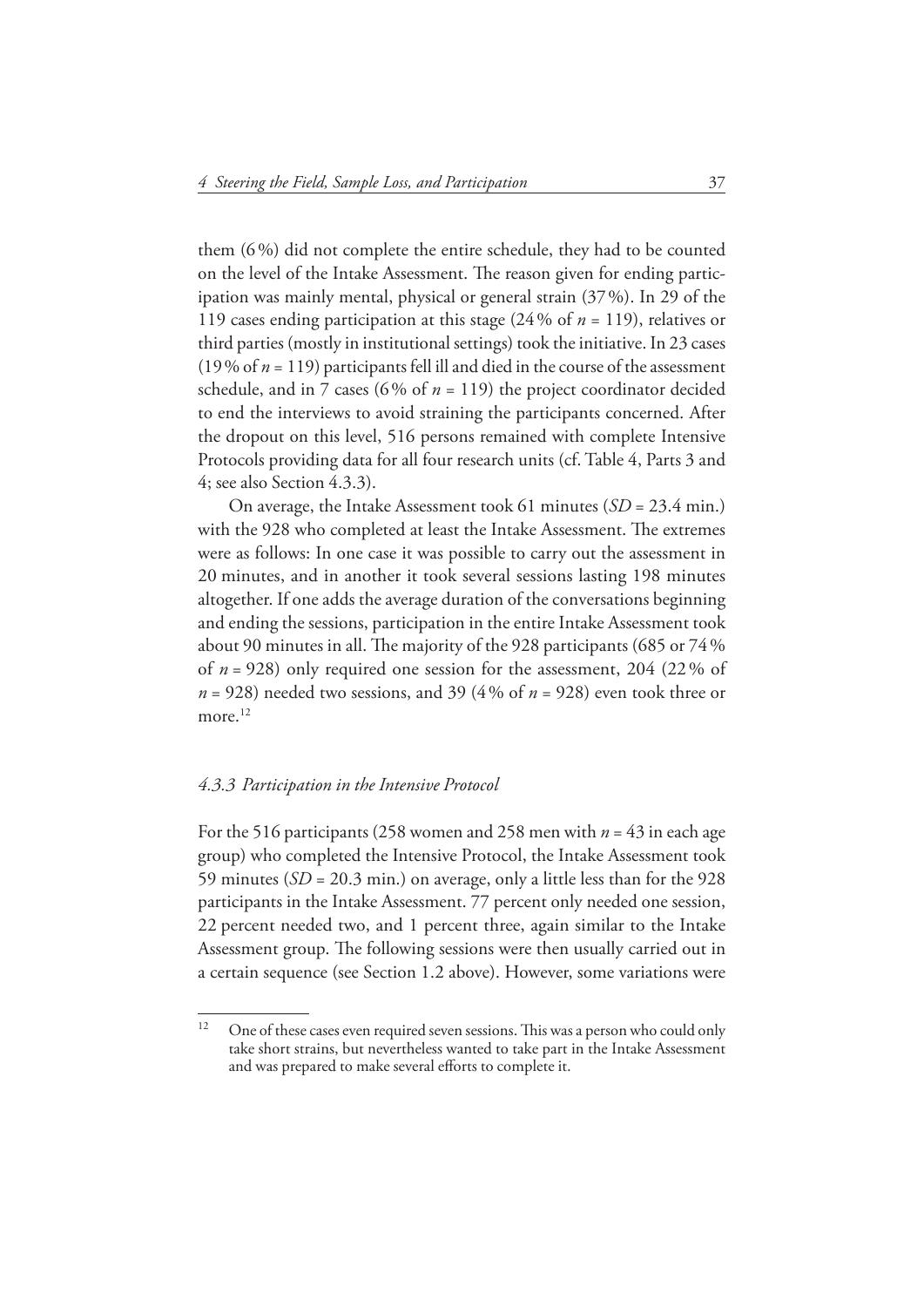allowed. On the one hand, the sequence of medical examinations in the last third of the schedule was sometimes altered in order to avoid a bottle-neck due to the limited number of clinic appointments available to BASE. On the other hand, if some assessments could not be carried out within a certain session they were sometimes completed in another.

The redistribution of parts of the assessment sequence over several sessions was always carried out according to criteria set by the research units. For example, interruptions became necessary if participants took longer on a measurement than intended or if they wanted to stop or seemed strained. However, in some cases measurements could be completed very quickly. If the participants were willing and able to carry on, a short break was made before beginning the next part of the assessment. Finally, the schedule was sometimes begun with the medical sessions rather than the social-science ones, mainly if participants wanted to know the results of the medical tests quickly or if continuation of participation depended on their health status.

It was suggested to the Intensive Protocol participants that they should not take more than one session per week (see Section 5.1). Thus, the Intake Assessment and the entire Intensive Protocol normally lasted at least 14 weeks or 3.2 months.<sup>13</sup> However, in 70 percent of cases the final conversation between research assistants and participants which was intended for the end of the 14th session took place on another occasion, resulting in an anticipated assessment period of 3.5 months. The durations actually achieved in the field are shown in Table 5.

In fact, only 25 percent of the 516 participants completed the entire sequence from the Intake Assessment to the final session within 3.3 months. The mean duration was 4.5 months  $(SD = 1.9$  months), and the median shows that 50 percent of participants needed up to 4.1 months. The third quartile indicates that up to 5.1 months were necessary for further 25 percent of participants. The remaining 25 percent required even longer periods. Comparing the times taken by different groups shows that the very old and

 $13$  The duration of the entire sequence was calculated in days from the beginning of the Intake Assessment (or the first face-to-face interview [cf. Section 4.3.2] to the end of the Intensive Protocol [last session of the sequence]). The number of months taken was calculated as follows: x days × 12/365 (see Table 5).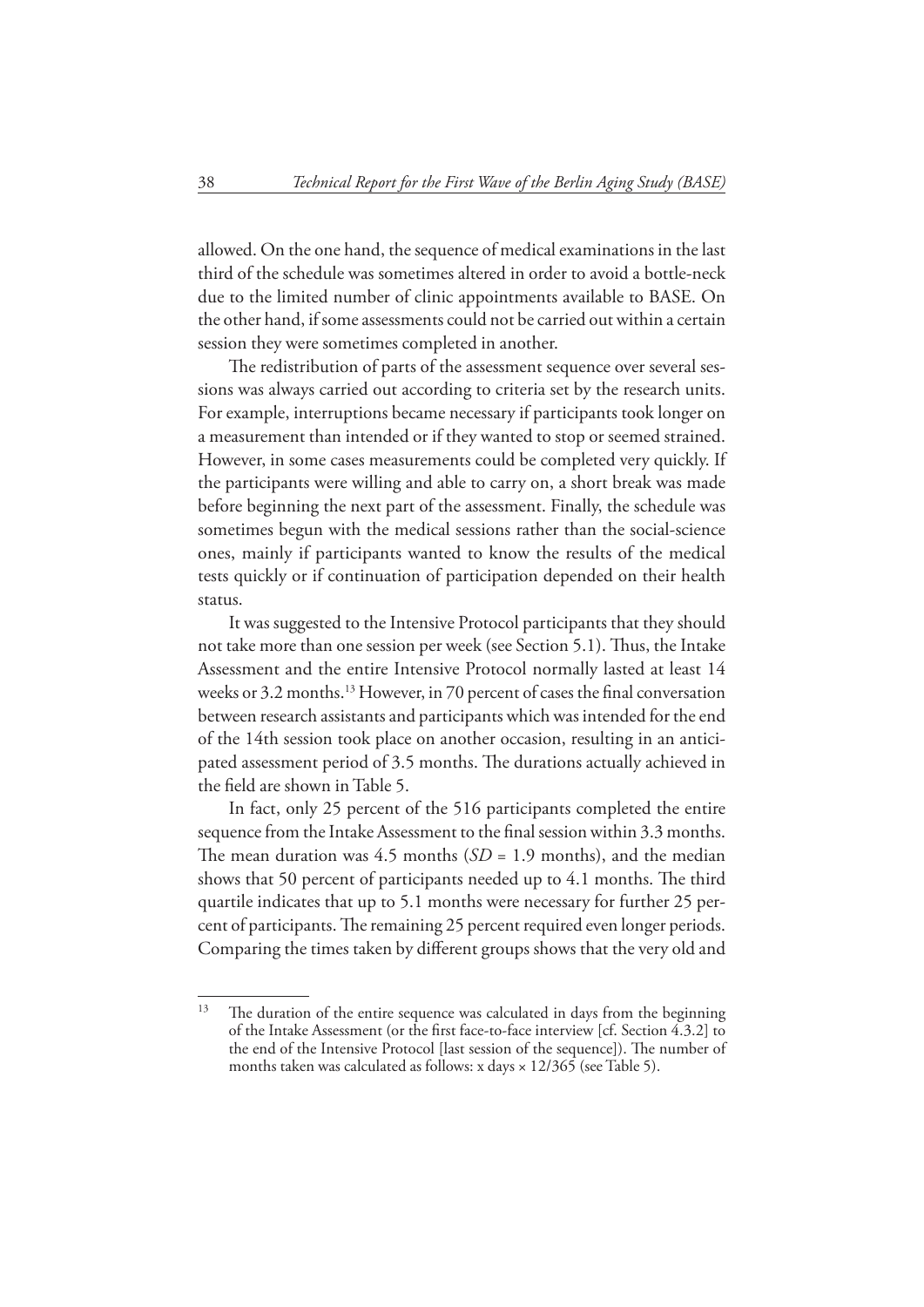|                                                     | М          | SD         | 1st<br>quartile | 2nd<br>quartile<br>(median) | 3rd<br>quartile | Mini-<br>mum | Maxi-<br>mum |
|-----------------------------------------------------|------------|------------|-----------------|-----------------------------|-----------------|--------------|--------------|
| $Total (N = 516)$                                   | 4.5        | 1.9        | 3.3             | 4.1                         | 5.1             | 1.2          | 15.5         |
| Age groups<br>$70 - 84$ $(n = 258)$<br>$85+(n=258)$ | 4.4<br>4.5 | 1.9<br>1.9 | 3.3<br>3.2      | 4.0<br>4.2                  | 4.9<br>5.3      | 1.2<br>1.2   | 15.5<br>13.1 |
| Men<br>$(n = 258)$                                  | 4.3        | 1.8        | 3.1             | 3.9                         | 4.8             | 1.2          | 12.4         |
| Women<br>$(n = 258)$                                | 4.6        | 2.0        | 3.4             | 4.2                         | 5.3             | 1.2          | 15.5         |

Table 5 Time Taken (in Months) to Complete the Intensive Protocol (*N* = 516) by Age and Gender

women had a slight tendency to require longer periods, but on the whole, the differences were small.

Longer periods of assessment were in part caused by conditions of fieldwork, for instance, unavailability of research assistants (illness or vacation), bottle-necks because of limited clinic appointments, or temporary failure of equipment needed for certain measurements.<sup>14</sup> However, the participants themselves also caused longer periods of assessment. For instance, the Intensive Protocol could sometimes only be begun long after the Intake Assessment because of illness or a stay in the hospital. Some participants postponed sessions by a certain period because of other activities (e.g., travel, visits from relatives) or unforeseeable events (e.g., a death in the family, serious illness of a close friend, or own illness). Finally, some participants did not want more than one appointment in two weeks (or could not find time for

<sup>&</sup>lt;sup>14</sup> Two examples: Sometimes the test computers did not work because they were sensitive to variations in the Berlin electricity supply; if this could not be remedied, participants had to be asked to come to the Max Planck Institute for Human Development for an extra session.—The CT at the Steglitz University Clinic of the Free University of Berlin (now Charité Universitätsmedizin, Campus Benjamin Franklin) was only available to the study at certain times. If it was needed for emergencies or general patient care, appointments with participants had to be canceled, sometimes at very short notice, and rearranged for a later date.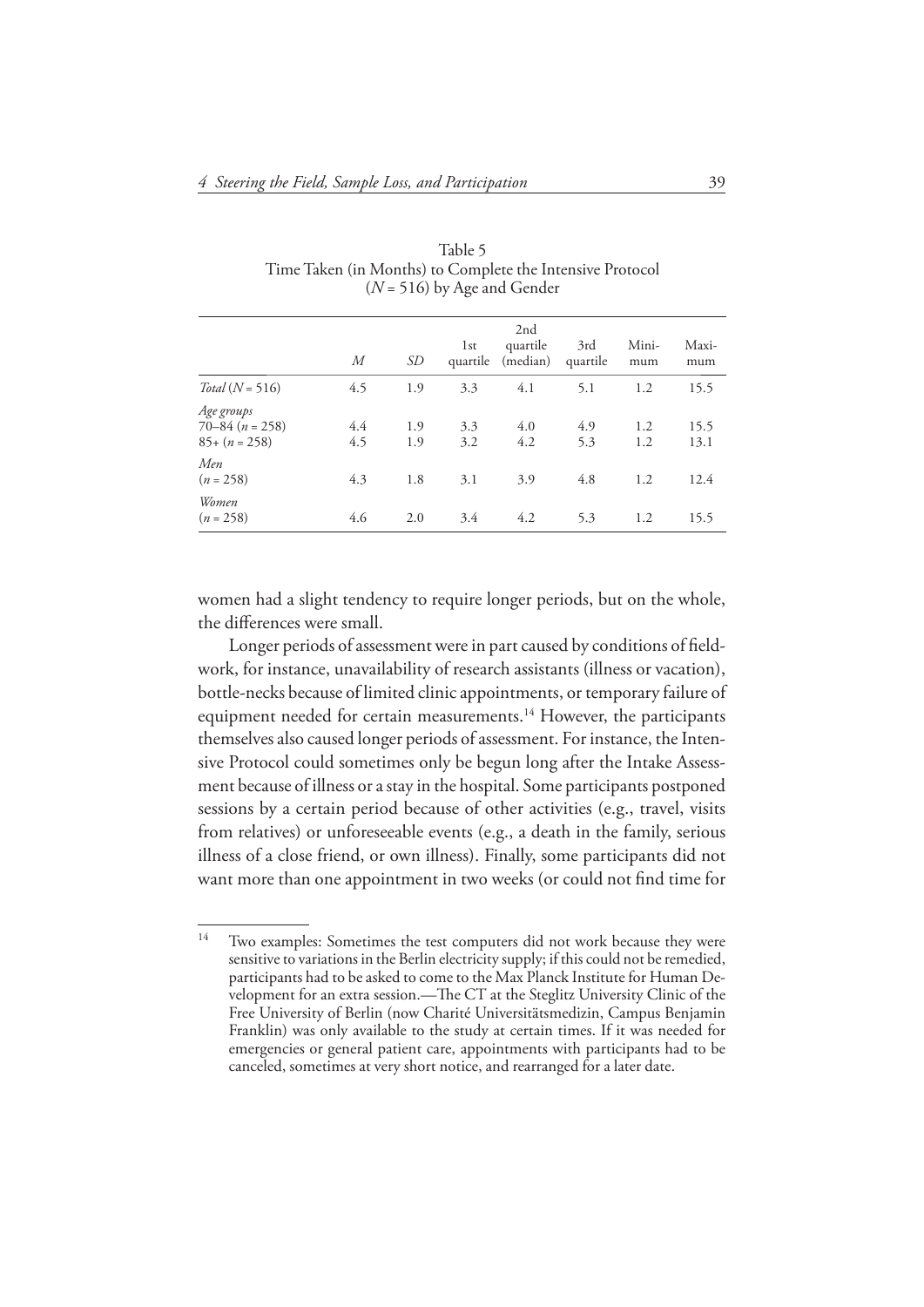more). However, the schedule could indeed be completed relatively quickly with some participants, for instance, if they were not available for longer or did not want to bind themselves over a long time.

On average, the 516 participants required 13.3 sessions to complete the schedule, with the median at exactly 13 sessions (cf. Table 6). The first quartile only needed up to 12 sessions—in some cases, different parts of assessment were combined (see above) and in others the computer tomography (CT) or ultrasound examinations could not be carried out.<sup>15</sup> The third quartile required up to 14 sessions, and the fourth needed more (even up to 19). On average, the very old tended to require 14 rather than 13 sessions. There was no large difference between men and women (see Table 6).

Based on experiences during the pilot studies, the individual parts of the Intensive Protocol were designed to take about 60–90 minutes. Table 7 shows that these times were more or less achieved even if some assessment parts were carried out over two or more sessions. In particular, the medical anamneses and examinations sometimes took longer. This was hardly ever a problem because—according to their reports—the participants felt safe in the project physicians' care and confident that they would receive help if necessary. And as participants usually had good relationships with "their" research assistants, they also accepted longer sessions for the other parts of the Intensive Protocol (see Section 6.1).

<sup>&</sup>lt;sup>15</sup> Only 45 percent of participants were examined by CT and ultrasound. Several did not want to make the trip to the clinic despite the offer of accompaniment and assistance, some could not be transported. Furthermore, the CT examination involved participants overstretching their back for a short time, which the physicians did not want to impose on some participants. As the CT and ultrasound examination were linked, this CT-specific problem often resulted in both examinations being canceled—the relevant scores were then treated as "missing values." However, if possible, an attempt was made to at least carry out the ultrasound examination. If not otherwise possible, the physical and dental examinations were performed at the participants' residence. This also led to some missing values (foremost because of omission of the jaw X-ray). Dental examinations were carried out at home in about 40 percent of cases and the physical examination in about 33 percent.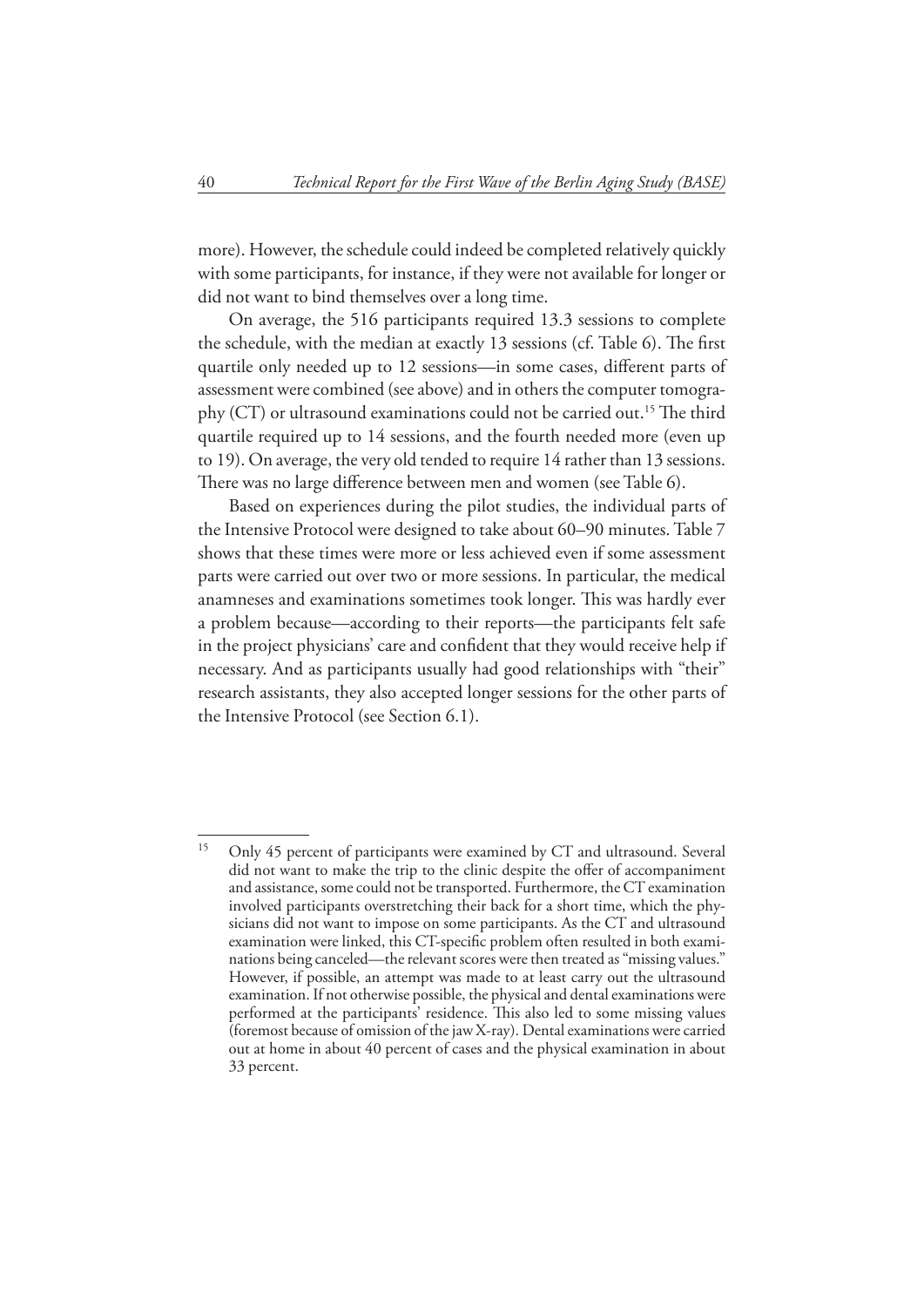| М            | SD         | 1st      | 2nd<br>quartile | 3rd<br>quartile      | Mini-<br>mum | Maxi-<br>mum |
|--------------|------------|----------|-----------------|----------------------|--------------|--------------|
| 13.3         | 1.7        | 12       | 13              | 14                   | 10           | 19           |
| 12.7<br>13.9 | 1.3<br>1.9 | 12<br>13 | 13<br>14        | 13<br>15             | 10<br>10     | 18<br>19     |
| 13.2         | 1.8        | 12       | 13              | 14                   | 10           | 19           |
| 13.4         | 1.6        | 12       | 13              | 14                   | 10           | 19           |
|              |            |          |                 | (median)<br>quartile |              |              |

Table 6 Number of Intensive Protocol Sessions in Addition to the Intake Assessment and *Excluding* the Final Conversation, by Age and Gender

Table 7 Duration of Intensive Protocol Sessions in Minutes  $(N = 516)^1$ 

|                                 | М     | SD   | 1st<br>quartile | 2nd<br>quartile<br>(median) | 3rd<br>quartile | Mini-<br>mum | Maxi-<br>mum |
|---------------------------------|-------|------|-----------------|-----------------------------|-----------------|--------------|--------------|
| Sociology in total <sup>2</sup> | 196.6 | 76.1 | 145.0           | 185.0                       | 240.0           | 25.0         | 515.0        |
| Intelligence and intel-         |       |      |                 |                             |                 |              |              |
| lectual functioning             | 86.7  | 23.3 | 75.0            | 85.0                        | 100.0           | 20.0         | 175.0        |
| Social relationships            | 57.9  | 25.3 | 40.0            | 55.0                        | 70.0            | 15.0         | 220.0        |
| Neuropsychological tests        | 53.8  | 17.7 | 43.0            | 50.0                        | 63.0            | 10.0         | 148.0        |
| Self and personality            | 78.0  | 25.4 | 60.0            | 75.0                        | 90.0            | 25.0         | 180.0        |
| Yesterday Interview and         |       |      |                 |                             |                 |              |              |
| psychiatric scales              | 56.4  | 18.7 | 45.5            | 53.5                        | 65.0            | 20.0         | 135.0        |
| Medical anamnesis               | 92.8  | 30.1 | 75.0            | 90.0                        | 110.0           | 15.0         | 325.0        |
| Physical examination            | 92.3  | 21.7 | 75.0            | 90.0                        | 105.0           | 15.0         | 210.0        |
| Psychiatric examination         | 86.0  | 35.4 | 60.0            | 80.0                        | 105.0           | 25.0         | 270.0        |
| Dental examination              | 74.9  | 20.6 | 60.0            | 73.5                        | 90.0            | 30.0         | 180.0        |
| CT, ultrasound imaging          | 44.6  | 16.6 | 35.0            | 41.0                        | 55.0            | 10.0         | 115.0        |

 $\frac{1}{2}$  Excluding "combination" sessions (see text).

<sup>2</sup> Usually three sessions.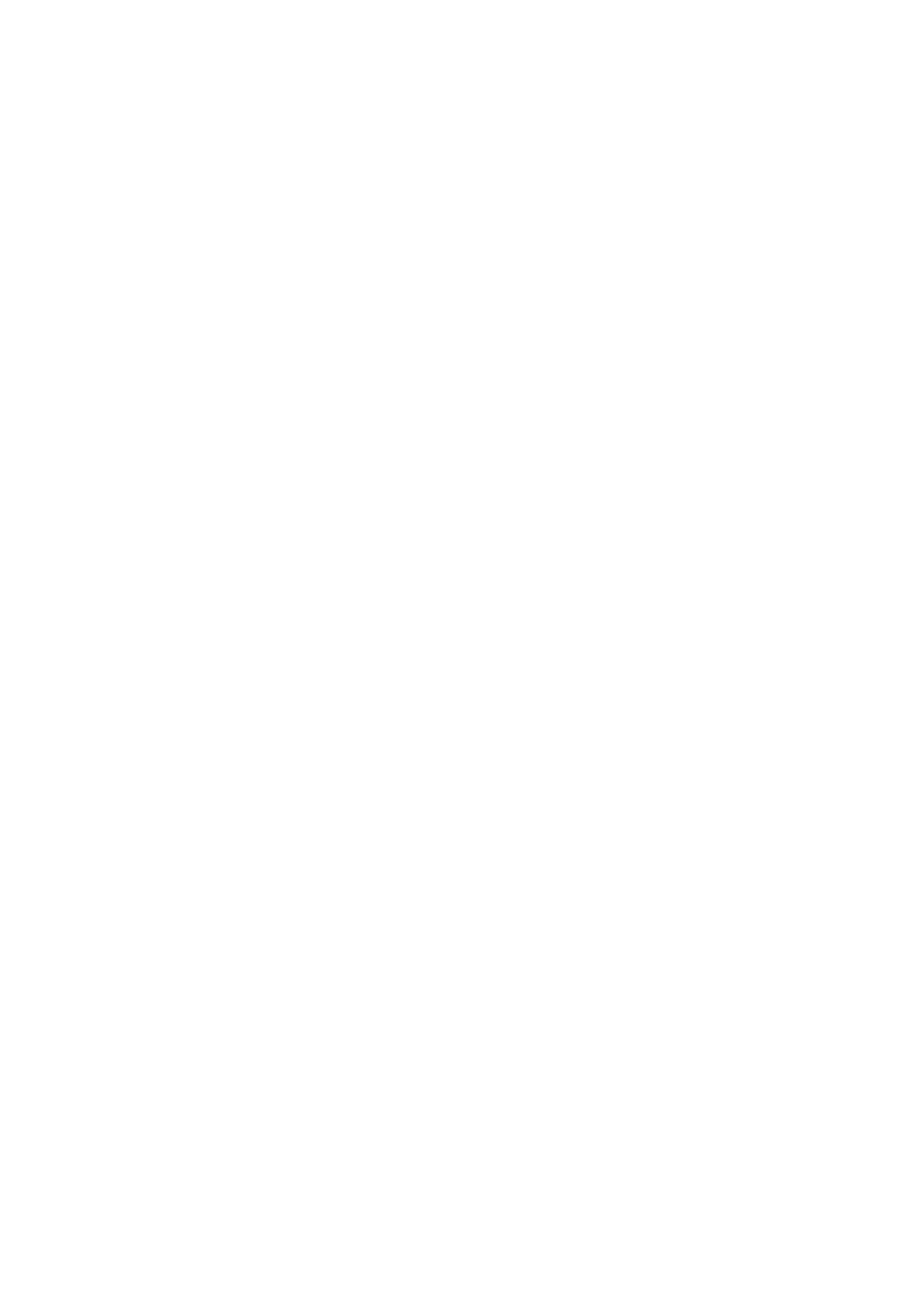#### **5** The Work of the BASE Team During the Assessment Schedule

#### 5.1 Research Assistants

As mentioned above, all contacts with participants convincing them to take part, all assessment sessions that were not performed by physicians as well as the duties involved in looking after the participants' needs (see below), were carried out by research assistants. They all had temporary contracts for the assessment phase of BASE. Apart from two employees of the Max Planck Institute for Human Development who helped during the pilot studies and the first year of the study, all research assistants were newly recruited for BASE after advertising the posts.

In total 19 people—13 women and 6 men—were recruited as research assistants from 1989 to 1993. At the beginning of the main study the research assistants were aged 25 to 46, with most in their late 20s or early 30s. It was not possible to represent men and women equally. Female applicants were in the majority, they were more likely to have experience in looking after old people, and men were more likely to withdraw their applications once they had heard more about the work they were expected to do. Most of the research assistants had a university qualification, which proved to be advantageous for their understanding of the measures used in BASE. However, the "disadvantage" was that fluctuation was relatively high. This was usually owing to attractive offers of more long-term positions, sometimes at a university, rather than to dissatisfaction with the job.

In order to prepare research assistants for the different aspects of their work, the research units carried out a training course lasting several weeks. It was devised to provide information about the study's aims as well as basic knowledge of geriatrics and psychiatry, but also to practice the use of the measures (questionnaires of various types, tests, rating scales, etc.) and involved repeated checks of procedures. Concrete experiences made in the field during the pilot studies and, subsequently, the main study were used for practicing initial contacts and further fieldwork. When recruitment of new research assistants became necessary because of personnel fluctuation in the course of assessments, the research units' intensive training had to be repeated for these new assistants. In addition, experienced research assistants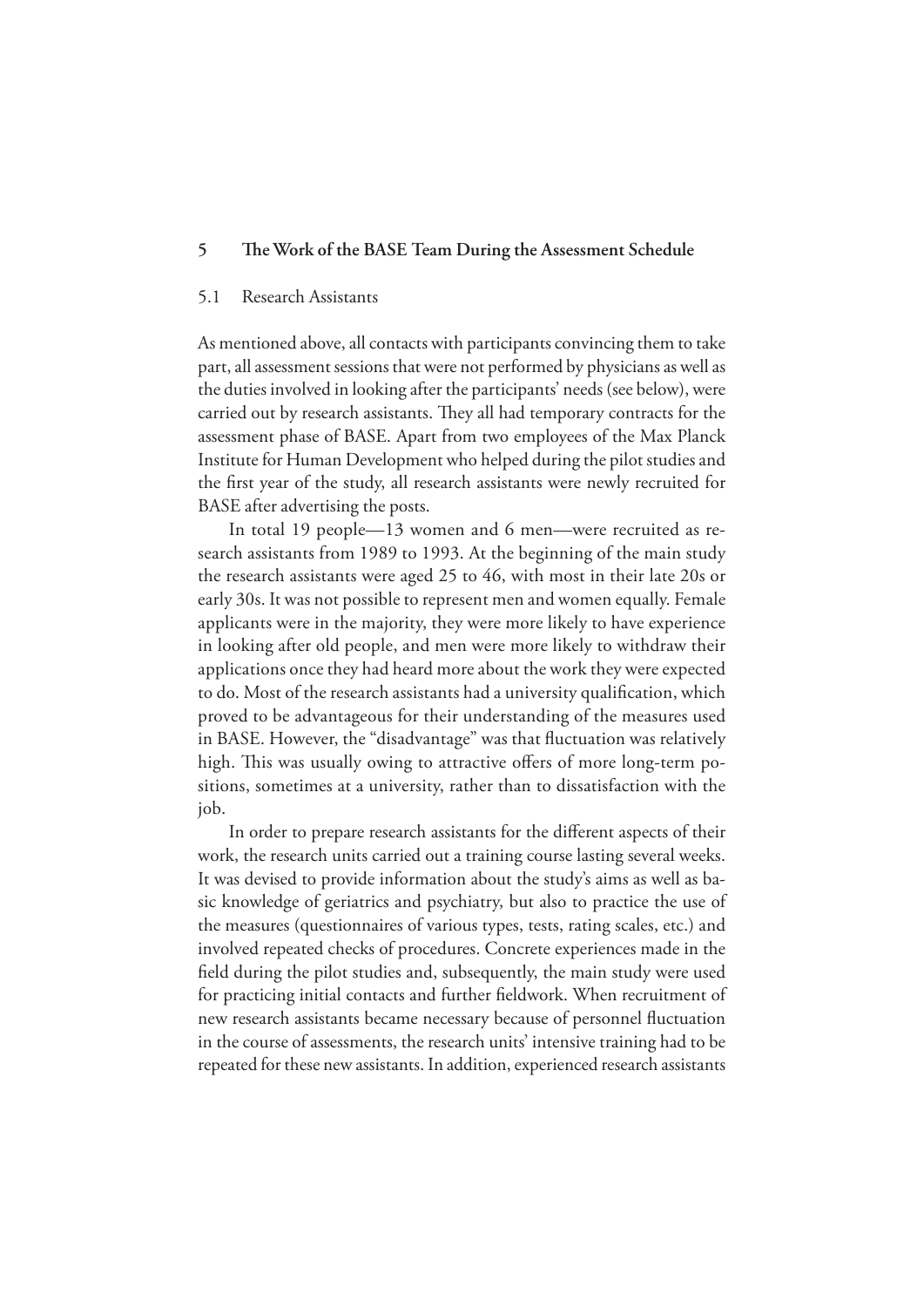were assigned to them as "mentors" who accompanied and advised them on their first sessions (if participants agreed).

During the assessment schedule, the research assistants were instructed and supervised by the research units and the project coordination center. In particularly difficult assessment situations, the research assistants were accompanied and supported by scientists from the research units or the project coordination center (if participants and/or their caregivers agreed). Furthermore, the research units regularly carried out training sessions based on concrete examples in order to optimize the research assistants' methods. In addition, the project coordination center held weekly team meetings with the research assistants where organizational questions were clarified and interesting cases were presented and discussed. If necessary, scientists from the research units also took part. Problems in the field and difficult assessments could also be discussed individually with the project coordinators, the research unit scientists or project physicians. Finally, specifically arranged external supervision by experienced clinical psychologists was available to research assistants to help them deal with problems associated with dissolving the close ties with participants and other strains such as confrontation with serious illness, dying and death, or conflicts between the necessities of data collection and personal care for the participants.

As described above, the research assistants' fieldwork began with initial contacts using the addresses distributed by the field coordinator. When the research assistants had convinced eight or nine addressees to take part in the Intensive Protocol, they concentrated on the relevant assessment sessions. After participants had completed or dropped out of the Intensive Protocol, the assistants began new initial contacts in parallel to their ongoing assessments in order to reach their target of eight or nine persons in the Intensive Protocol. This number resulted from the fact that participants lived all over the area of (former) West Berlin so that driving to and from their homes and carrying out a session usually took half a day. Planning more than eight or nine sessions per week was not practicable because the assessments had to be prepared in advance and then worked on afterwards, and extra time was required for case presentations, training, and team meetings. The initial contacts, Intensive Protocol sessions and medical appointments had to be organized independently by the research assistants and coordinated with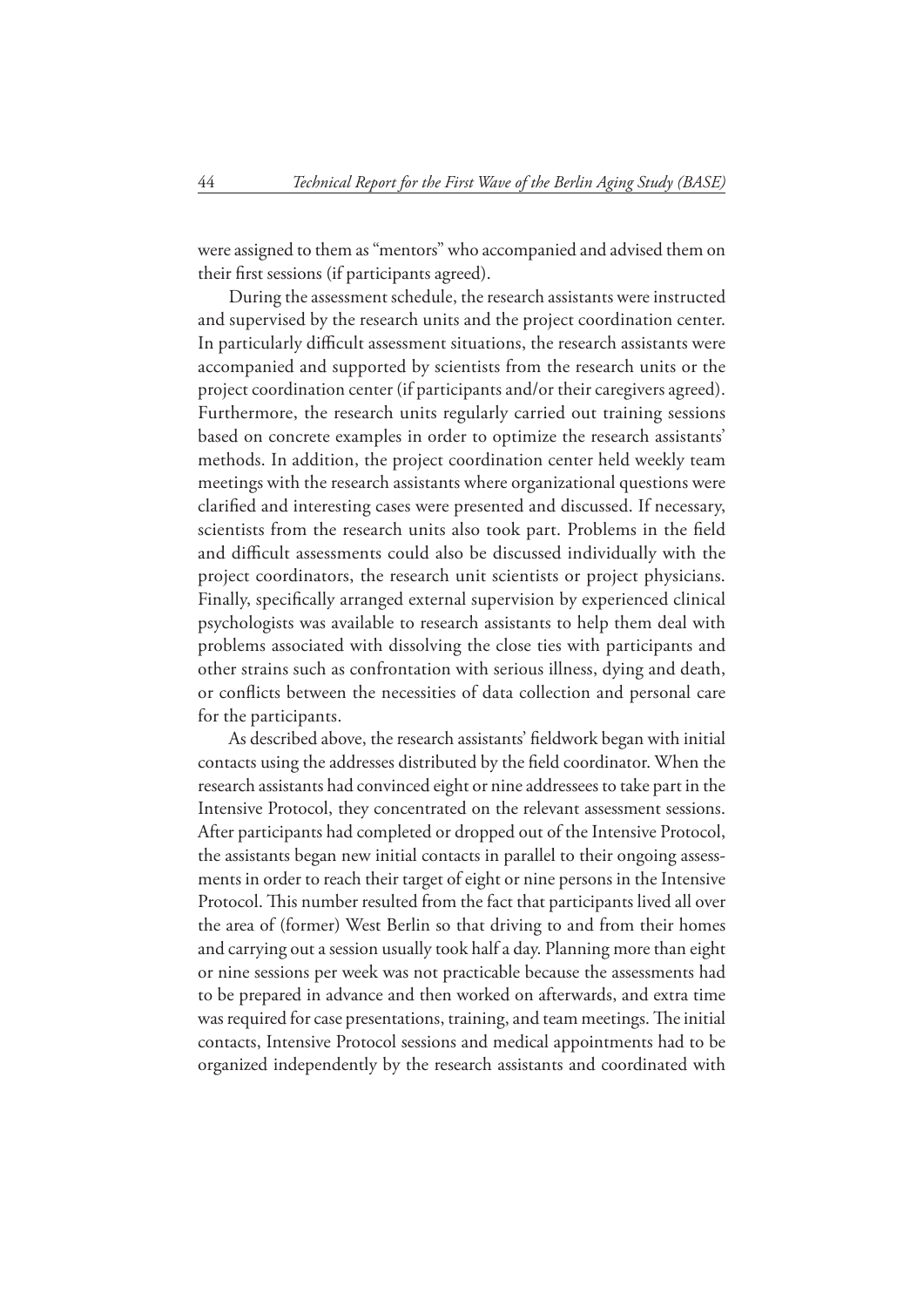the participants' wishes, but also with the project coordination center which received the appointments provided by the clinics and the physicians.

#### 5.2 Project Physicians

The project physicians, who were usually financed by the study, had two roles. On the one hand, they were members of the BASE project group and thus participated in the study's planning and research work during and after data collection. On the other hand, they were responsible for medical examinations in the Intensive Protocol which could only be performed by doctors. Although the project physicians were accustomed to working in nonclinical settings, they were additionally trained by the Internal Medicine and Geriatrics Unit and the Psychiatry Unit to prepare them for specific situations with old participants and for the use of the standardized assessment procedures. Like the research assistants the project physicians played an important role in motivating and taking care of the participants. Several participants who initially worried about the medical examinations could be convinced to continue participation after all because the physicians—like the research assistants—made an effort to respond to their needs and wishes and always tried to carry out the examinations in a way that was as pleasant as possible for the participants.

The project internists usually offered six or seven appointments per week for anamneses and physical examinations. In addition, they were available for check-ups to see whether (further) assessment was possible with certain participants (cf. Section 6.3). If the physical examination could not be performed at the clinic as planned, it was carried out at the participant's residence (private household or home) together with functional assessment.

The dentists offered five or six appointments a week. Appointments were usually not restricted to certain days, and dentists tried to conform to the participants' time schedules. The project psychiatrists offered eight appointments per week for the psychiatric anamnesis which took place at the participants' residence. They were also readily available for checks of potential participants' ability to give consent to take part (cf. Section 6.3). They were also responsible for the *interviews with family physicians,* which were only performed if participants gave their consent, and in which the participants'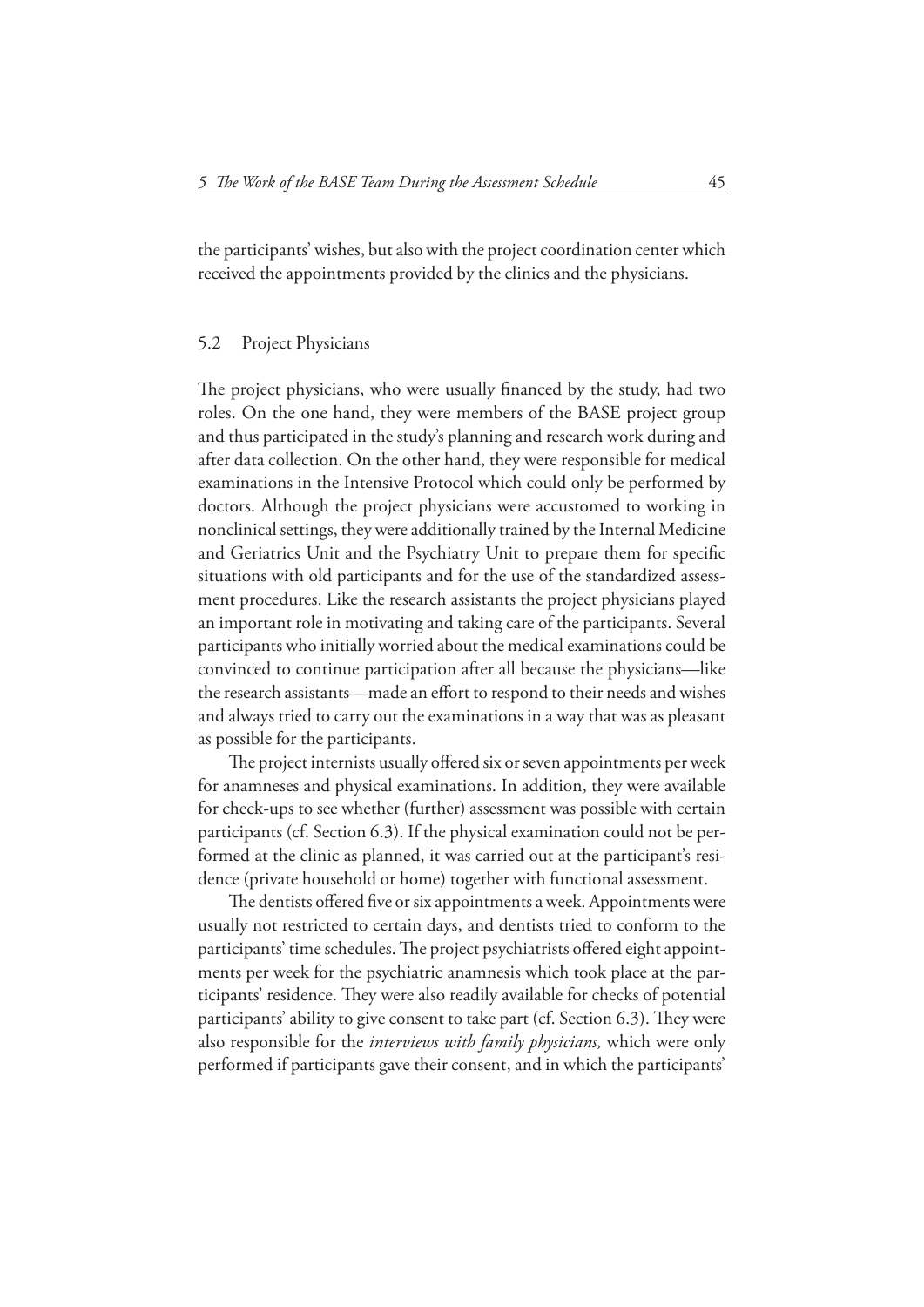doctors were asked about psychiatrically and medically relevant results on their patients (see Helmchen et al., 1999; Steinhagen-Thiessen & Borchelt, 1999). Finally, the psychiatric and internist project physicians regularly met for so-called "consensus conferences" where the individual findings on the participants were presented to each other and brought together to provide a more complete picture than the separate results from the research units could (cf. Helmchen et al., 1999; Steinhagen-Thiessen & Borchelt, 1999).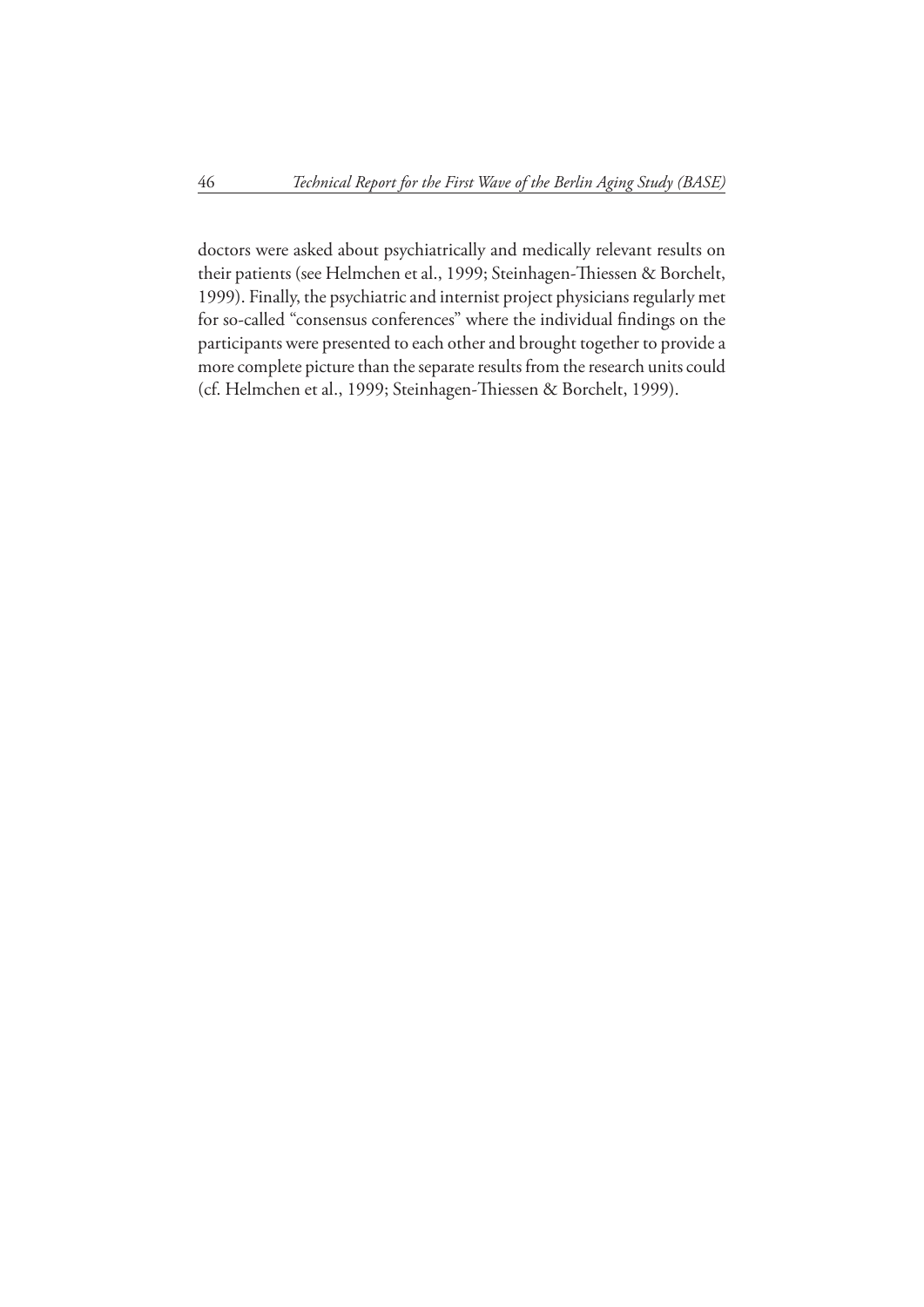#### **6 Research-Ethical Procedures**

#### 6.1 Taking Care of the Participants

We tried to take account of participants' needs, wishes, strains, and particular personal situations as much as possible. Each participant was assigned a research assistant who took special care of them during the Intensive Protocol assessments (cf. Section 1.2). That one research assistant carried out all assessments except for those that had to be performed by the project physicians. When the medical examinations were due, the research assistants introduced the project physicians in order to reduce fears about strangers. They also accompanied the participants to the clinic appointments. Usually, the trip was made in a taxi, but sometimes a car was sent by the Max Planck Institute, and some participants made use of so-called "Tele-buses" (a Berlin transport service for people with physical impairments). Many of the healthimpaired or anxious participants only agreed to undergo these examinations under the condition of the research assistants' accompaniment. In some cases, this arrangement even made it possible for persons to travel who had not left their home for a long time.

Another aspect of looking after the participants were the conversations held with them at the beginning and end of each session. They led to longer session durations than those reported above (cf. Section 4.3.3, Table 7). The research assistants were able to use the conversations at the beginning of each session to check the participants' ability to undergo assessment so that, if necessary, the session could be shortened, postponed to a later date or participation could even be ended altogether after consultation with the project coordination center. In addition, the research assistants kept contact with participants between sessions (mostly on the telephone), and in cases of illness or a stay in the hospital they offered to visit. On birthdays or other special occasions, they brought participants flowers or a small gift.

Because of the close ties that often resulted, participants increasingly talked to the research assistants about everyday experiences, pleasures, but also worries and fears. This sometimes led to research assistants being faced with requests for additional contacts and assistance from participants when they were feeling low or were in difficulties. Because of the intensity of the relationship that developed, the dissolution process at the end of the Inten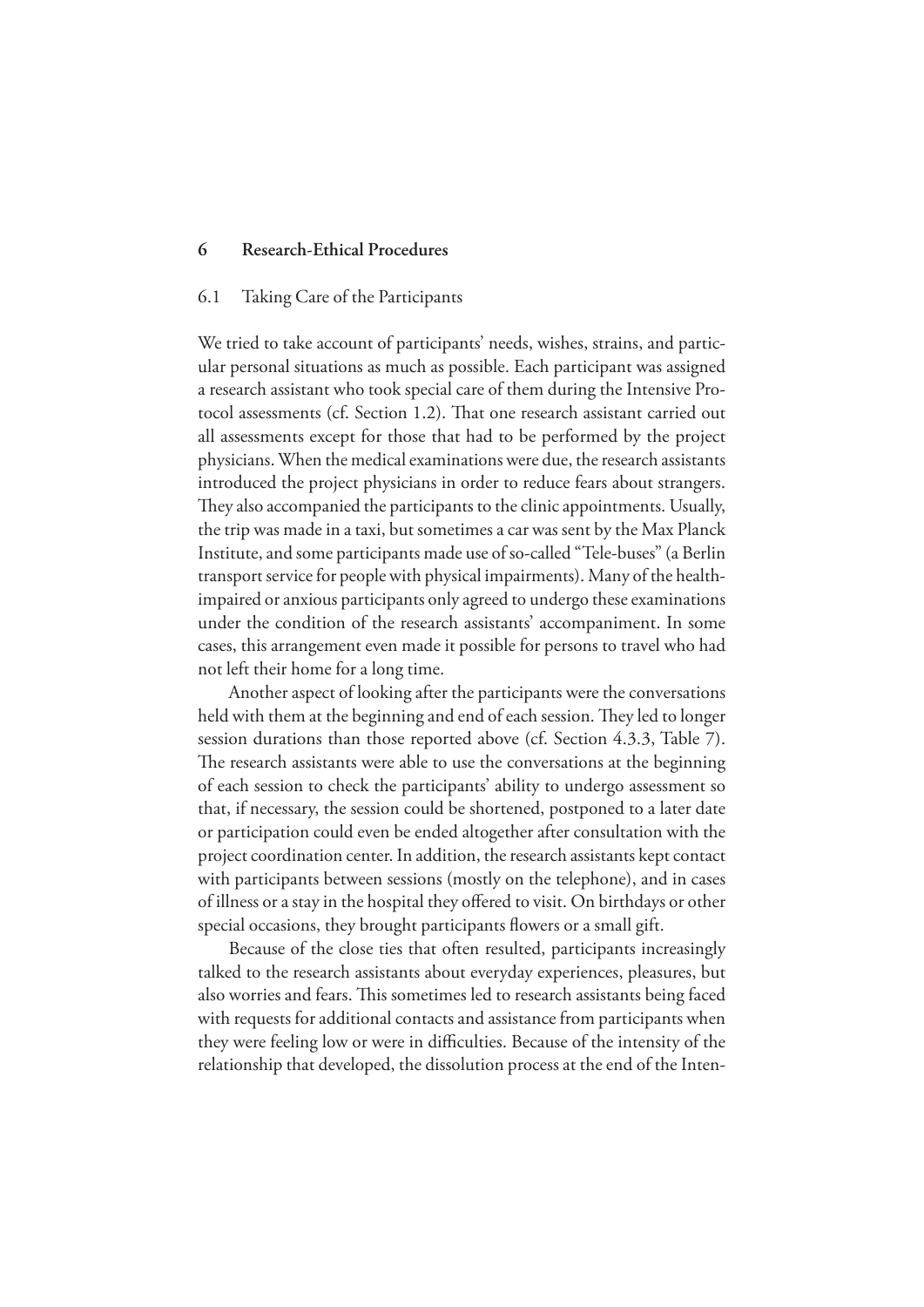sive Protocol was not always easy for the participants.<sup>16</sup> Therefore, contacts were sometimes continued at growing intervals in order to phase them out slowly.

Finally, it should be mentioned that after finishing the assessments, participants were regularly invited for information afternoons with coffee and cake at the Max Planck Institute for Human Development. Again, the journey was made easier for them by organizing taxis. Participants were very interested in coming to these afternoons. On the one hand, they served to inform participants about the study's progress and to maintain a certain level of contact with them. On the other hand, they provided an opportunity for them to exchange their thoughts and experiences with other participants. In all, about 70 percent of participants in the Intensive Protocol took part in these information afternoons.

#### 6.2 Procedures Concerning Participants' Information and Their Taking Part in Assessments

Like other medical and social science research projects, the Berlin Aging Study was faced with the following questions: Could knowledge be gained without putting more than moderate, ethically justifiable strain on the participants? And would the anticipated risks involved reach beyond those one would expect under normal circumstances (e.g., during routine medical examinations)? It was clear that assessments which are not directly useful for those concerned and medical examinations which are not based on a need for treatment always affect the personal sphere. Therefore, it was necessary to inform participants about all assessment procedures, to emphasize the voluntary nature of participation, and to work with them on the basis of documented declarations of intent only.

When conceptualizing the study, participation in assessments was estimated as representing acceptance of a so-called "minimal risk" in terms of

<sup>&</sup>lt;sup>16</sup> Of course, the research assistants also experienced difficulties dissolving the ties to participants. These problems could be discussed with colleagues in the research units or the project coordination center and with the independent external supervision (cf. Section 5.1).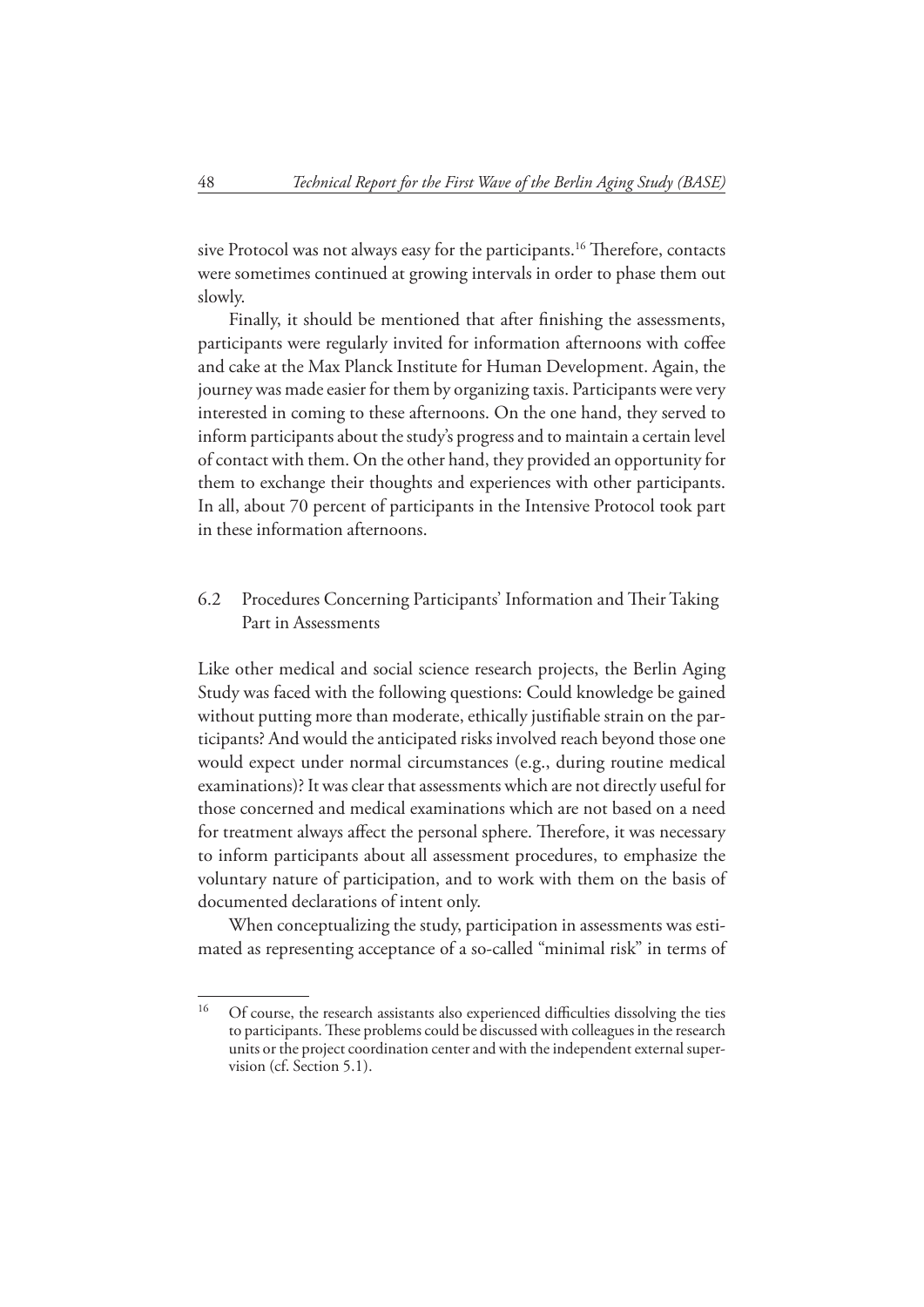valid research-ethical criteria (cf. Section 1.1). We also anticipated that the strains or risks associated with taking blood samples and carrying out radiological examinations during the medical assessments would not be greater than those experienced during routine medical investigations. Nevertheless, as a precaution taken before beginning the pilot studies and again before the main study, we asked the Ethics Commission of the Berlin Medical Council for a statement about the medical assessments, at the same time informing it about all other measures used in the Intensive Protocol. In accordance with standard research practice in Germany, an explicit vote of confidence for the psychological and social-science parts of the study was not requested. Still, potential ethical implications of these parts of the sequence were also considered and discussed in depth. The Berlin data protection officer and his counterpart at the Max Planck Society were also involved and gave advice on research-ethical and legal aspects of convincing addressees to participate and then carrying out assessments with them. These discussions resulted in the following procedures concerning participants' information and their taking part in the study.

In the first letter sent to them and at initial contact, the participants were made aware of the voluntary nature of participation and informed about the study and the potential (usually minimal) risks and strains involved. At initial contact, research assistants pointed out that it was possible to end participation at any time and that data previously supplied could be withdrawn. Before the individual sessions of the Intensive Protocol, the participants were provided with more specific information. Furthermore, they were asked to give written consent to participation in the Intake Assessment, in the nonmedical and medical parts of the Intensive Protocol. With a view to extending BASE to become a longitudinal study (see Baltes et al., 1999), participants were also asked for a written declaration agreeing that they could be contacted again and allowing their address to be stored separately for this purpose.

Information and consent of the participants always occurred in two steps. First, before beginning the Intake Assessment, the research assistants had to give all relevant explanations and information and to confirm this in writing in the participants' presence. In a second step the participants were asked to verify that their participation in the study was voluntary, and to give their written consent to the tape-recording of assessments (of course this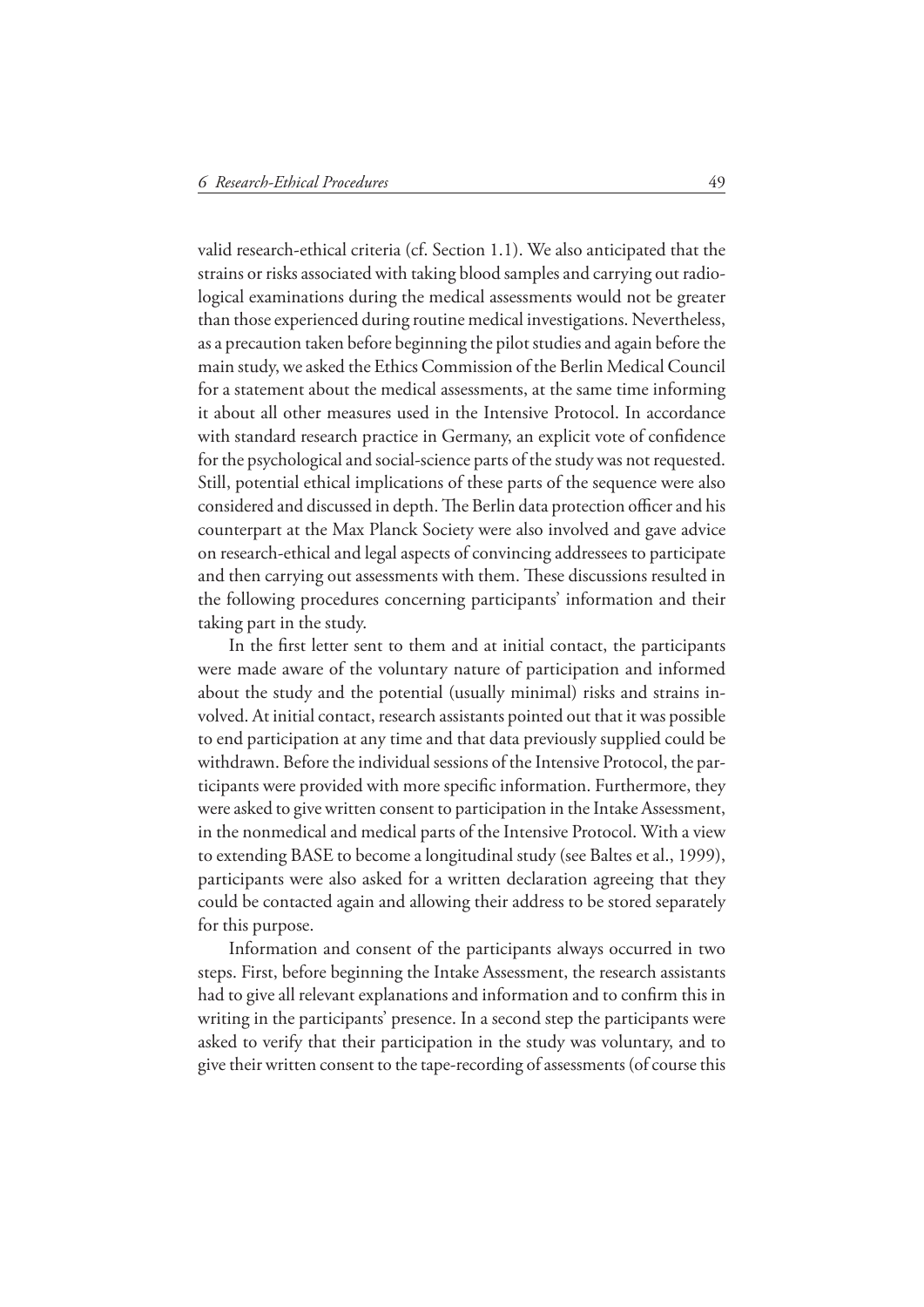could be declined) and to the use of their data in anonymous form for the scientific purposes of the study. If someone was willing to take part, but did not want to put this down in writing, the research assistants were required to make a protocol of the oral agreement and to tape-record it if possible. Before beginning the Intensive Protocol, participants were asked for their written consent to take part in the nonmedical parts of the schedule. Again, the research assistants had to sign a declaration that they had fulfilled their duty to inform the participants about the assessments of the Intensive Protocol.

At the beginning of the medical sessions, the necessary written consent was sought by the project physicians who provided detailed information on the potentially involved strains and risks. The statement had several parts: consent (1) for participation in the examinations, taking two blood samples, and up to three X-rays, (2) for relevant results to be passed on to the participant's physician (and/or dentist), (3) to relieve family physicians of their duty to maintain confidentiality so that BASE could obtain additional medical information from them, and (4) for medical data to be used within the study beyond the realm of the medical research units. Physicians went through all these parts of the declaration of consent which were combined in one form. Of course, individual components such as the transferal of medical results to the family physician could be declined by participants.

#### 6.3 Procedures for the Exclusion of Participants and for Dealing With Pathological Findings

The procedures for obtaining the necessary consent as described above presupposed that the study's addressees had a relatively high degree of understanding for the assessment situation. However, the nature of the specific sample of the Berlin Aging Study meant that we also encountered people who did not refuse contact, but whose comprehension, memory, and ability to judge were restricted or whose health was impaired. In these cases a decision had to be taken whether participation in the study was ethically defensible. Together with the Psychiatry Unit and the Internal Medicine and Geriatrics Unit, specific procedures were developed and practiced to test potential participants' ability to give consent and the feasibility of assessments in the face of health impairments.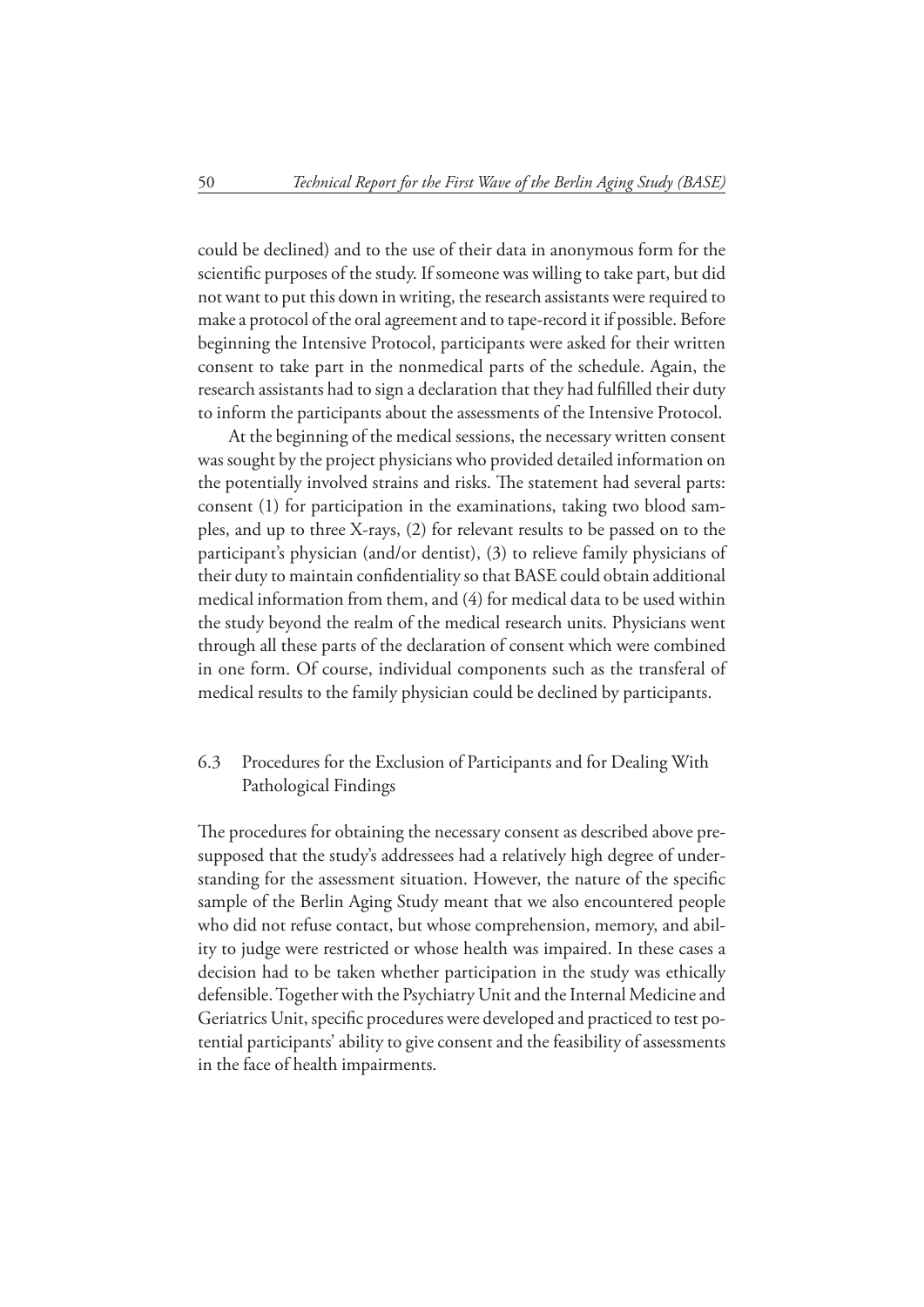If research assistants noticed mental problems during the initial contact or in the course of the schedule, the project psychiatrists were asked to check those persons' ability to give consent. First, they examined whether they understood the interview situation and whether their behavior was conclusive. In order to establish the type and extent of mental impairment and to ascertain a psychopathological diagnosis, parts of the structured interviews utilized in the psychiatric examinations of BASE were carried out (cf. Helmchen et al., 1999). The psychiatrists also clarified the extent to which pertinent interaction with the individuals concerned was possible despite psychopathological symptoms and whether further examinations, for example, completion of the Intake Assessment, beginning or continuing the Intensive Protocol, were ethically justifiable (cf. Geiselmann & Helmchen, 1994; Geiselmann, Helmchen, & Nuthmann, 1996; Helmchen & Lauter, 1995).

In some cases, the research assistants were confronted with participants whose physical health was so impaired that it was doubtful whether beginning (or continuing) the assessment was possible. For instance, doubts could arise if participants were very weak, if they could hardly speak, if interviews had to be very short, or if they repeatedly mentioned physical complaints. If participants agreed, the research assistants tried to collect some data without straining them too much; sometimes assessment parts were distributed over several short sessions (see Sections 4.3.2 and 4.3.3). If this was not viable, research assistants advised that a project physician should examine the participants and counsel them about further participation.

In their training, research assistants were prepared for the decisions involved in these procedures. Of course, these could only be laypersons' judgments based on observation of behavior. The evaluations and decisions were regularly discussed with the project physicians and project coordinators. In addition, research assistants received basic training in dealing with medical emergencies.

In total, 89 examinations of ability to give consent were carried out, with 54 (61 %) leading to the discontinuation of assessments. In 33 of these cases, the doubts about ability to give consent already arose at initial contact so that assessments were not even begun. These included two people for whom relatives or others prohibited further contacts anyway. In 16 cases, the Intake Assessment had been begun but was discontinued on the basis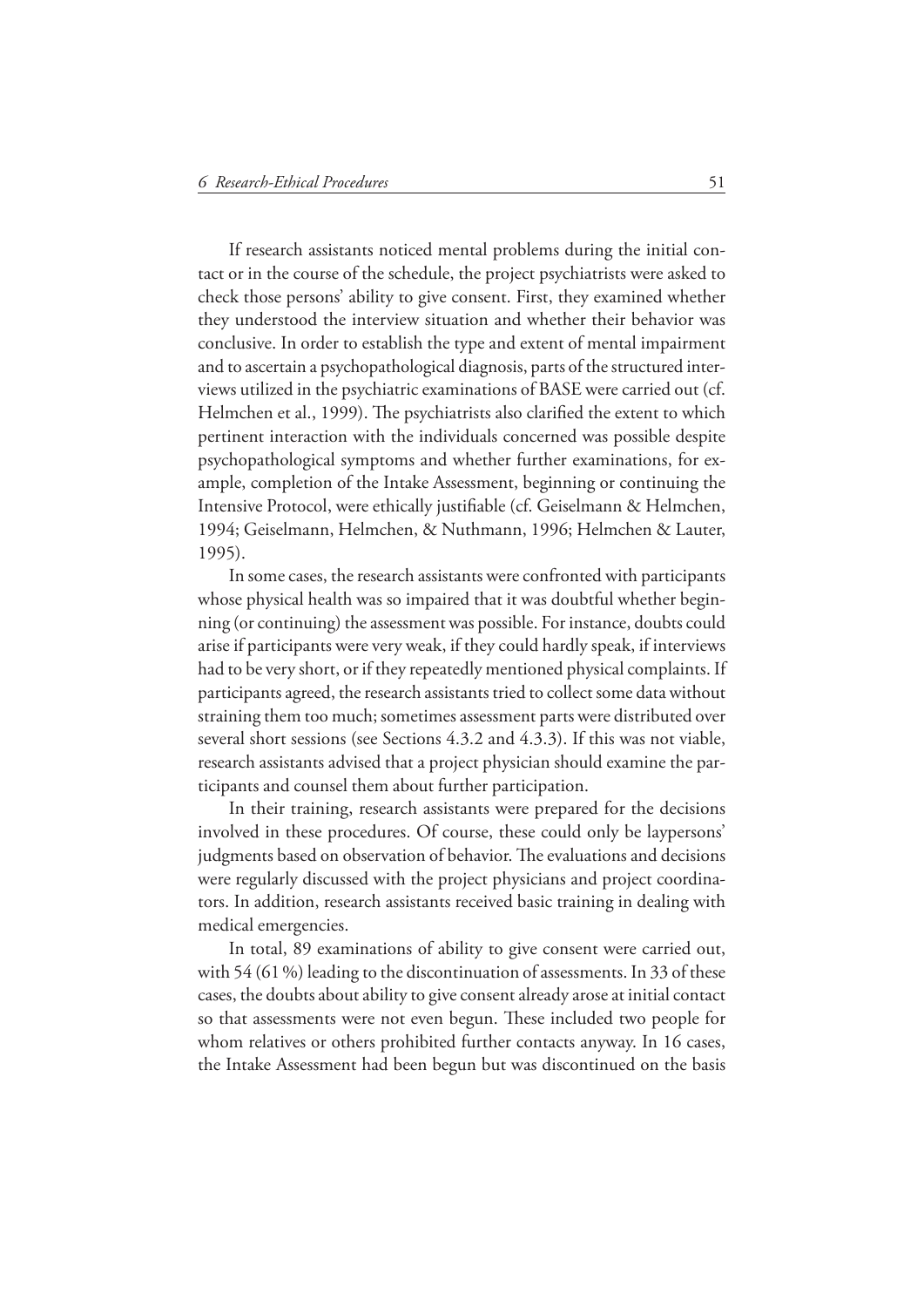of the procedure described above. Two participants were excluded from further participation after finishing the Intake Assessment. In three cases, the Intensive Protocol was broken off because the participants' mental state had declined so much that a continuation of assessment would not have been defensible.

In 21 cases, project physicians were involved in testing the inability to take part because of physical health impairments. One person ended the examination of the project physician and further contacts with the study on his/her own accord. Seven (35 %) of the remaining 20 examinations led to participants' exclusion from the study. Two persons did not even begin the Intake Assessment, in two other cases, it was discontinued, and the other three were excluded for health reasons during the Intensive Protocol.

During the medical sessions of the Intensive Protocol, project physicians also checked whether the trip to the clinics for the medical examinations there was manageable for the participants. If there were medical objections or if participants did not feel able to make the journey accompanied by the research assistants, the CT and ultrasound examinations were not carried out (cf. Footnote 15).

If the participants had allowed it, family physicians were notified of treatment-relevant findings from the internist-geriatric examination. Relevant psychiatric findings were usually passed on to the participants' physicians during the interview carried out with them by the project psychiatrists (cf. Section 5.2). If the participants could not name their doctor or had not consented to the information being transferred, the project physician informed them of the results of the medical examinations. In case of pathological findings that did not require the project physicians' immediate attention as ruled by their professional code of conduct, they emphatically recommended that the participants should go to see a doctor as soon as possible.

#### 6.4 Procedures for the Protection of Collected Data

Everyone working in the Berlin Aging Study is obliged to maintain discretion and to observe the legal requirements for the protection of data. The data do not include names, addresses and so on, only identification numbers. As the participants were promised, it is ensured that reidentification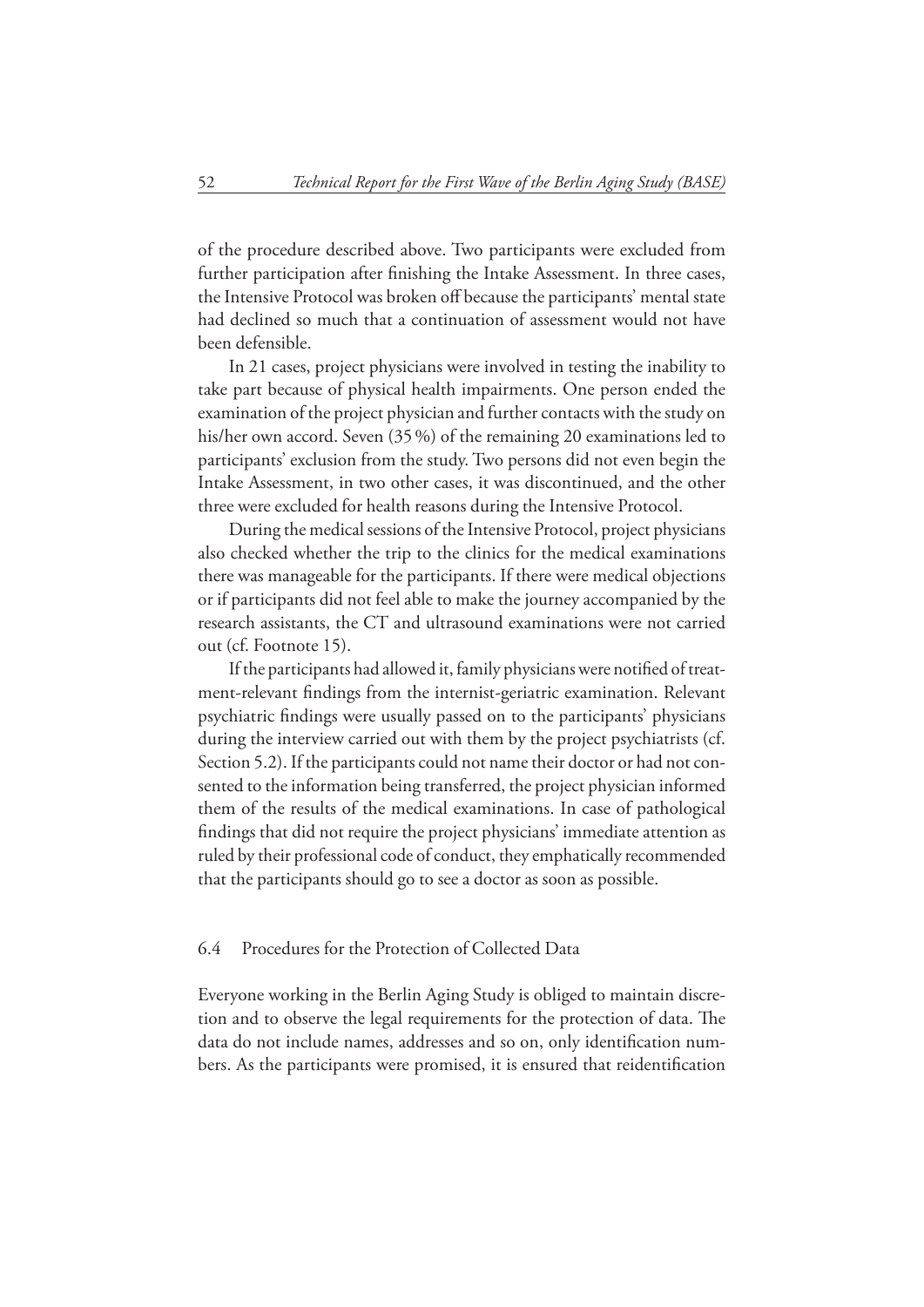of individuals is not possible when results are published. Moreover, all data collection material is stored in special rooms and is additionally protected, and only authorized persons have access.

Data from the research units are stored in separate data banks and are carefully protected by access routines. In addition, there is a hierarchy of access rights so that the research units decide who can use which data and to what extent. Links and exchanges of different parts of the data are thus only possible under controlled conditions, in mutual agreement, and for the examination of specified topics.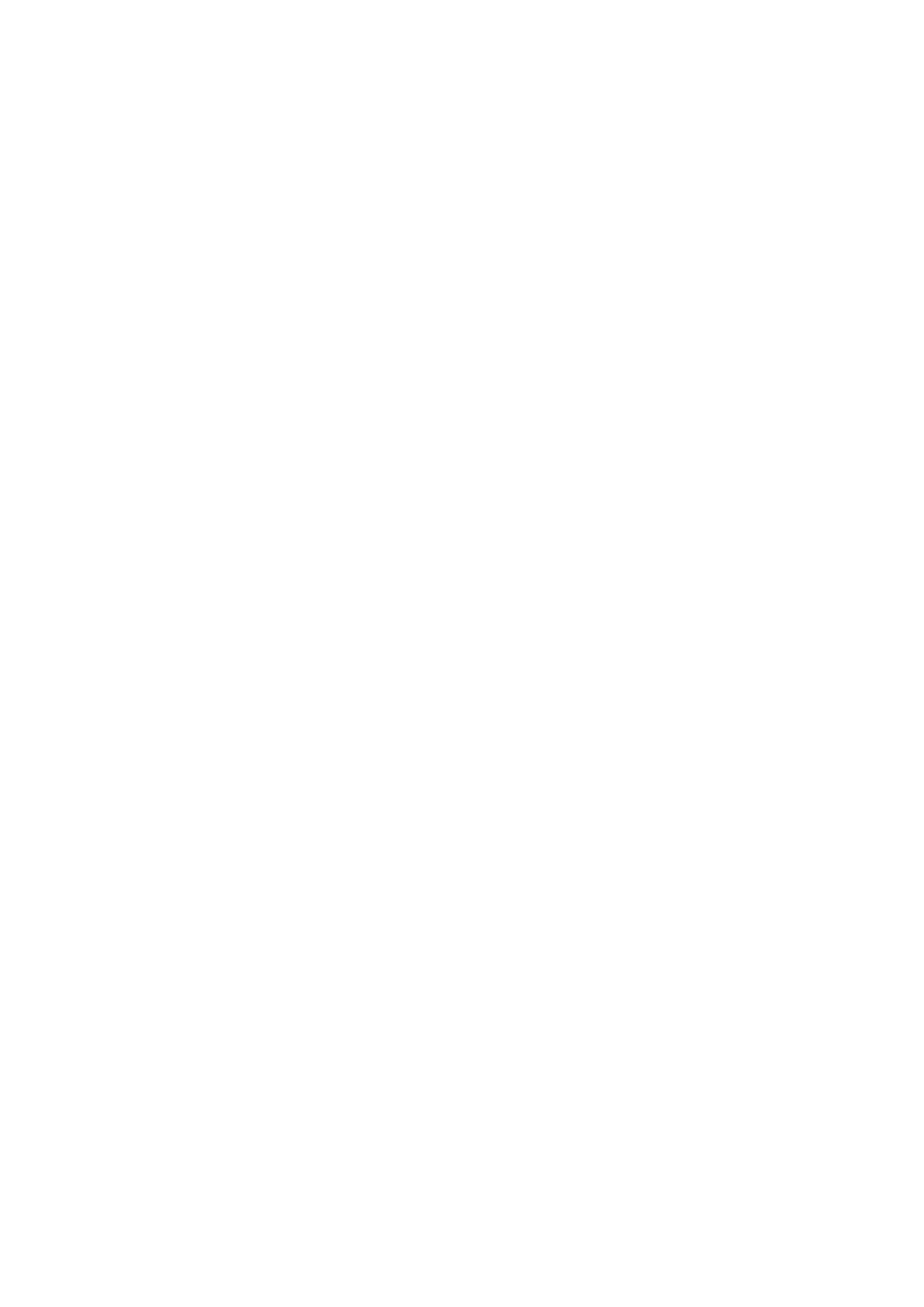#### **7 Conclusion**

Although the Berlin Aging Study could build on its scientists' previous work, on several other studies, and the experiences made in the pilot studies, carrying out the extensive assessment schedule with randomly selected old and very old people presented a methodological and practical challenge. Achieving equal numbers of completed Intensive Protocols for men and women in six age groups (from 70 to over 100 years) was only possible in a very long phase of fieldwork and at considerable expense in terms of finances and personnel. Despite the careful preparations in advance, methodological decisions had to be tested, organizational concepts had to be altered and optimized, and fieldwork routines had to be adapted to unforeseeable conditions encountered during assessment. The successful accomplishment of extensive data collection in BASE is due to the intellectual and institutional context, the financial background, but also the committed work of the research assistants, the project physicians, and the research unit scientists who supported the assessments—and, of course, to the many participants who made the most important contribution toward the success of the study. We are very grateful to them for their cooperation.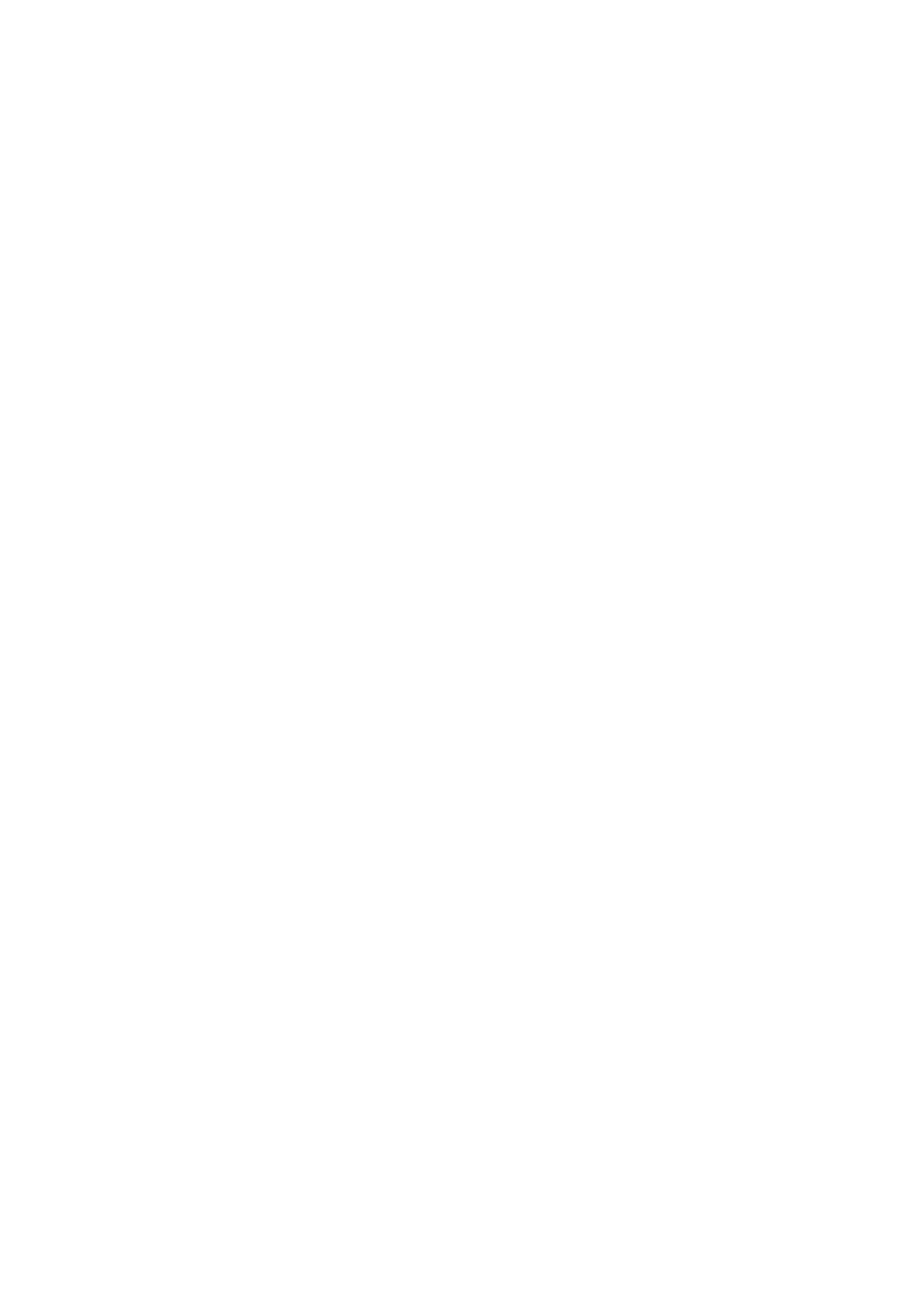#### **References**

- AGE Arbeitsgruppe "Altern und gesellschaftliche Entwicklung". (1988). In Akademie der Wissenschaften zu Berlin (Ed.), *Jahrbuch 1987* (pp. 106–113). Berlin: de Gruyter.
- AGE Arbeitsgruppe "Altern und gesellschaftliche Entwicklung". (1989a). *Antrag*  auf Gewährung einer finanziellen Unterstützung durch das BMFT (März 1989). Vervielfältigtes Manuskript, Berlin, AGE.
- AGE Arbeitsgruppe "Altern und gesellschaftliche Entwicklung". (1989b). Bericht der Arbeitsgruppe "Altern und gesellschaftliche Entwicklung". In Akademie der Wissenschaften zu Berlin (Ed.), *Jahrbuch 1988* (pp. 412–431). Berlin: de Gruyter.
- AGE Arbeitsgruppe "Altern und gesellschaftliche Entwicklung". (1990a). Bericht der Arbeitsgruppe "Altern und gesellschaftliche Entwicklung". In Akademie der Wissenschaften zu Berlin (Ed.), *Jahrbuch 1989* (pp. 252–282). Berlin: de Gruyter.
- AGE Arbeitsgruppe "Altern und gesellschaftliche Entwicklung". (1990b). *Zwischenbericht über die erste Arbeitsphase an das BMFT* (1. Juli 1990). Report, Berlin, AGE.
- AGE Arbeitsgruppe "Altern und gesellschaftliche Entwicklung". (1992). *Zweiter Zwischenbericht der Arbeitsgruppe: Arbeitsphase Juli 1990–Dezember 1991.* Vervielfältigtes Manuskript, Berlin, AGE.
- AGE Arbeitsgruppe "Altern und gesellschaftliche Entwicklung". (1993). In Akademie der Wissenschaften zu Berlin (Ed.), *Jahrbuch 1990–1992* (pp. 675–687). Berlin: de Gruyter.
- AGE Arbeitsgruppe "Altern und gesellschaftliche Entwicklung". (1994). In Berlin-Brandenburgische Akademie der Wissenschaften (Ed.), *Jahrbuch 1992/93* (pp. 285–293). Berlin: Akademie Verlag.
- AGE Arbeitsgruppe "Altern und gesellschaftliche Entwicklung". (1995). In Berlin-Brandenburgische Akademie der Wissenschaften (Ed.), *Jahrbuch 1994* (pp. 337–365). Berlin: Akademie Verlag.
- APA American Psychological Association. (1990). Ethical principles of psychologists. *American Psychologist, 3,* 390–395.
- APA American Psychological Association. (1992). Ethical principles of psychologists and code of conduct. *American Psychologist, 47,* 1597–1611.
- Baltes, P. B., & Mayer, K. U. (Eds.). (1999). *The Berlin Aging Study: Aging from 70 to 100* (2nd ed.). New York: Cambridge University Press.
- Baltes, P. B., Mayer, K. U., Helmchen, H., & Steinhagen-Thiessen, E. (1993). The Berlin Aging Study (BASE): Overview and design. *Ageing and Society, 13,* 483– 515.
- Baltes, P. B., Mayer, K. U., Helmchen, H., & Steinhagen-Thiessen, E. (1999). The Berlin Aging Study (BASE): Sample, design, and overview of measures. In P. B. Baltes & K. U. Mayer (Eds.), *The Berlin Aging Study: Aging from 70 to 100* (pp. 15–55). New York: Cambridge University Press.
- Berkman, L. F., Seeman, T. E., Albert, M., Blazer, D., Kahn, R., Mohs, R., et al. (1993). Successful, usual and impaired functioning in community-dwelling el-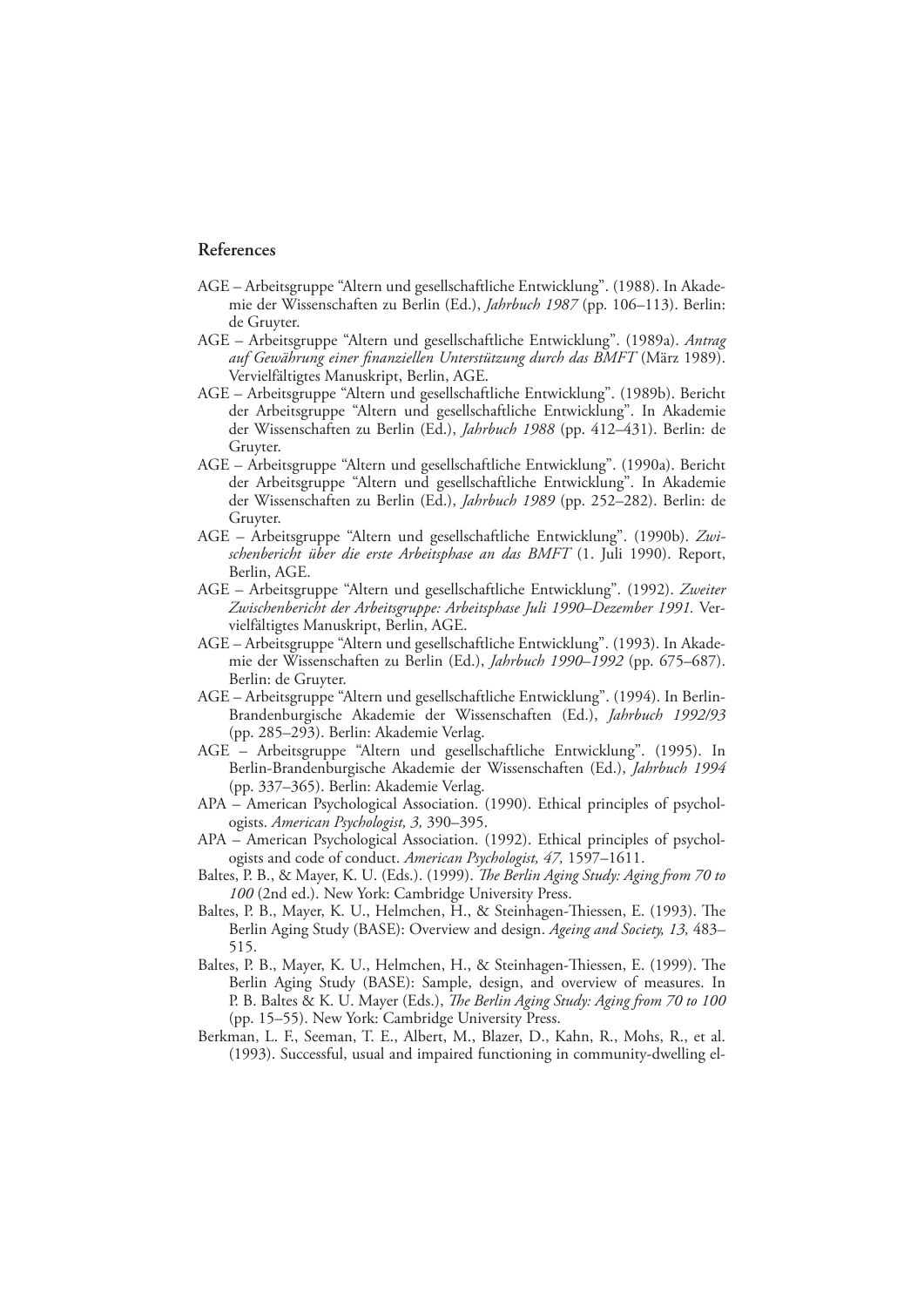derly: Findings from the MacArthur Foundation Research Network on Successful Aging. *Journal of Clinical Epidemiology*, 46, 1129–1140.

- Berliner Datenschutzgesetz (BlnDSG). (1983). *Gesetz- und Verordnungsblatt für Berlin, 62,* 1562.
- Berliner Datenschutzgesetz (BlnDSG). (1991). *Gesetz- und Verordnungsblatt für Berlin, 47* (4), 16–23.
- Bundesdatenschutzgesetz (BDSG). (1990). *Bundesgesetzblatt, Part 1,* 2954–2971.
- Bundesminister für Arbeit und Sozialordnung (Ed.). (1988). *Alterssicherung in Deutschland 1986 (ASID '86): Zusammenfassender Bericht (Bericht Nr. 200-Z).* Bonn: Bundesminister für Arbeit und Sozialordnung.
- Busse, E. W., & Maddox, G. (1985). *The Duke Longitudinal Studies of Normal Aging*: *1955–1980.* New York: Springer.
- Carp, F. M. (1989). Maximizing data quality in community studies of older people. In M. P. Lawton & A. R. Herzog (Eds.), *Special research methods for gerontology* (pp. 93–122). Amityville, NY: Baywood.
- Costa, P. T., Jr., & McCrae, R. R. (1993). Psychologische Forschung in der Baltimore Längsschnittstudie des Alterns. *Zeitschrift für Gerontologie, 26,* 123–128.
- Deeg, D. J. H. (1989). *Experiences from longitudinal studies of aging: Conceptualization, organization, and output.* Nijmegen: Netherland Institute of Gerontology.
- Esser, H., Grohmann, H., Müller, W., & Schäffer, K.-A. (1989). *Mikrozensus im Wandel: Untersuchungen und Empfehlungen zur inhaltlichen und methodischen Gestaltung*. Stuttgart: Metzler-Poeschel (Schriftenreihe Forum der Bundesstatistik 11).
- Geiselmann, B., & Helmchen, H. (1994). Demented subjects' competence to consent to participate in field studies: The Berlin Aging Study. *Medicine and Law*, *13,* 177–184.
- Geiselmann, B., Helmchen, H., & Nuthmann, R. (1996). Einwilligungsfähigkeit in der Demenzforschung: Ethische und durchführungstechnische Probleme. In U. H. Peters, M. Schifferdecker, & A. Krahl (Eds.), 150 Jahre Psychiatrie (Vol. 2, pp. 446–449). Köln: Martini.
- Hanefeld, U. (1987). *Das sozio-ökonomische Panel: Grundlagen und Konzeption.* Frankfurt a. M.: Campus.
- Helmchen, H. (1990). The unsolved problem of informed consent in dementia research. *Medicine and Law, 9,* 1206–1213.
- Helmchen, H., Baltes, M. M., Geiselmann, B., Kanowski, S., Linden, M., Reischies, F. M., et al. (1999). Psychiatric illnesses in old age. In P. B. Baltes & K. U. Mayer (Eds.), *The Berlin Aging Study: Aging from 70 to 100* (pp. 167-196). New York: Cambridge University Press.
- Helmchen, H., & Lauter, H. (Eds.). (1995). *Dürfen Ärzte mit Demenzkranken forschen? Analyse des Problemfeldes: Forschungsbedarf und Einwilligungsproblematik.* Stuttgart: Thieme.
- Helmchen, H., & Winau, R. (Eds.). (1986). *Versuche mit Menschen in Medizin, Humanwissenschaft und Politik.* Berlin: de Gruyter.
- Herzog, A. R., & Rodgers, W. L. (1988). Age and response rates to interview sample surveys. *Journal of Gerontology: Social Sciences, 43,* S200–S205.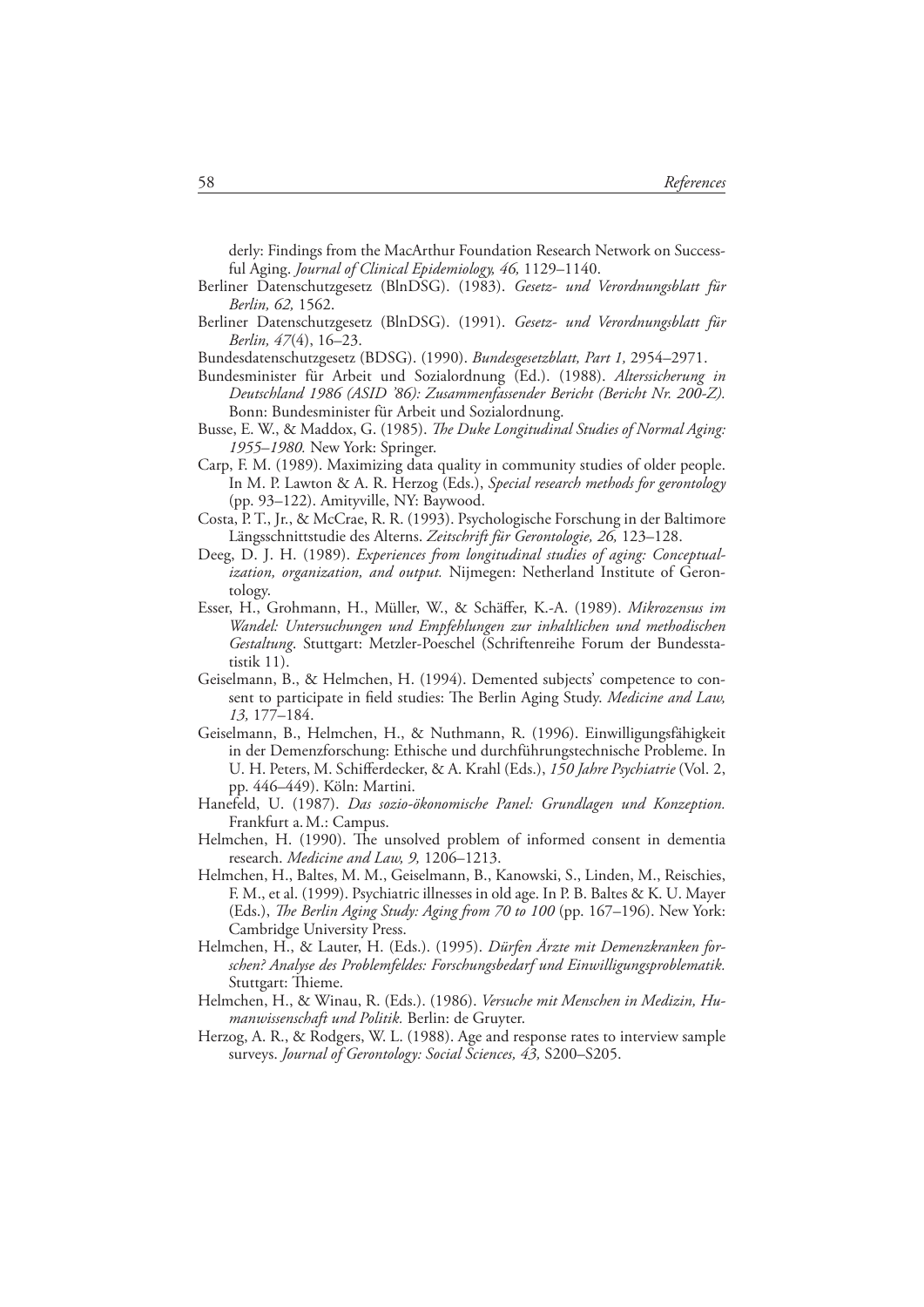- Infratest Sozialforschung. (1985). *Das Sozio-ökonomische Panel Welle 1: Methodenbericht zur Haupterhebung.* München: Infratest Sozialforschung.
- Jay, G. M., Liang, J., Liu, X., & Sugisawa, H. (1993). Patterns of nonresponse in a national survey of elderly Japanese. *Journal of Gerontology: Social Sciences, 48,* S143–S152.
- Joukamaa, M., Saarijärvi, S., & Salokangas, R. K. R. (1993). Das TURVA-Projekt: Ruhestand und Anpassung im Alter. *Zeitschrift für Gerontologie, 26,* 170–175.
- Lehr, U., & Thomae, H. (Eds.). (1987). *Formen seelischen Alterns: Ergebnisse der Bonner Gerontologischen Längsschnittstudie (BOLSA).* Stuttgart: Enke.
- Lindenberger, U., Gilberg, R., Little, T. D., Nuthmann, R., Pötter, U., & Baltes, P. B. (1999). Sample selectivity and generalizability of the results of the Berlin Aging Study. In P. B. Baltes & K. U. Mayer (Eds.), *The Berlin Aging Study: Aging from 70 to 100* (pp. 56–82). New York: Cambridge University Press.
- Lindenberger, U., & Reischies, F. M. (1999). Limits and potentials of intellectual functioning in old age. In P. B. Baltes & K. U. Mayer (Eds.), *The Berlin Aging Study: Aging from 70 to 100* (pp. 329–359). New York: Cambridge University Press.
- Maas, I., Borchelt, M., & Mayer, K. U. (1999). Generational experiences of old people in Berlin. In P. B. Baltes & K. U. Mayer (Eds.), *The Berlin Aging Study: Aging from 70 to 100* (pp. 83–110). New York: Cambridge University Press.
- Max-Planck-Gesellschaft. (1984). *Verantwortung und Ethik in der Wissenschaft.* München: Max-Planck-Gesellschaft (Berichte und Mitteilungen 3/84).
- Mayer, K. U., & Baltes, P. B. (Eds.). (1996). *Die Berliner Altersstudie.* Berlin: Akademie Verlag.
- Mayer, K. U., & Brückner, E. (1989). *Lebensverläufe und Wohlfahrtsentwicklung: Konzeption, Design und Methodik der Erhebung von Lebensverläufen der Geburtsjahrgänge 1929–1931, 1939–1941, 1949–1951.* Berlin: Max-Planck-Institut für Bildungsforschung (Materialien aus der Bildungsforschung 35, Part I–III).
- Mayer, K. U., & Schmidt, P. (Eds.). (1984). *Allgemeine Bevölkerungsumfrage der Sozialwissenschaften: Beiträge zu methodischen Problemen des ALLBUS 1980.* Frankfurt a. M.: Campus.
- Meldegesetz des Landes Berlin (MeldeG). (1985). *Gesetz- und Verordnungsblatt für Berlin, 41* (15), 507–514.
- Melderechtsrahmengesetz (MRRG). (1980). *Bundesgesetzblatt, I, 50,* 1429–1436.
- Melderechtsrahmengesetz (MRRG). (1994). *Bundesgesetzblatt, I, 40,* 1420–1436.
- Metschke, R. (1994). *Datenschutz in Wissenschaft und Forschung.* Berlin: Datenschutzbeauftragter.
- Mittelstraß, J., Baltes, P. B., Gerok, W., Häfner, H., Helmchen, H., Kruse, A., et al. (1992). Wissenschaft und Altern. In P. B. Baltes & J. Mittelstraß (Eds.), *Zukunft des Alterns und gesellschaftliche Entwicklung* (pp. 695–720). Berlin: de Gruyter.
- Mossey, J. M., Havens, B., Roos, N. P., & Shapiro, E. (1981). The Manitoba Longitudinal Study of Aging: Description and methods. *The Gerontologist*, 21, 551– 558.
- Nuthmann, R., & Wahl, H.-W. (1996). Methodische Aspekte der Erhebungen der Berliner Altersstudie. In K. U. Mayer & P. B. Baltes (Eds.), *Die Berliner Altersstudie* (pp. 55–83). Berlin: Akademie Verlag.